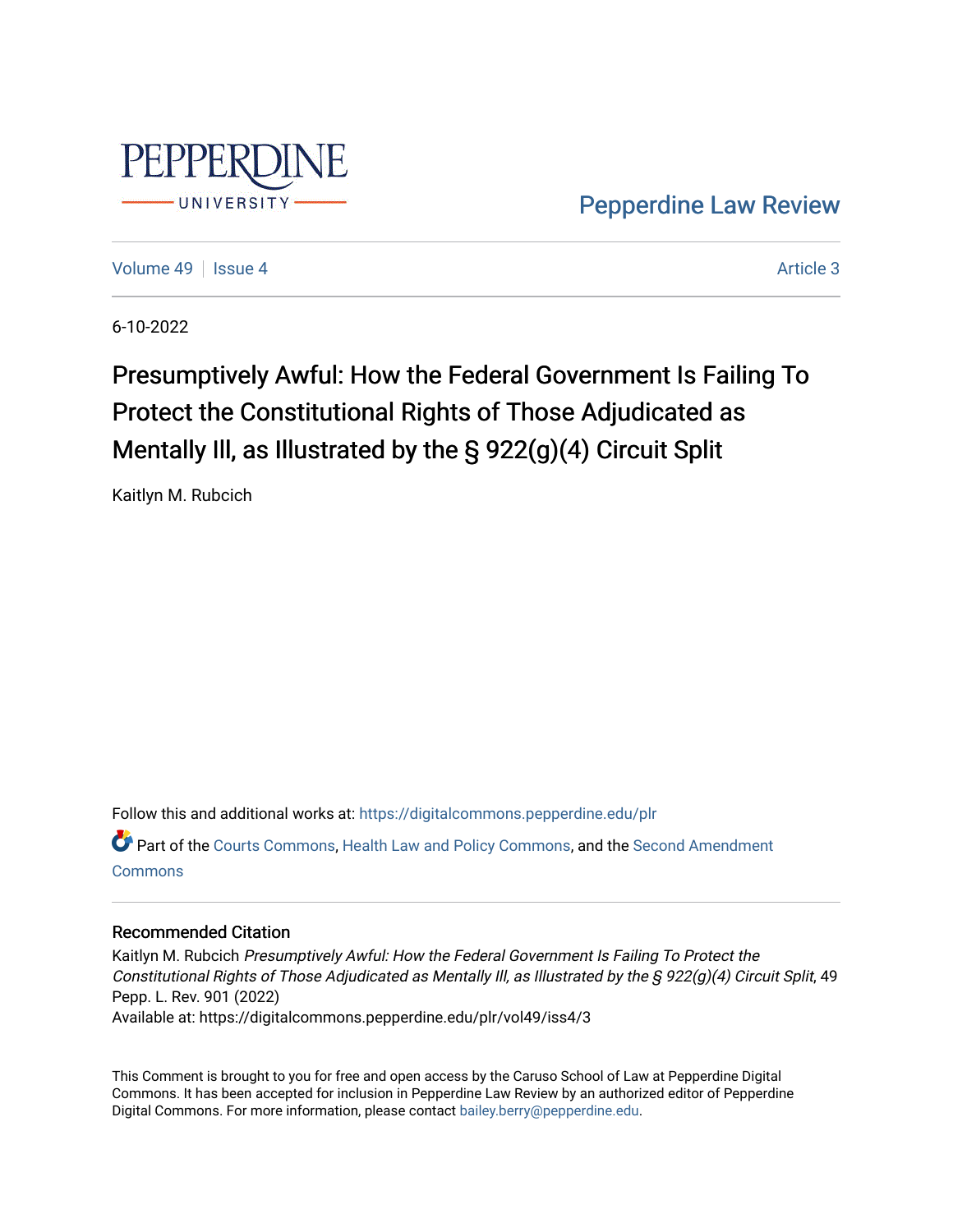# **Presumptively Awful: How the Federal Government Is Failing To Protect the Constitutional Rights of Those Adjudicated as Mentally Ill, as Illustrated by the § 922(g)(4) Circuit Split**

### *Abstract*

*The Third, Sixth, and Ninth Circuits are split as to whether the 18 U.S.C. § 922(g)(4) federal firearms ban violates the Second Amendment rights of those who were once adjudicated as mentally ill but have since returned to good mental health. In* Beers v. Attorney General*, the Third Circuit applied its own unique framework and held that § 922(g)(4) is constitutional. Meanwhile, the Sixth Circuit applied intermediate scrutiny in* Tyler v. Hillsdale County Sheriff's Department *and deemed the statute unconstitutional, while in* Mai v. United States*, the Ninth Circuit also applied intermediate scrutiny but held that § 922(g)(4) is constitutional. This Comment explores each circuit's approach to adjudicating these Second Amendment claims, as well as the broader constitutional issues that § 922(g)(4) and its accompanying statutes for relief implicate. Specifically, this Comment asserts that these statutes violate the equal protection and due process rights of many of those adjudicated as mentally ill because federal law provides that citizens in only thirty states may petition for relief from § 922(g)(4). Ultimately, this Comment proposes an amended statute for relief to preserve the constitutional rights of those adjudicated as mentally ill while still maintaining a high standard for relief to protect public safety. Alternatively, this Comment asserts that*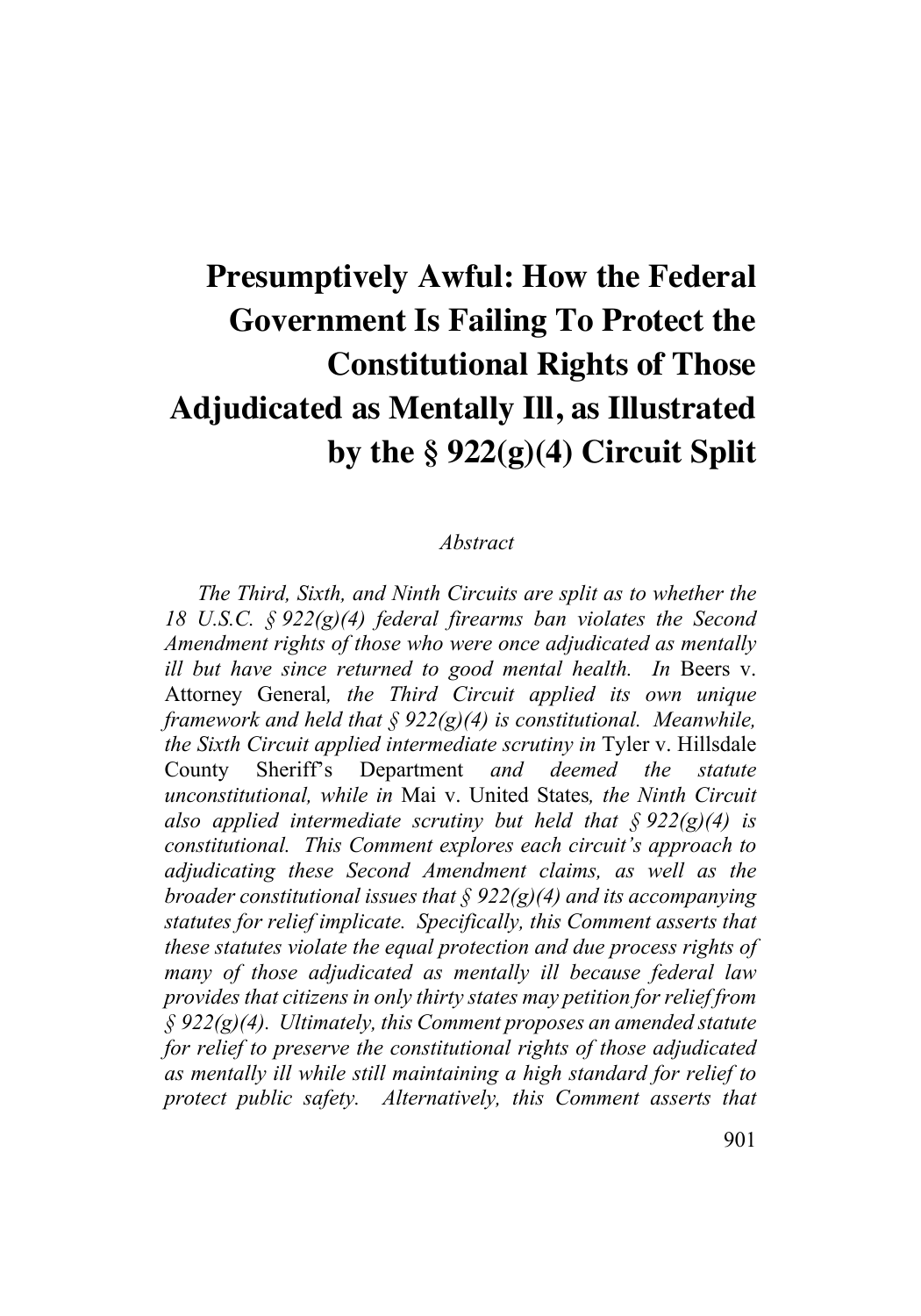[Vol. 49: 901, 2022] *Presumptively Awful* PEPPERDINE LAW REVIEW

*courts assessing Second Amendment challenges to § 922(g)(4) should adopt the Ninth Circuit's approach of deferring to Congress's intent to reduce gun violence while emphasizing that mental illness is not necessarily permanent and should not be stigmatized. Finally, this Comment analyzes the potential efficacy of asserting equal protection and due process claims challenging the constitutionality of § 922(g)(4) and federal relief statutes.*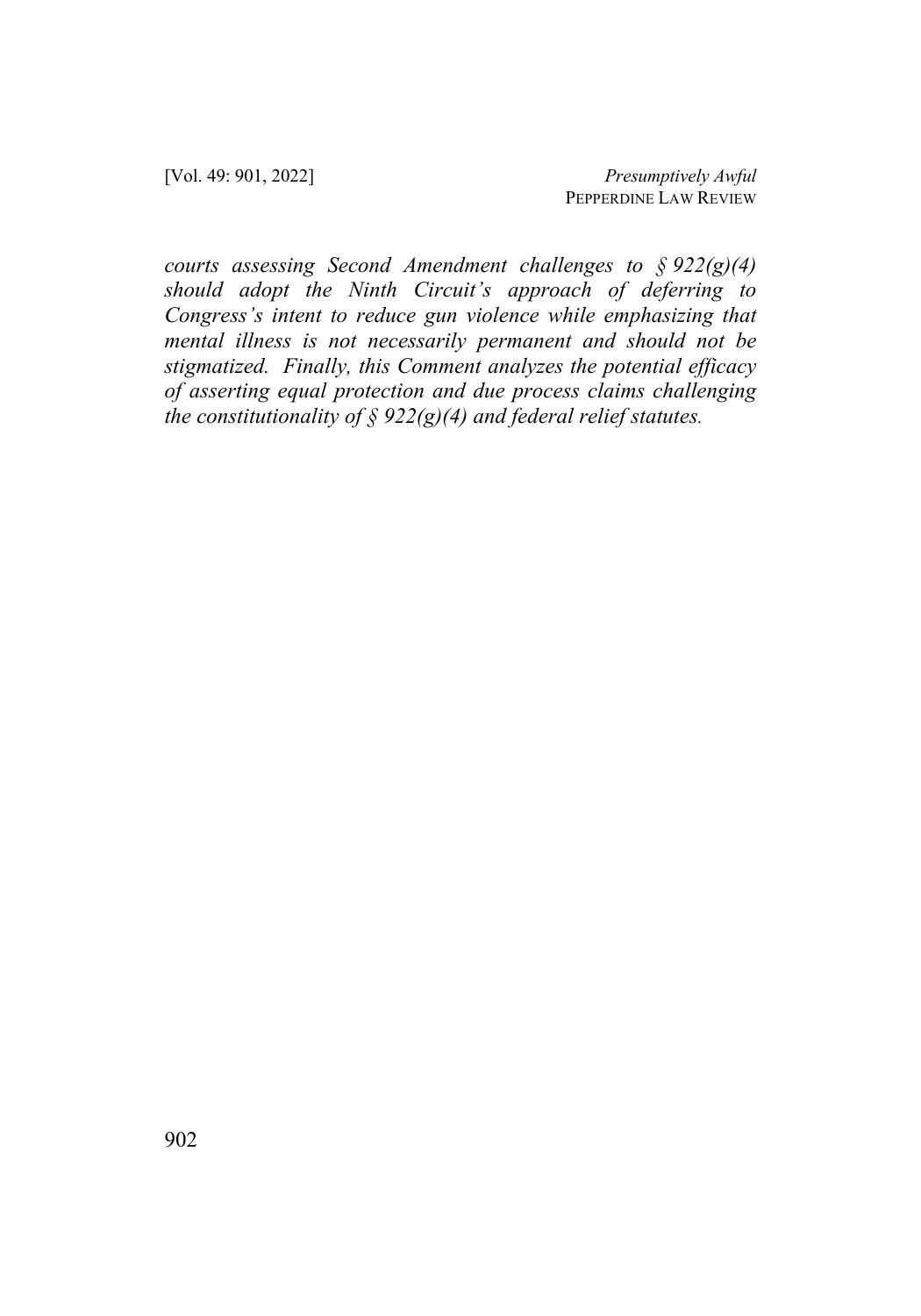## TABLE OF CONTENTS

|                                                                 | 904 |
|-----------------------------------------------------------------|-----|
| II. AMERICA'S HISTORY WITH MENTAL ILLNESS AND GUN CONTROL 905   |     |
|                                                                 |     |
| B. Early Gun Control Efforts and Mental Illness: From the       |     |
|                                                                 |     |
| III. INDIVIDUAL RIGHTS AND RELIEF FROM DISABILITIES: WHERE WE   |     |
|                                                                 |     |
|                                                                 |     |
|                                                                 |     |
|                                                                 |     |
|                                                                 |     |
|                                                                 |     |
|                                                                 |     |
| IV. BALANCING PUBLIC POLICY AND INDIVIDUAL RIGHTS: THE          |     |
| IMPORTANT INTERESTS AT ISSUE AND HOW WE CAN PROTECT THEM 933    |     |
|                                                                 |     |
|                                                                 |     |
| C. Assessing Second Amendment Claims Challenging                |     |
| $\S 922(g)(4)'$ s Constitutionality: The Superior Approach  944 |     |
| D. Asserting Equal Protection and Due Process Claims 945        |     |
| V. MOVING AWAY FROM MARGINALIZATION AND TOWARD                  |     |
|                                                                 | 948 |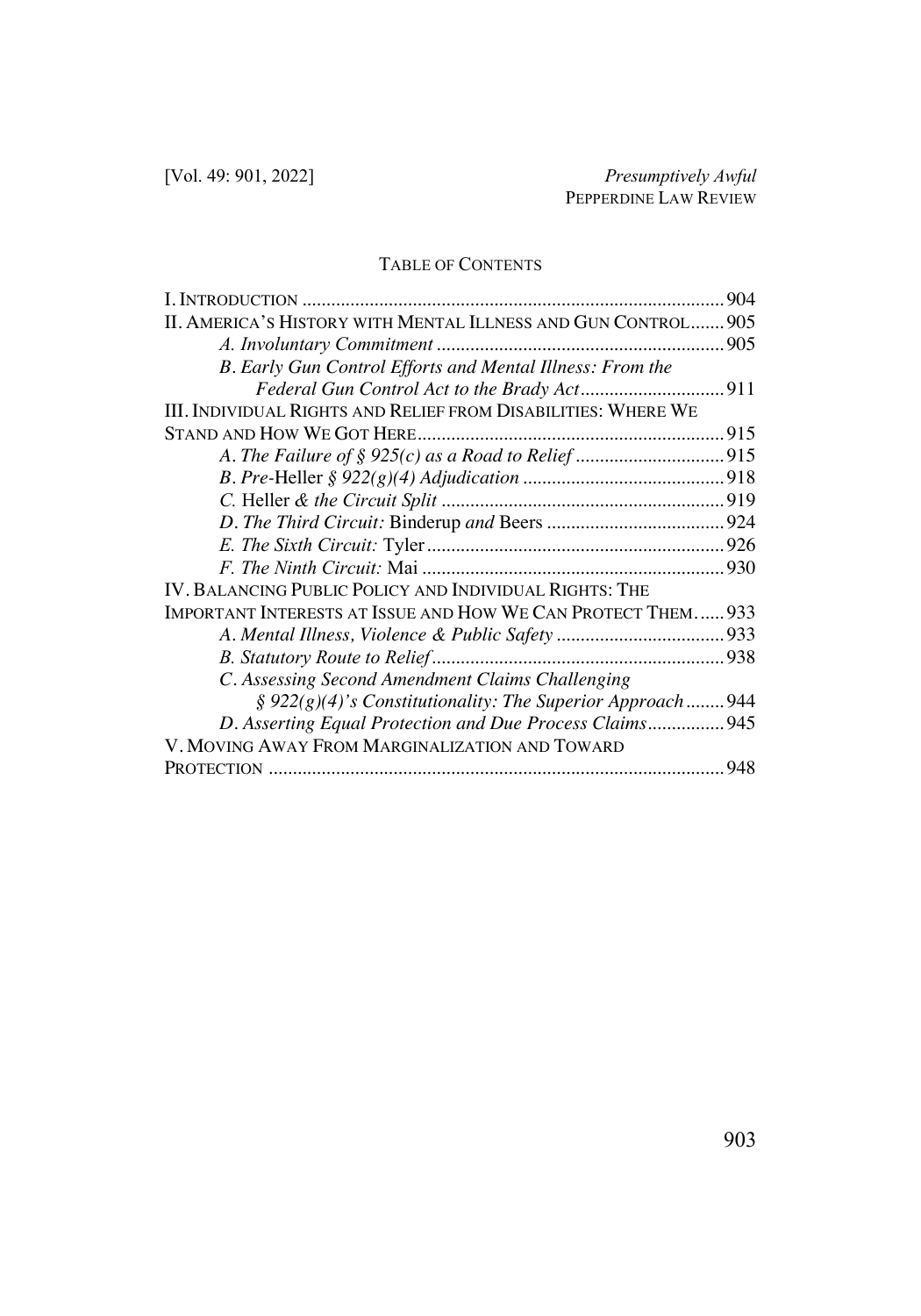#### I. INTRODUCTION

The relationship between mental illness and individual rights has been lengthy, tumultuous, and currently can be characterized as strained, at best.<sup>1</sup> A recent circuit split between the Third, Sixth, and Ninth Circuits as to the constitutionality of the federal firearms ban illustrates just how messy this relationship can be.<sup>2</sup> Indeed, the federal firearms ban, or 18 U.S.C.  $\S 922(g)(4)$ , and its accompanying statutes for relief, jeopardize the due process, equal protection, and Second Amendment rights of those who were once involuntarily committed but have since returned to good mental health.<sup>3</sup> Section  $922(g)(4)$  operates as a lifetime firearm prohibition for those previously adjudicated as mentally ill, and circuit courts are taking divergent approaches to Second Amendment claims challenging this statute.<sup>4</sup> Moreover, the statutory scheme for relief from  $\S 922(g)(4)$ 's restrictions only provides individuals residing in thirty states with the opportunity to petition for relief, posing due process and equal protection issues.<sup>5</sup>

This Comment seeks to explore the intricacies of the involuntary commitment system, Second Amendment jurisprudence, and  $\S 922(g)(4).^6$ Analyzing judicial precedent, the aforementioned circuit split, and the issues posed by the conflicting interests at play, this Comment highlights the need for the federal firearms ban to maintain a high standard for relief while ensuring the constitutional rights of all Americans are adequately preserved with appropriate consideration of their mental health status.<sup>7</sup>

Part II will explore involuntary commitment's standards and history, as well as the evolution of American gun control as it relates to mental illness.<sup>8</sup> Part III will establish where Second Amendment jurisprudence stands as it relates to mental illness, how it has evolved, and how the circuit courts are

<sup>1.</sup> *See infra* Part II*. See generally* O'Connor v. Donaldson, 422 U.S. 563, 576 (1975); Laura L. Rovner, *Disability, Equality, and Identity*, 55 ALA. L. REV. 1043, 1082 (2004).

<sup>2.</sup> *See* Beers v. Att'y Gen., 927 F.3d 150, 158 (3d Cir. 2019), *cert. granted, judgment vacated*, 140 S. Ct. 2758 (2020); Tyler v. Hillsdale Cnty. Sheriff's Dep't, 837 F.3d 678, 685 (6th Cir. 2016); Mai v. United States, 952 F.3d 1106, 1121 (9th Cir. 2020), *cert. denied*, 141 S. Ct. 2566 (2021); *see also infra* Part III.

<sup>3.</sup> *See* 18 U.S.C. § 922(g)(4); *infra* Part IV.

<sup>4.</sup> *See* § 922(g)(4); *Beers*, 927 F.3d at 158; *Tyler*, 837 F.3d at 685; *Mai*, 952 F.3d at 1121.

<sup>5.</sup> *See* 34 U.S.C. § 40915; *State Profiles: NICS Act Record Improvement Program (NARIP) Awards FY 2009–2020*, BUREAU JUST. STATS., https://www.bjs.gov/index.cfm?ty=tp&tid=491#funding (last visited Feb. 6, 2022).

<sup>6.</sup> *See infra* Parts II, III.

<sup>7.</sup> *See infra* Parts II, III, IV.

<sup>8.</sup> *See infra* Part II.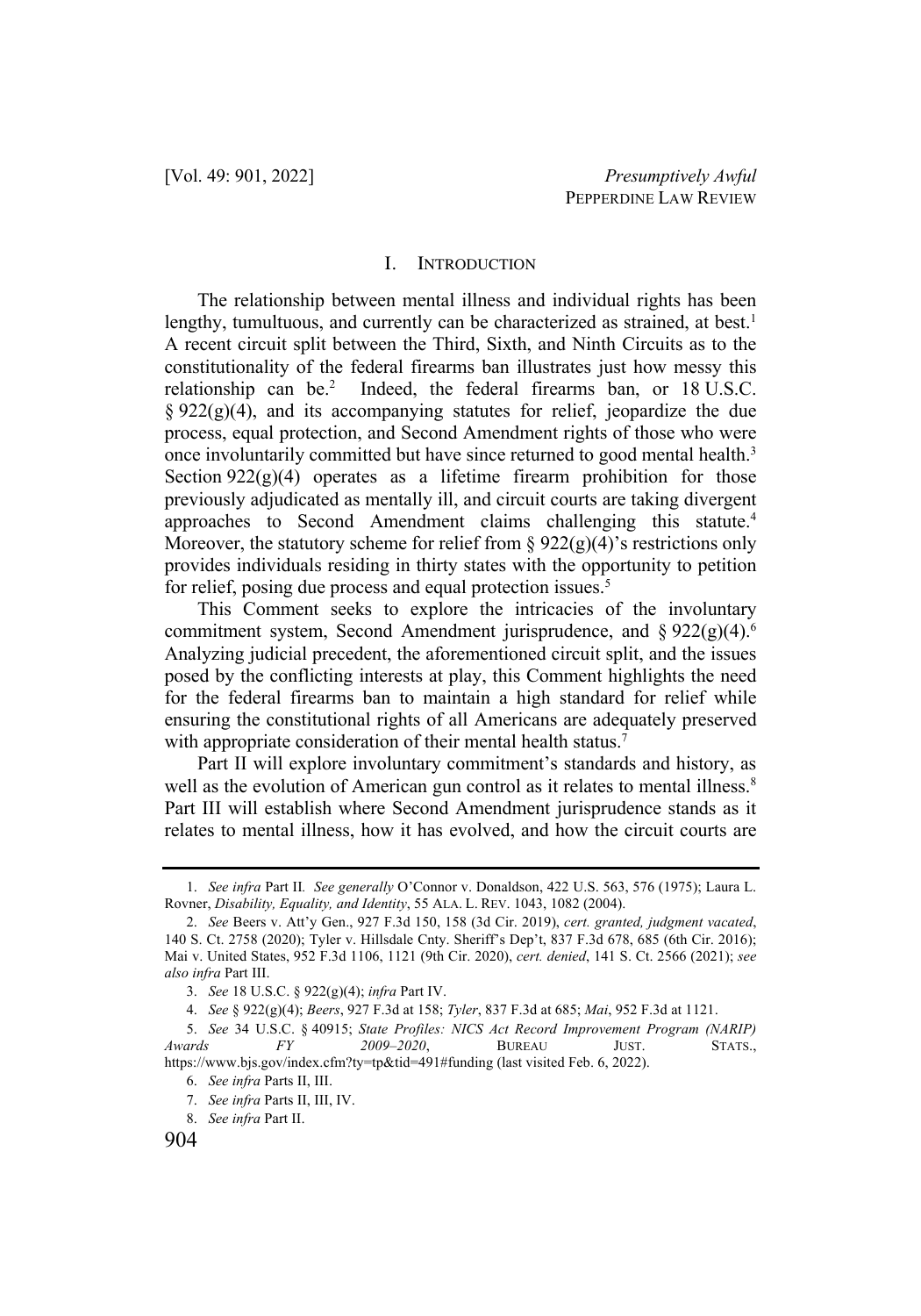split on  $\S 922(g)(4)$  cases.<sup>9</sup> Part IV delves into the relationship between mental health, gun control, and public safety. <sup>10</sup> Additionally, this Part proposes solutions to protect public safety and individual rights while avoiding furthering the stigma surrounding mental illness.<sup>11</sup> The proposed solutions advocate for legislative reform, suggest the superior approach for assessing Second Amendment challenges to the federal firearms ban, and discuss the possible efficacy of asserting equal protection and due process claims.12 Finally, Part V discusses the potential implications of failure to protect the rights of those who have been adjudicated as mentally ill and concludes by summarizing this Comment's proposed solutions.<sup>13</sup>

#### II. AMERICA'S HISTORY WITH MENTAL ILLNESS AND GUN CONTROL

Mental illness healthcare and gun control regulations have consistently evolved throughout American history.<sup>14</sup> Indeed, psychiatric hospitalization procedures have transformed through increased understanding of mental illness, social justice movements, and Supreme Court jurisprudence attempting to preserve individual rights.15 Gun control legislation was born out of times of crisis and has progressed in the face of public reaction to tragic events.<sup>16</sup> The colorful histories of these contentious, and often misunderstood, subjects illustrate both the missteps and the positive developments America has made in addressing mental illness and gun control.<sup>17</sup>

#### *A. Involuntary Commitment*

When an individual is subject to court-ordered psychiatric hospitalization against their will, it is known as involuntary civil commitment, or simply involuntary commitment.<sup>18</sup> Involuntary commitment invokes two main

17. *See infra* Sections II.A, II.B.

<sup>9.</sup> *See infra* Part III.

<sup>10.</sup> *See infra* Part IV.

<sup>11.</sup> *See infra* Part IV.

<sup>12.</sup> *See infra* Parts IV, V.

<sup>13.</sup> *See infra* Part V.

<sup>14.</sup> *See infra* Sections II.A, II.B.

<sup>15.</sup> *See infra* Section II.A.

<sup>16.</sup> *See infra* Section II.B.

<sup>18.</sup> *See generally* Megan Testa & Sara G. West, *Civil Commitment in the United States*, PSYCHIATRY, Oct. 2010, at 30–38. When individuals voluntarily commit themselves, they may have the option to check out against medical advice if their state laws permit, whereas an individual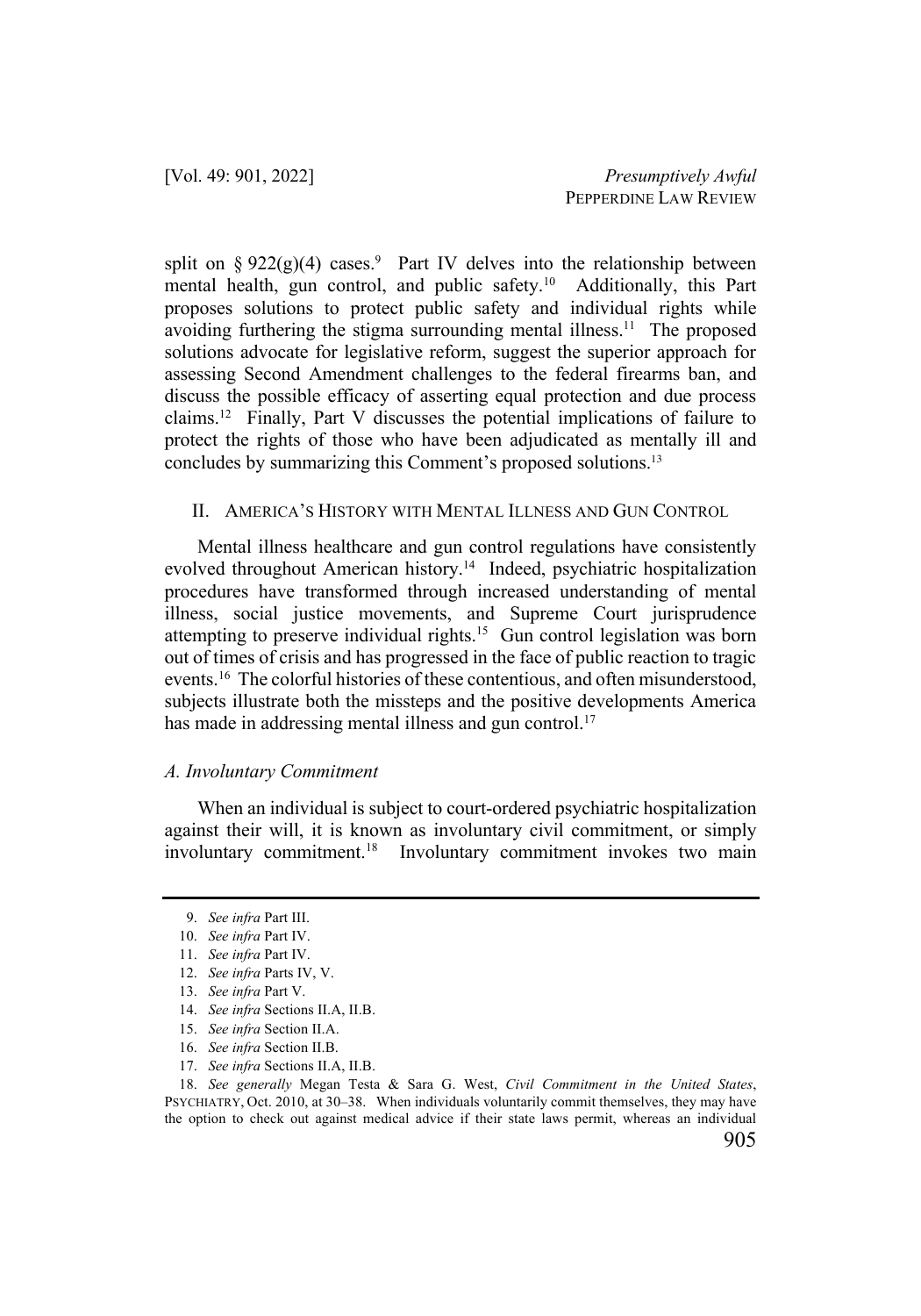underlying legal principles: (1) the English common-law doctrine "parens patriae" or "parent of the country," which refers to assigning the government responsibility to intervene on behalf of citizens who cannot act in their own best interest, and (2) state police powers requiring a state to protect the interest of its citizens.19 In the late nineteenth and early twentieth centuries, institutionalization in America drew no distinction between voluntary and involuntary admissions to psychiatric institutions, and the loose standards of civil commitment laws led to widespread abuse of commitment power.<sup>20</sup>

Importantly, the Supreme Court has acknowledged that, in addition to exposing individuals to potential due process violations, involuntary civil commitment is a deprivation of liberty partly because it creates "adverse social consequences": "Whether we label this phenomena 'stigma' or choose to call it something else is less important than that we recognize that it can occur and that it can have a very significant impact on the individual."21 This stigma marks a long history of the misunderstanding and mistreatment of mentally ill or disabled individuals—and the accompanying violations of their constitutional rights.22

For instance, in 1925, the Supreme Court decided the case *Buck v. Bell*, in which Carrie Buck, an inmate at the Virginia Colony for Epileptics and Feebleminded, alleged a state law allowing for the involuntary sterilization of "mental defectives" violated her due process and equal protection rights.<sup>23</sup> Tragically, the Court disagreed with Ms. Buck, holding that Virginia's interest in avoiding "being swamped with incompetence" was sufficiently important to justify forced sterilization, and that neither Ms. Buck's due process rights nor her equal protection rights were violated.24 Even worse, the determination

involuntarily committed cannot. *Hospitalization*, MENTAL HEALTH AMERICA, https://www.mhanational.org/hospitalization (last visited Feb. 9, 2022).

<sup>19.</sup> *See* Testa & West, *supra* note 18, at 31.

<sup>20</sup>*. See id.* at 32; Christyne E. Ferris, *The Search for Due Process in Civil Commitment Hearings: How Procedural Realities Have Altered Substantive Standards*, 61 VAND. L. REV 959, 963 (2008). Prior to the 1970s, in most states civil commitment merely required "findings" from two physicians that the patient was "ill and a proper subject for treatment in a psychiatric hospital," with no definition of "ill" or "proper subject." Ferris, *supra*. Patients often did not appear before a judge, and the majority of states "did not provide counsel to indigent respondents." *Id.* And when counsel was present, these hearings were "characterized by mutual expectations of perfunctory performance," rather than meaningful advocacy. *Id.* As a result of these nebulous standards and inadequate procedures, "hospitals became overcrowded with patients held on questionable grounds." *Id.* 

<sup>21.</sup> Addington v. Texas, 441 U.S. 418, 425–26 (1979).

<sup>22.</sup> *See* Laura L. Rovner, *Disability, Equality, and Identity*, 55 ALA. L. REV. 1043, 1082 (2004).

<sup>23.</sup> *See* Buck v. Bell, 274 U.S. 200, 205 (1927).

<sup>24.</sup> *See id.* at 207. In reaching this decision, the Court applied rational basis review, the least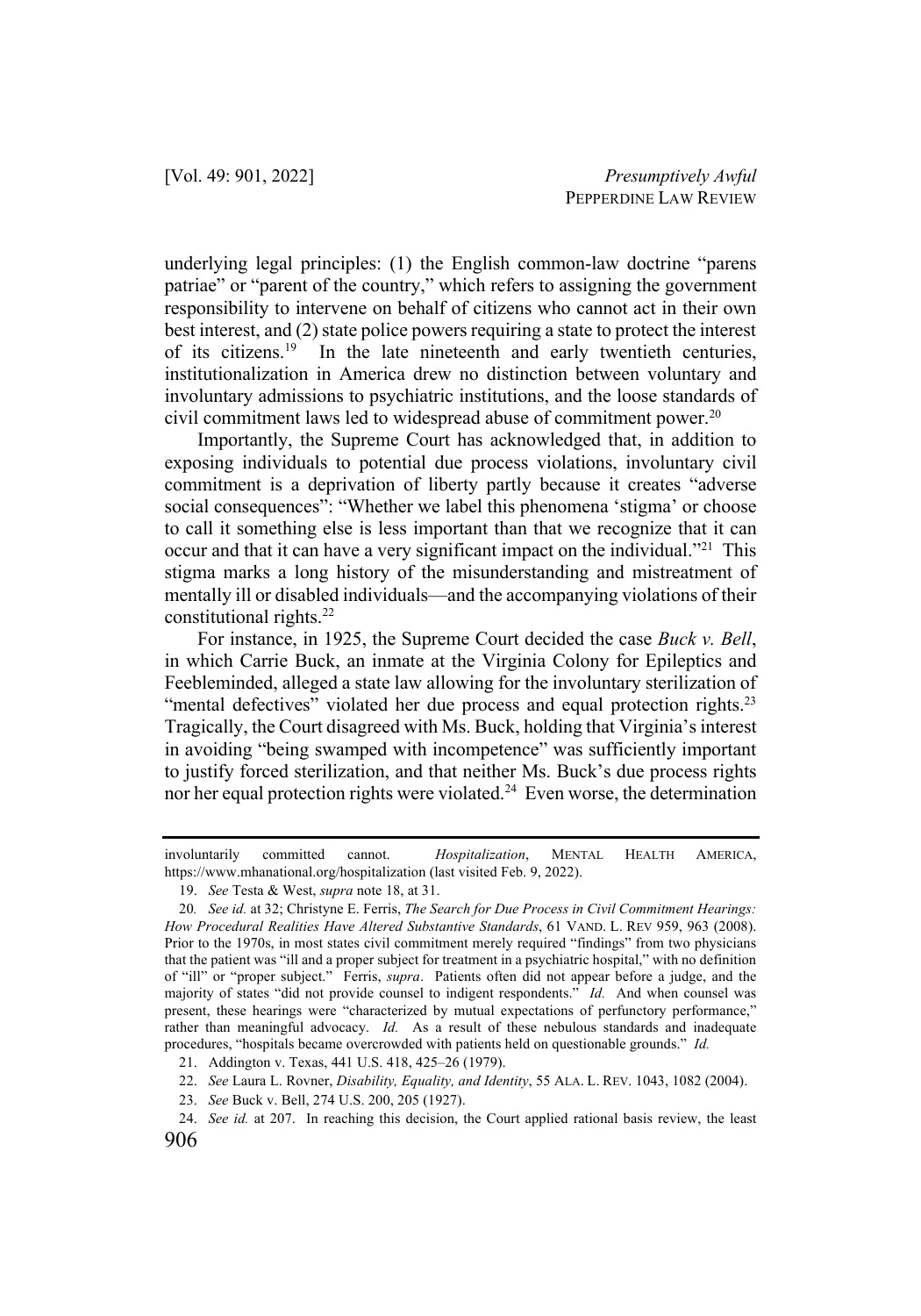of Ms. Buck's "feeble-mindedness" was based on little more than the word of her foster parents and the fact that her mother was institutionalized as well.<sup>25</sup> Justice Oliver Wendell Holmes penned the Court's opinion, and the disdain in his tone as he addressed Ms. Buck's pleas for protection of both her body and her constitutional rights not only evinced the early-twentieth-century stigma that extends into today's society but also set precedent for nearly a century of mistreatment of the mentally ill.<sup>26</sup> Notably, this decision was made during the height of America's early-twentieth-century eugenics movement and resulted in the forced sterilization of as many as  $70,000$  individuals.<sup>27</sup>

Decades later, the Civil Rights Movement of the 1960s sparked mentalhealth-law reforms providing for more deinstitutionalization and patients' rights.28 Many states imposed laws shifting commitment power from medical professionals to judges.<sup>29</sup> While this change decreased the number of unnecessary institutionalizations, it "put final commitment authority into the

29. *See id.*

restrictive standard of scrutiny. *See id.*

<sup>25.</sup> *See id.* at 205–07; Paul A. Lombardo, *Three Generations, No Imbeciles: New Light on* Buck v. Bell, 60 N.Y.U. L. REV. 30, 30–31 (1985). Ms. Carrie Buck's mother, Emma, was incarcerated at the Virginia Colony and was considered a "disgraced" woman for allegedly having Carrie out of wedlock, despite records showing that Emma and Carrie's father were married when she gave birth to Carrie. *See* Lombardo, *supra*, at 52–53. Once committed, Emma was unable to care for Carrie, and Carrie lived with foster parents, Mr. and Mrs. J.T. Dobbs, for fourteen years before her incarceration at Virginia Colony. *See id.* at 53–54. Mrs. Dobbs's nephew raped Carrie when she was sixteen years old, impregnating her. *See id.* at 54. In a "desperate attempt to remove the embarrassment of a pregnant but unwed girl from their home" and "save the family reputation," the Dobbses suddenly began claiming that Carrie had shown "symptoms of feeblemindedness" since she was ten or eleven years old. *Id.* But Ms. Buck's school records show that she was not mentally deficient; in fact, her educators commented her work was "very good" and recommended she continue her education. *See id.* at 52. Shortly before incarceration, Carrie gave birth to her daughter, Vivian, who was deemed "not quite normal" at seven months old after a nurse observed her for a short period of time. *See id.*  at 61. Yet, in school, Vivian made Honor Roll. *See id.* Relying on the scant and seemingly inaccurate information that had branded Emma Buck, Carrie Buck, and Vivian Buck as "degenerate," Justice Holmes sealed the fate of mental health stigma with his infamous remark that "[t]hree generations of imbeciles are enough," allowing the State of Virginia to cut Ms. Buck's fallopian tubes against her will. *Buck*, 274 U.S. at 207–08.

<sup>26.</sup> *See Buck*, 274 U.S. at 205–08. In addition to his infamous "[t]hree . . . imbeciles are enough" quote, Holmes commented that "[i]t is better for all the world, if instead of waiting to execute degenerate offspring for crime, or to let them starve for their imbecility, society can prevent those who are manifestly unfit from continuing their kind." *Id.* at 207.

<sup>27.</sup> *See The Supreme Court Ruling That Led to 70,000 Forced Sterilizations*, NPR (Mar. 7, 2016, 1:22 PM), https://www.npr.org/sections/health-shots/2016/03/07/469478098/the-supreme-courtruling-that-led-to-70-000-forced-

sterilizations#:~:text=In%201927%2C%20the%20U.S.%20Supreme,deemed%20to%20be%20%22f eebleminded.%22.

<sup>28.</sup> *See* Ferris, *supra* note 20, at 964.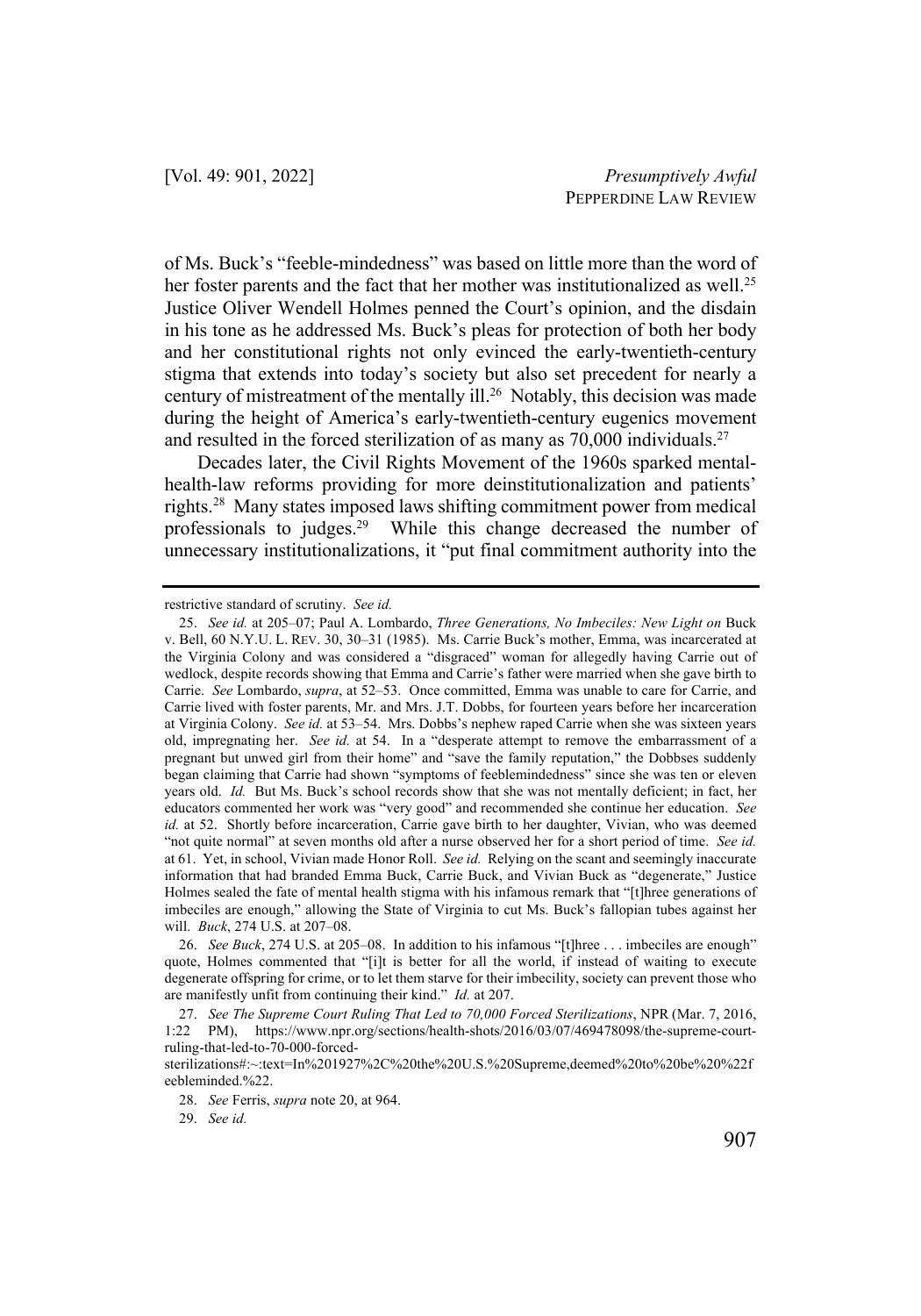hands of legal professionals who often failed to understand the clinical aspects of mental illness."<sup>30</sup> Doctors later resumed a "more prominent role"<sup>31</sup> in involuntary commitment hearings, and the Supreme Court even acknowledged that "[w]hether [a person] is mentally ill . . . turns on the meaning of the facts which must be interpreted by expert psychiatrists and psychologists."32 While a step in the right direction, judges often blindly agree with expert witnesses,<sup>33</sup> and the Supreme Court noted that such hearings often amount to little more that "time-consuming procedural minuets before the admission."34 Though the "supposed protections" of such proceedings "may well be more illusory than real," at the very least, the 1970s saw the law shift toward more patient-friendly standards.<sup>35</sup>

In fact, in 1975, involuntary commitment shifted from a "need for treatment" model to a "dangerousness" model, largely as a result of the Supreme Court's decision in *O'Connor v. Donaldson*. 36 There, the Court held

31. *Id.*

35. *Id.* at 609.

<sup>30.</sup> *Id.*

<sup>32.</sup> Addington v. Texas, 441 U.S. 418, 429 (1979) (emphasis omitted).

<sup>33.</sup> *See* Norman G. Poythress, Jr., *Mental Health Expert Testimony: Current Problems*, 5 J. PSYCHIATRY & L. 201, 213 (1977). A study found that judges tend to rubber stamp state expert witnesses' recommendations in civil commitment hearings, agreeing with their testimony between 79% and 100% of the time. *See id.* Judges frequently "downplay the role of respondents' attorneys by discouraging them from . . . questioning witnesses," so not only does the State have more resources to provide experts, these experts are not adequately cross-examined to ensure legitimacy and accuracy. Ferris, *supra* note 20, at 971. Even worse, there are "few controls on the discretion of doctors and judges," which has led to psychologists routinely misdiagnosing "perfectly sane people with serious mental illnesses." Samantha M. Caspar & Artem M. Joukov, *Worse than Punishment: How the Involuntary Commitment of Persons with Mental Illness Violates the United States Constitution*, 47 HASTINGS CONST. L.Q. 499, 501 (2020).

<sup>34.</sup> Parham v. J. R., 442 U.S. 584, 605 (1979).

<sup>36.</sup> *See* Testa & West, *supra* note 18, at 32–34; O'Connor v. Donaldson, 422 U.S. 563 (1975); *see also* Ferris, *supra* note 20, at 965 (explaining the shifts in involuntary treatment models). The "need for treatment" model allowed for involuntary commitment based solely on the fact that the individual was mentally ill, whereas the "dangerousness" model provides that to commit an individual, a state must prove one of the "generally advanced" justifications: "a risk of harm to self or others, the inability to care for oneself, or the need for treatment to cure a mental illness." Ferris, *supra* note 20, at 965. These justifications reveal that despite its namesake, dangerousness was likely only a sufficient, not necessary condition for involuntary commitment under this model, as "need for treatment" did not require dangerousness, and seemingly remained a sufficient justification. *Id.* But courts never conclusively established whether the need for treatment alone was an adequate basis for involuntary commitment under *O'Connor*, as the Supreme Court quickly collapsed the *O'Connor* standard in *Jones v. United States*. *See id.* In *Jones*, the Court declared that "the Due Process Clause *requires* the Government in a civil-commitment proceeding to demonstrate . . . that the individual is mentally ill and dangerous," effectively cementing dangerousness as a prerequisite to civil commitment. Jones v.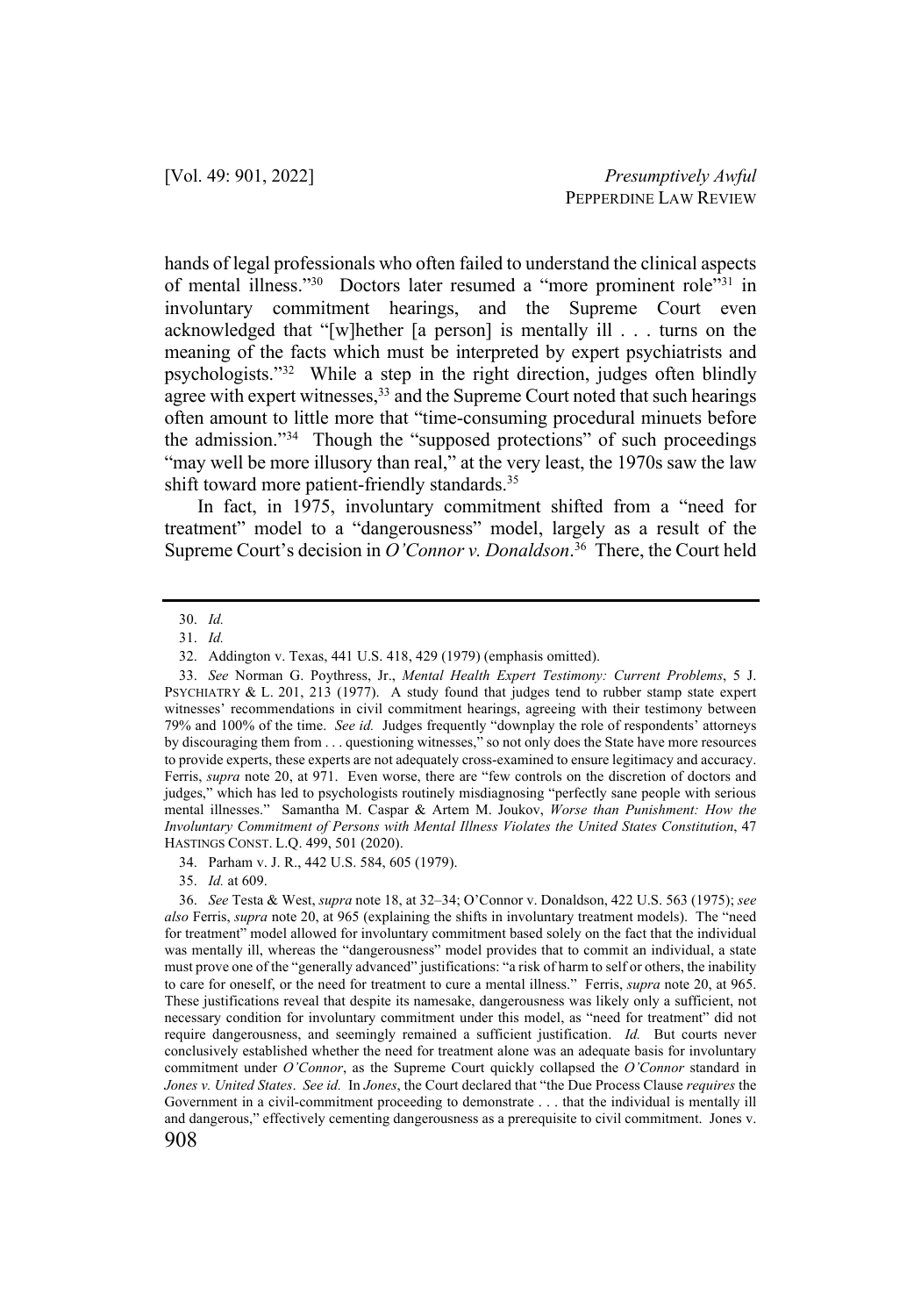that a finding of mental illness alone was insufficient to justify continuous confinement; rather, "a [s]tate cannot constitutionally confine without more a nondangerous individual who is capable of surviving safely in freedom by himself or with the help of willing and responsible family members or friends."37 Shortly after *O'Connor*, every state either modified civil commitment laws to incorporate the dangerousness component or reinterpreted existing statutes to include dangerousness.38

The Court's holding in *O'Connor* resulted from its application of strict scrutiny, which allows a state government to infringe on a fundamental right only if that infringement "is narrowly tailored to serve a compelling state interest."39 Here, the fundamental right at stake was "every man's constitutional right to liberty."40 And both state police powers to protect the welfare of society and parens patriae interests in protecting an individual who cannot protect themselves are considered compelling state interests.<sup>41</sup> Thus, the "dangerousness standard encompasses both of these justifications, invoking the police power rationale when the state commits an individual who is dangerous to others, and the parens patriae interest when the state commits an individual who is dangerous to himself."42

On the one hand, civil commitment is undoubtedly a necessary tool to aid "[o]ne who is suffering from a debilitating mental illness and [is] in need of treatment."43 On the other, few recognize that those subject to civil commitment do not necessarily fit the stereotype of a "mental patient."44 For instance, few recognize that voluntary commitment can rapidly evolve into

United States, 463 U.S. 354, 362 (1983) (emphasis added).

<sup>37.</sup> *O'Connor*, 422 U.S. at 576.

<sup>38.</sup> *See* PAUL S. APPELBAUM, ALMOST A REVOLUTION: MENTAL HEALTH LAW AND THE LIMITS OF CHANGE 28 (1994).

<sup>39.</sup> Reno v. Flores, 507 U.S. 292, 302 (1993); *O'Connor*, 422 U.S. at 573–76.

<sup>40.</sup> *O'Connor*, 422 U.S. at 573.

<sup>41.</sup> *See* Ferris, *supra* note 20, at 966. States' police powers and parens patriae interests "traditionally justify intrusive state action." *Id.* A seminal Supreme Court case establishing that protecting public welfare and individuals who cannot protect themselves are compelling state interests is *Jacobson v. Massachusetts*, where the Court held Massachusetts could mandate smallpox vaccinations and fine those refusing to get vaccinated. 197 U.S. 11, 12–39 (1905).

<sup>42.</sup> Ferris, *supra* note 20, at 966 (italics omitted).

<sup>43.</sup> Addington v. Texas, 441 U.S. 418, 429 (1979).

<sup>44.</sup> *See* Amir Garakani et al., *Voluntary Psychiatric Hospitalization and Patient-Driven Requests for Discharge: A Statutory Review and Analysis of Implications for the Capacity To Consent to Voluntary Hospitalization*, 22 HARV. REV. PSYCHIATRY 241, 241 (2014); Tyler v. Hillsdale Cnty. Sheriff's Dep't, 837 F.3d 678, 683–84 (6th Cir. 2016).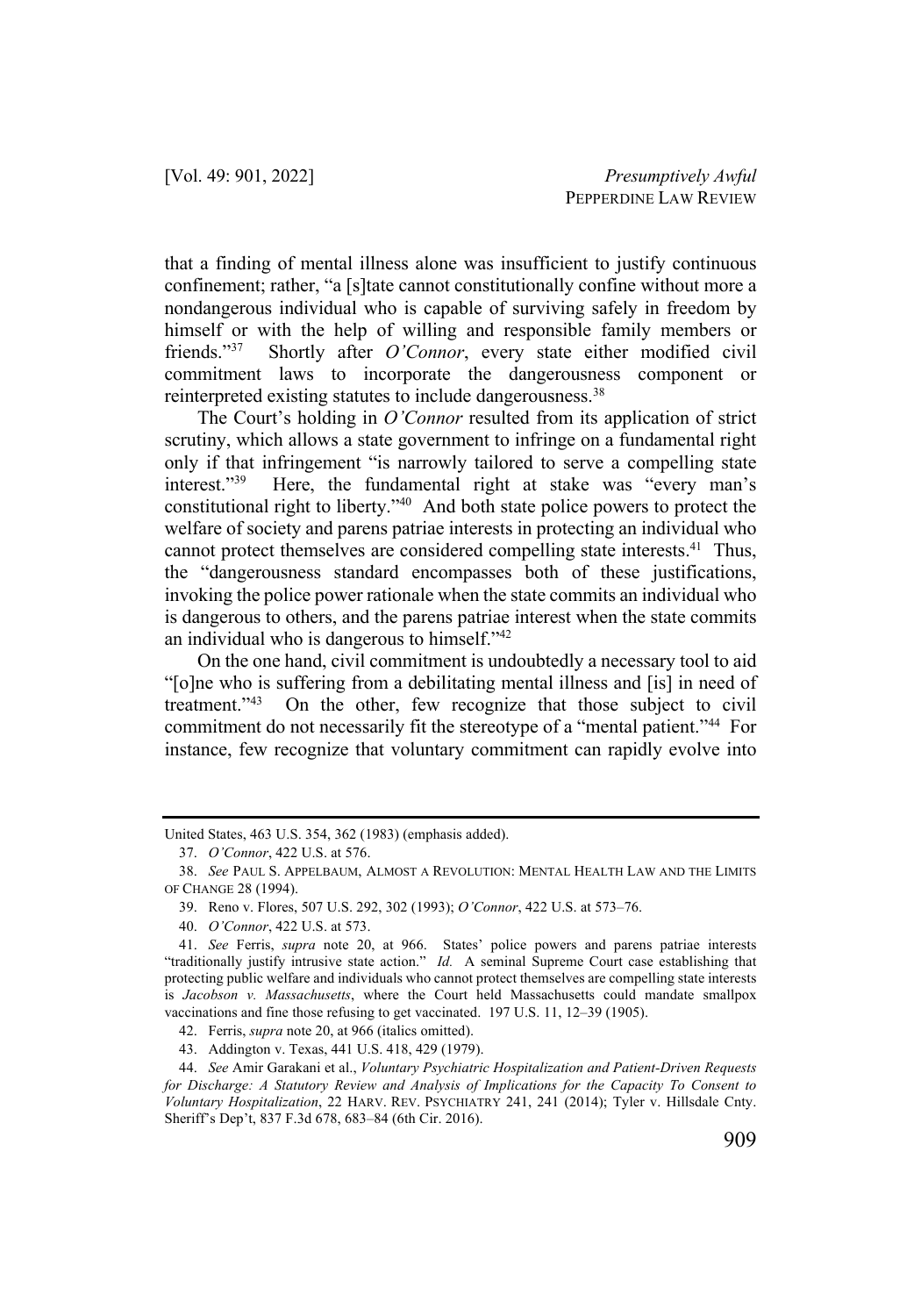involuntary commitment.45 In fact, upon voluntary psychiatric admission, the "majority of states employ a [seventy-two]-hour period in which patients can be held following a request for discharge from hospitalization," and "after this evaluation period, either the patient must be discharged, or the facility must initiate involuntary commitment proceedings."<sup>46</sup> Thus, voluntary commitment can turn into involuntary commitment, imposing the legal status of court-ordered hospitalization on those who have sought treatment of their own accord.<sup>47</sup>

Further, many do not realize that someone who does not suffer from permanent mental illness, but rather temporary and understandable emotional distress, may be subject to involuntary civil commitment.<sup>48</sup> For example, in *Tyler v. Hillsdale County Sheriff's Department*, the plaintiff was emotionally devastated after his "wife of twenty-three years ran away with another man, depleted [his] finances, and then served him with divorce papers."49 Never having seen their father so depressed, his teenage daughters contacted local police, and the plaintiff was briefly involuntarily committed for approximately two to four weeks to minimize any risk that he may become suicidal.50 Subsequently, the plaintiff in *Tyler* never received any additional mental health treatment, successfully held a job for nearly twenty years before retiring, and remarried.<sup>51</sup> Medical professionals reported that the plaintiff showed "no signs of mental illness" and that his depression was nothing more than a "brief reacti[on]" to his divorce and its surrounding circumstances.<sup>52</sup> Nonetheless, the plaintiff is still subject to the restrictions, deprivations, and stigma that resulted from his involuntary commitment.<sup>53</sup>

One such restriction is the federal firearms ban challenged by the plaintiff in *Tyler*. 54 While the ban is unquestionably necessary to protect public safety, the federal government's failure to provide adequate procedures for obtaining relief from this ban illustrates the stigma surrounding mental illness in American society and the deprivation of individual rights—namely equal

910

<sup>45</sup>*. See* Garakani et al., *supra* note 44.

<sup>46.</sup> *Id.*

<sup>47.</sup> *See id.*

<sup>48.</sup> *See Tyler*, 837 F.3d at 683–84, 687–88.

<sup>49.</sup> *See id.* at 683.

<sup>50.</sup> *See id.* 

<sup>51.</sup> *See id.* at 683–84*.*

<sup>52.</sup> *Id.* at 684.

<sup>53.</sup> *See id.*

<sup>54.</sup> *See id.*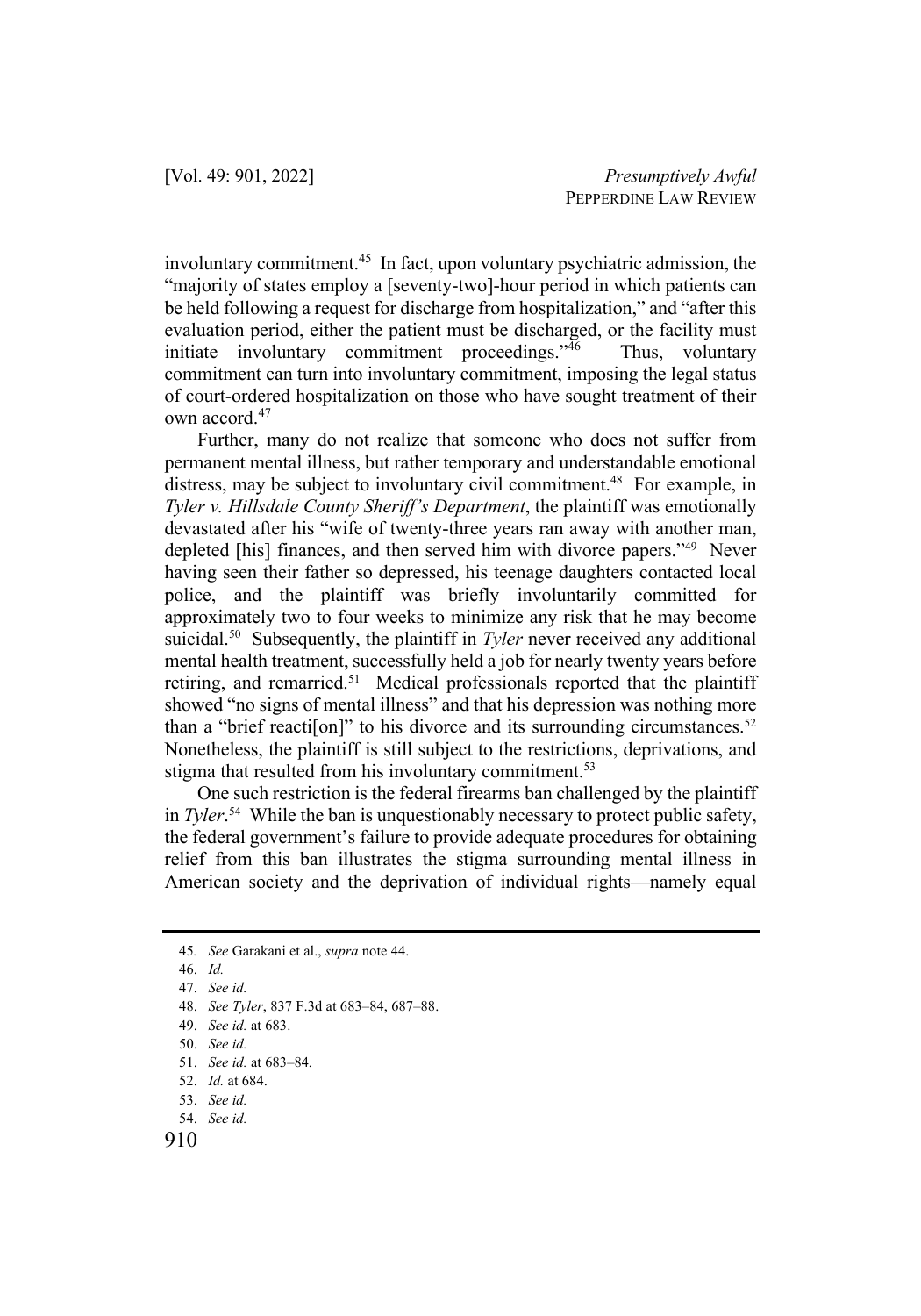protection and due process rights—that can occur as a result of state involuntary civil commitment procedures.<sup>55</sup> Further, it also illustrates American society's misunderstanding of mental illness and allows the National Rifle Association (NRA) to further capitalize on their campaign to use those receiving mental health care as scapegoats.<sup>56</sup>

In short, though the involuntary commitment system has made great strides since its inception, it is still not a perfect system, and its shortcomings have grave implications for the individual rights of those suffering from its inadequacies.<sup>57</sup>

#### *B. Early Gun Control Efforts and Mental Illness: From the Federal Gun Control Act to the Brady Act*

In the late 1960s, the federal government first addressed the need to reform gun control laws to regulate mentally ill persons' access to firearms.<sup>58</sup> Concurrent with the evolution of involuntary commitment, and following the assassinations of Martin Luther King Jr. and Robert F. Kennedy in April and June of 1968, respectively, President Lyndon B. Johnson sent letters to each state governor pressuring them to address gun control, stating:

> I urge you again to review your gun control laws and to speed work on the development of stringent legislation to assure that deadly weapons are kept out of the hands of the criminal, the demented, the alcoholic, and those too young to bear the terrible responsibility of owning weapons of

<sup>55.</sup> *See* Becki Goggins & Anne Gallegos, *State Progress in Record Reporting for Firearm-Related Background Checks: Mental Health Submissions*, NAT'L CTR. STATE CTS. 2–4 (Feb. 2016), https://www.ncjrs.gov/pdffiles1/bjs/grants/249793.pdf.

<sup>56.</sup> *See* Lexington, *Guns and the Mentally Ill: Why the NRA Keeps Talking About Mental Illness, Rather than Guns*, ECONOMIST (Mar. 13, 2013), https://www.economist.com/lexingtonsnotebook/2013/03/13/why-the-nra-keeps-talking-about-mental-illness-rather-than-guns. The NRA "arguably wields far greater influence over national firearms policy than public opinion does" and has "laid the blame for mass shootings on untreated mental illness—rather than unregulated guns." Jeffrey W. Swanson, Elizabeth McGinty, Seena Fazel & Vickie Mays, *Mental Illness and Reduction of Gun Violence and Suicide: Bringing Epidemiologic Research to Policy*, 25 ANNALS EPIDEMIOLOGY 366, 366 (2015).

<sup>57.</sup> *See* Caspar & Joukov, *supra* note 33; *Tyler*, 837 F.3d at 683–84.

<sup>58.</sup> *See generally* Lyndon B. Johnson, *Letters to the Governors on the Need for Improving State Law Enforcement Systems and Gun Control Legislation*, AM. PRESIDENCY PROJECT (June 20, 1968), https://www.presidency.ucsb.edu/node/237043.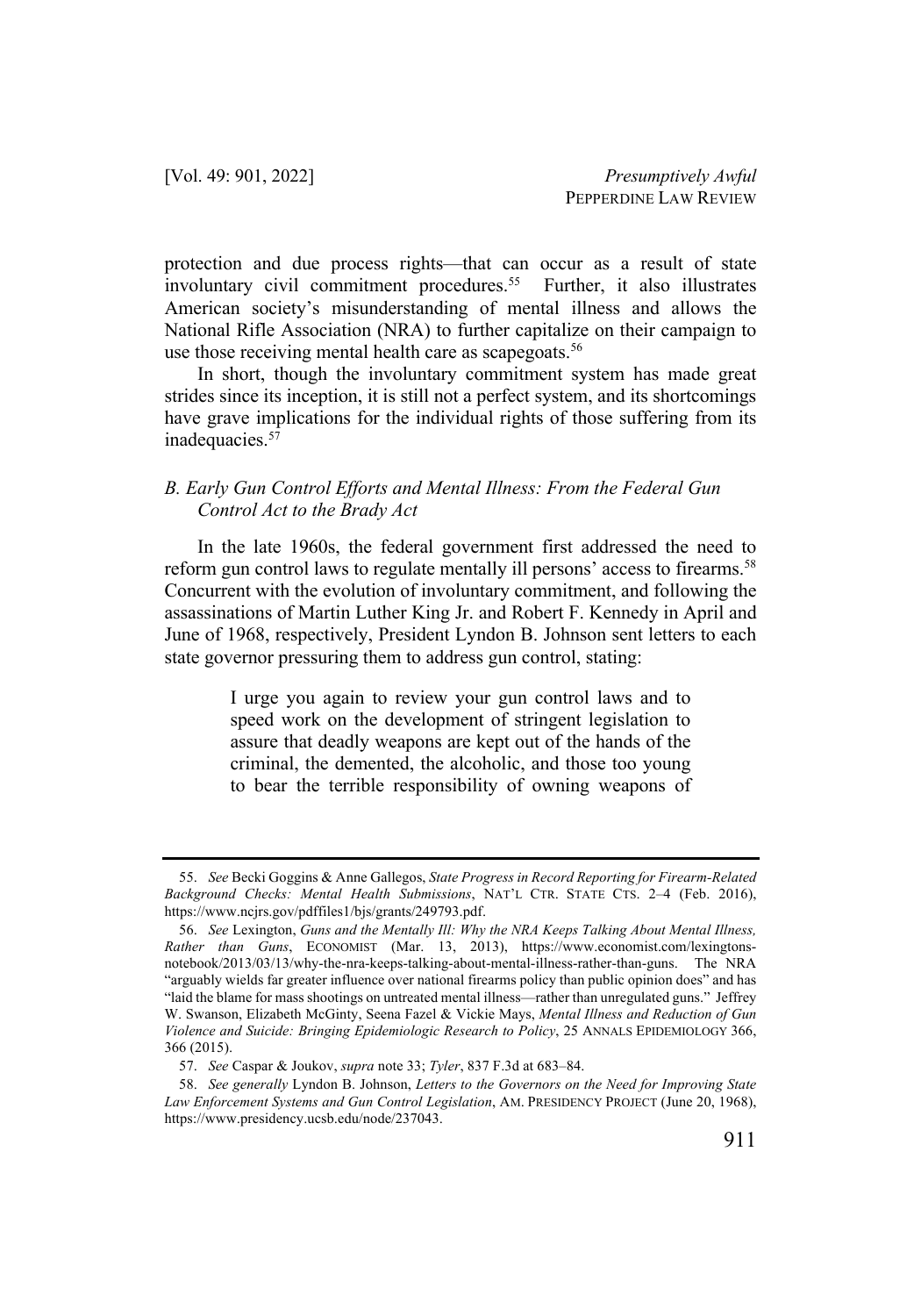#### destruction<sup>59</sup>

A few months later, President Johnson signed the Gun Control Act of 1968, creating the first law preventing "mental incompetents" from purchasing firearms.<sup>60</sup> Amending Title 18 of the United States Code "to provide for better control of the interstate traffic in firearms,"<sup>61</sup> 18 U.S.C. §  $922(g)(4)$  "Persons Adjudicated as a Mental Defective or Committed to a Mental Institution" reads:

> It shall be unlawful for any person . . . who has been adjudicated as a mental defective or who has been committed to a mental institution . . . to ship or transport in interstate or foreign commerce, or possess in or affecting commerce, any firearm or ammunition; or to receive any firearm or ammunition which has been shipped or transported in interstate or foreign commerce.<sup>62</sup>

Section  $922(g)(4)$  still stands today.<sup>63</sup> Further, federal regulations clarify that "[c]ommitted to a mental institution" refers to "a formal [involuntary] commitment" and that the prohibition does not apply to "a person in a mental

*Id.*

<sup>59.</sup> *Id.*

<sup>60.</sup> *See* Olivia B. Waxman, *How the Gun Control Act of 1968 Changed America's Approach to Firearms—And What People Get Wrong About That History*, TIME, https://time.com/5429002/guncontrol-act-history-1968/ (Oct. 30, 2018, 11:52 AM).

<sup>61.</sup> Gun Control Act of 1968, Pub. L. No. 90-618, 82 Stat. 1213, 1213 (1968)*. See generally* 18 U.S.C. § 922(g)(4).

<sup>62</sup>*.* § 922(g)(4); *see also Federal Firearms Prohibition Under 18 U.S.C. § 922(g)(4): Persons Adjudicated as a Mental Defective or Committed to a Mental Institution*, BUREAU ALCOHOL, TOBACCO, FIREARMS & EXPLOSIVES, https://www.atf.gov/file/58791/download (May 2009) (defining "adjudicated as a mental defective"). Someone has been "adjudicated as a mental defective if a court, board, commission, or other lawful authority has made a determination that the person, as a result of marked subnormal intelligence, mental illness, incompetency, condition, or disease": (1) "[i]s a danger to himself or to others"; (2) "[l]acks the mental capacity to contract or manage his own affairs"; (3) "[i]s found insane by a court in a criminal case"; or (4) "[i]s found incompetent to stand trial, or not guilty by reason of lack of mental responsibility." *Federal Firearms Prohibition Under 18 U.S.C. § 922(g)(4): Persons Adjudicated as a Mental Defective or Committed to a Mental Institution*, *supra*.

A person is "committed to a mental institution" if that person has been formally committed to a mental institution by a court, board, commission, or other lawful authority. The term includes a commitment: [t]o a mental institution involuntarily; [f]or mental defectiveness or mental illness; or [f]or other reasons, such as drug use.

<sup>63.</sup> *See* § 922(g)(4).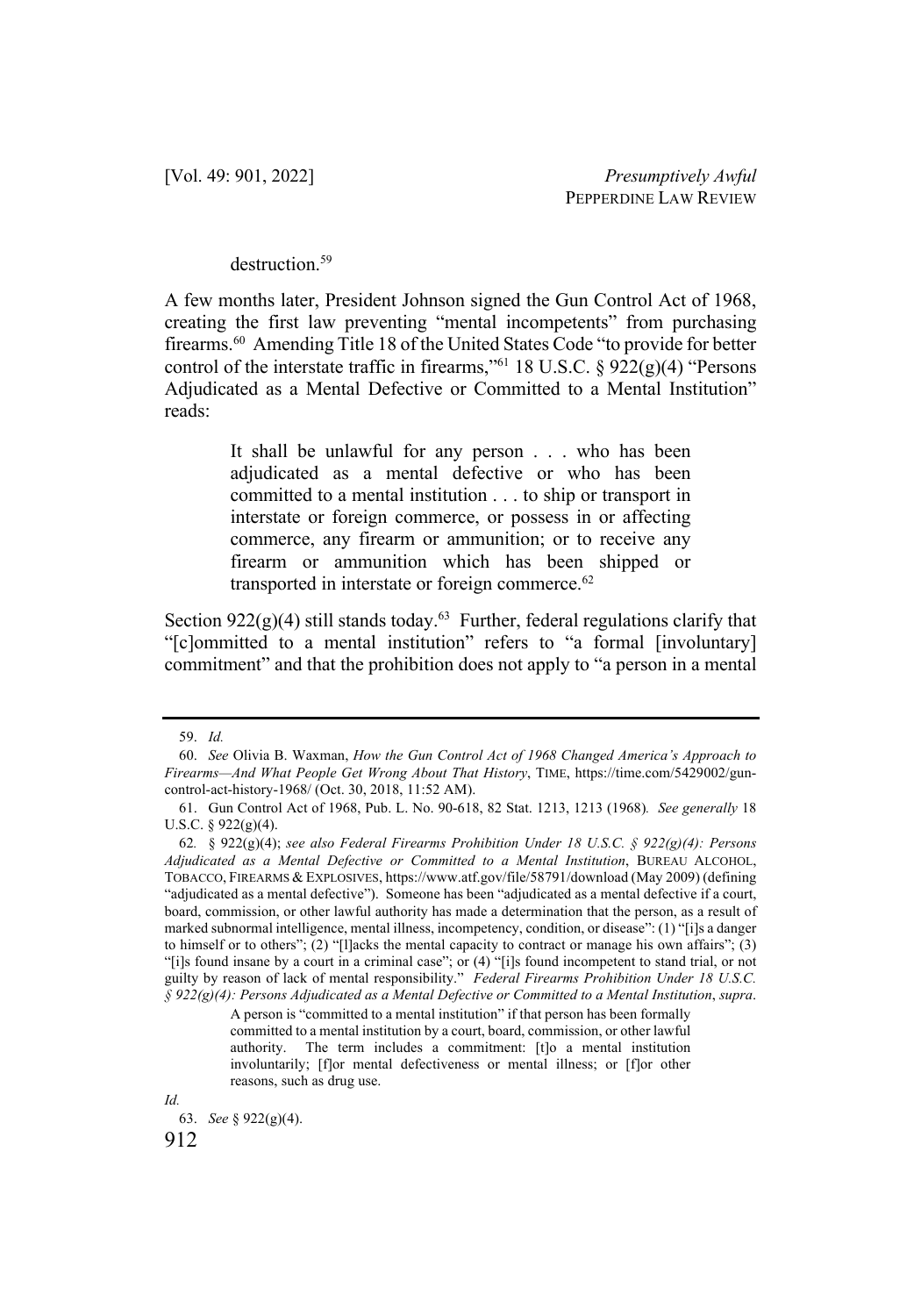institution for observation or a voluntary admission to a mental institution."64 Yet, Congress never defined the word "commitment," and to this day, various courts have adopted different approaches to its interpretation.<sup>65</sup>

For instance, courts unanimously agree that commitment must be involuntary to trigger the Gun Control Act but disagree as to whether "temporary involuntary hospitalization without a formal hearing satisfies the Act's commitment requirement."<sup>66</sup> Additionally, courts diverge on whether to defer to state legislatures' involuntary commitment statutes, with some courts carefully examining such statutes and some creating a "federal definition . . . that is not informed by the state's intent or word choice."<sup>67</sup> Finally, while courts agree that Congress intended to keep dangerous individuals from obtaining firearms, they disagree on whether Congress "only intended to prohibit gun possession by people whom a state had formally committed to a mental institution," or instead "broadly intended to prevent gun possession by anyone whom a state had placed involuntarily in a mental institution regardless of the patient's opportunity for a hearing or the purpose of the confinement."68 These varying interpretations illustrate how ambiguous the language of  $\S 922(g)(4)$  is and the need for Congress or the Supreme Court to clarify various aspects of the statute.<sup>69</sup>

Thirteen years after the passage of  $\S 922(g)(4)$ , the ability of the mentally ill to obtain firearms once again became a hot-button topic in the United States following the *Hinckley* verdict, where a jury found John Hinckley not guilty by reason of insanity after he attempted to assassinate President Ronald Reagan using a handgun.<sup>70</sup> Shortly after, the Supreme Court clarified

<sup>64.</sup> 27 C.F.R. § 478.11.

<sup>65.</sup> *See* Sohrab Zahedi, Robert Burchuk, David C. Stone & Alex Kopelowicz, *Gun Laws and the Involuntarily Committed: A California Road Map*, 37 J. AM. ACAD. PSYCHIATRY & L. 545, 547 (2009).

<sup>66.</sup> Clare Priest, *When a Stopgap Measure Triggers a Permanent Proscription: The Interpretation of "Committed to a Mental Institution" in the Gun Control Act of 1968*, 80 WASH. U. L.Q. 359, 360– 61 (2002).

<sup>67.</sup> *See id.* at 361.

<sup>68.</sup> *Id.*

<sup>69.</sup> *See id.* at 360–61.

<sup>70.</sup> *See* Henry F. Fradella, *From Insanity to Beyond Diminished Capacity: Mental Illness and Criminal Excuse in the Post-Clark Era*, 18 U. FLA. J.L. & PUB. POL'Y 7, 24 (2007). Hinckley was obsessed with Jodie Foster, an actress who starred in the movie *Taxi Driver*, where the protagonist plans to assassinate a presidential candidate. *See id.*; Natalie Jacewicz, *After Hinckley, States Tightened Use of the Insanity Plea*, NPR (July 28, 2016, 10:20 AM), https://www.npr.org/sections/health-shots/2016/07/28/486607183/after-hinckley-states-tighteneduse-of-the-insanity-plea. Hinckley had repeatedly called and sent letters to Foster, and many believe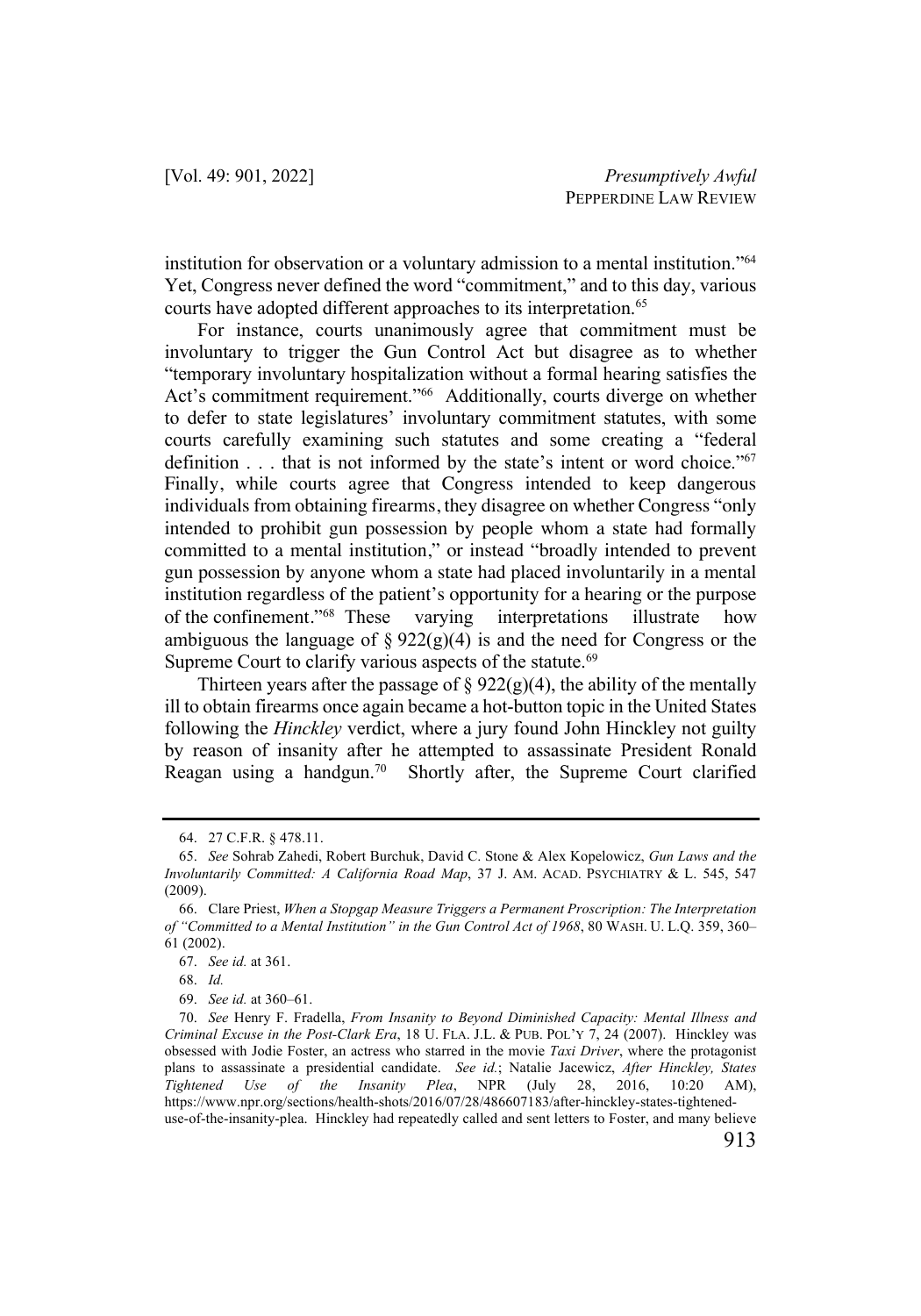standards for commitment in *Jones v. United States*, announcing that "the Due Process Clause requires the Government in a civil-commitment proceeding to demonstrate by clear and convincing evidence that the individual is mentally ill and dangerous."71 The Court's cementing of a heightened bar for involuntary commitment marked both its reaction to public outcry<sup>72</sup> and its acknowledgement that individual rights—namely the right to due process of law—may be compromised by involuntary commitment.<sup>73</sup>

Over ten years later, the Brady Handgun Violence Prevention Act of 1993 was signed into law, influenced by the harm inflicted on President Reagan's White House Press Secretary, James Brady, who was shot in the head and suffered paralysis as a result of Hinckley's attempted assassination of Reagan.74 The Act "required the U.S. Attorney General to establish the National Instant Criminal Background Check System (NICS)."<sup>75</sup> Federal Firearms Licensees must request background checks on those seeking firearms, and if the NICS index provides records showing an individual has been adjudicated as mentally defective or committed to a mental institution

his attempt to assassinate Reagan was a bid for the actress's attention. *See* Jacewicz, *supra*. Using this, and other evidence of Hinckley's mental health, Hinckley's defense attorneys successfully argued that he could not be held responsible for the assassination attempt because he was suffering from schizophrenia and a major depressive disorder when it occurred. *See id.*

<sup>71.</sup> Jones v. United States, 463 U.S. 354, 362 (1983).

<sup>72.</sup> *Id.* The public immediately reacted negatively to the *Hinckley* verdict, and the very next day "the Delaware legislature passed a law providing a Guilty But Mentally Ill verdict alternative in insanity cases." Valerie P. Hans & Dan Slater, *John Hinckley, Jr. and the Insanity Defense: The Public's Verdict*, 334 CORNELL L. FAC. PUB'NS 202, 202–03 (1983). Congress and other states quickly followed Delaware's lead, either abolishing the insanity defense altogether or creating stricter rules to govern it. *See* Jacewicz, *supra* note 70. While much of this public outcry stemmed from the public's disdain for Hinckley, it evinced a much larger issue—the public's misconception that the insanity defense was frequently, and successfully, used. *See id.* Tellingly, a 1981 study showed people believed that the insanity defense was raised in 43% percent of cases, when in reality, the defense was raised in less than 1% of cases, and over the study's two-year period, only resulted in a single acquittal. See id. Indeed, America's cumulative response to Hinckley's acquittal likely resulted largely from the inaccurate belief that achieving acquittal via the insanity defense was an easy task. *See id.* Raising the bar for the insanity defense appeased the public's misplaced concern and made it much harder for those suffering from mental illness to prove such a defense when genuinely applicable. *See id.*

<sup>73.</sup> *See generally* Addington v. Texas, 441 U.S. 418, 425–26 (1979) ("[O]nly one state by statute permits involuntary commitment by a mere preponderance of the evidence . . . , and Texas is the only state where a court has concluded that the preponderance-of-the-evidence standard satisfies due process.").

<sup>74.</sup> *See Brady Law*, BRITANNICA, https://www.britannica.com/topic/Brady-Law (last visited Feb. 11, 2022); The Brady Handgun Violence Prevention Act of 1993, Pub. L. No. 103-159, 107 Stat. 1536 (1993).

<sup>75</sup>*. National Instant Criminal Background Check System (NICS)*, U.S. DEP'T JUST. (May 2015), https://ucr.fbi.gov/nics/general-information/nics-overview-brochure.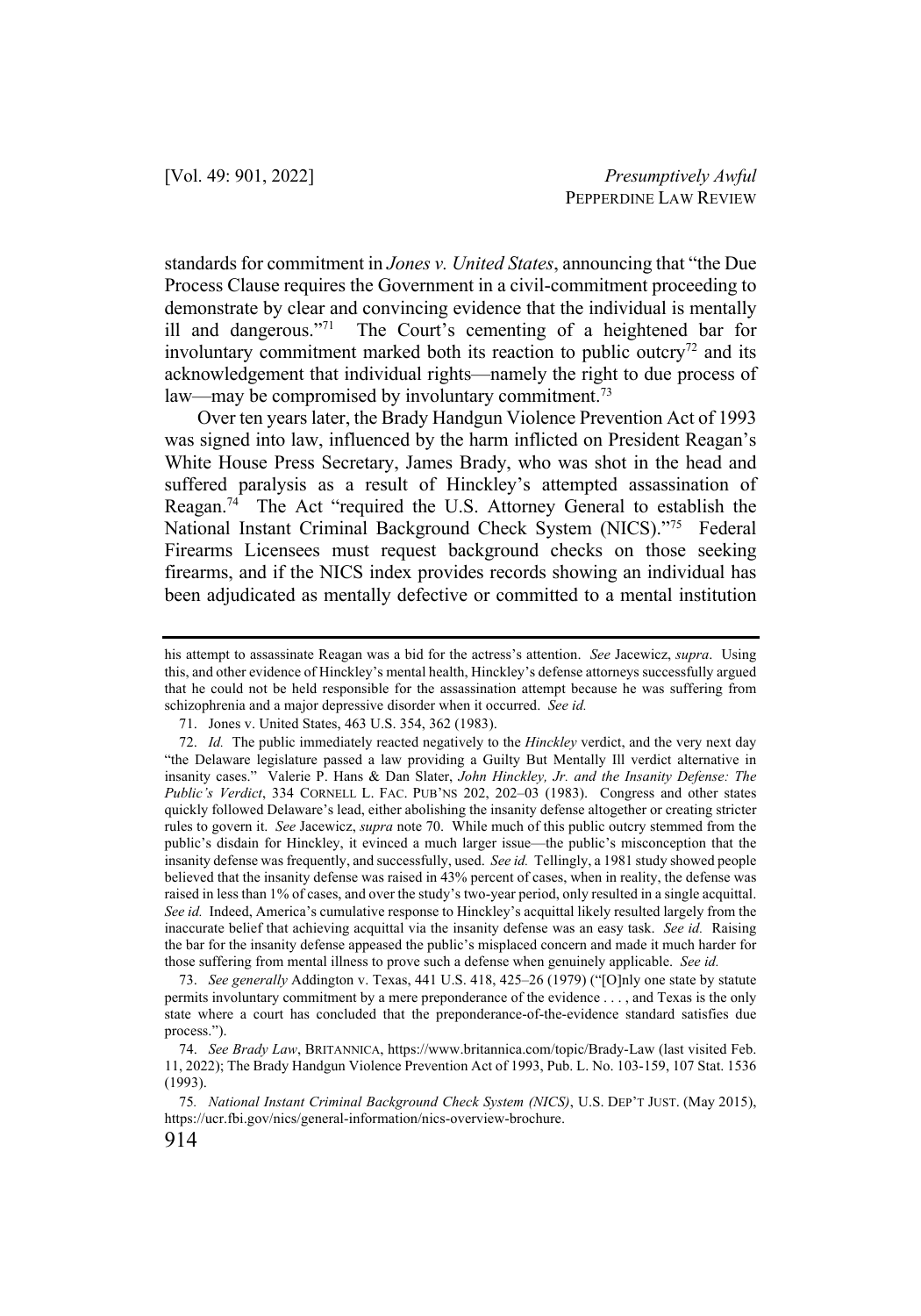per § 922(g)(4), that individual cannot obtain a firearm.<sup>76</sup> While this program proved effective in lowering the number of mentally ill individuals who could legally access firearms, later, some glaring gaps in its efficacy came to light and sparked new reform.77

Though it is promising that the legislature has responded to public safety issues with much-needed gun control reform, the repeated need for reform illustrates that legislators must remain vigilant as society evolves and new firearm-related dangers arise.<sup>78</sup> Further, these reforms provide ample opportunity for the legislature to more effectively address public safety issues while simultaneously ensuring the statutory schemes for gun control are tailored to safeguard important individual rights.<sup>79</sup>

#### III. INDIVIDUAL RIGHTS AND RELIEF FROM DISABILITIES: WHERE WE STAND AND HOW WE GOT HERE

It is important to note that federal firearms bans are not necessarily a *complete* bar to obtaining a firearm.<sup>80</sup> Section  $922(g)(4)$  and the statutory scheme for obtaining relief, however, have been challenged as unconstitutional since their inception and, despite their evolution, continue to face such challenges today.<sup>81</sup> An examination of the history of relief statutes, pre-*Heller* adjudication, *Heller* itself, and the § 922(g)(4) circuit split reveals the current state of individual rights as they relate to the federal firearms ban, and the path that got us here.<sup>82</sup>

#### *A. The Failure of § 925(c) as a Road to Relief*

Interestingly, prior to 1986, only "felons who ha[d] committed crimes not involving firearms [could] apply to the [ATF] for administrative relief from [the federal firearms ban]. No such relief [was] permitted for former mental

<sup>76</sup>*. See id.* 

<sup>77.</sup> *See* NICS Improvement Amendments Act of 2007, Pub. L. No. 110–180, § 2(9), 121 Stat. 2559, 2560 (2008); *infra* Section III.C (discussing legislative reform addressing the shortcomings of NICS).

<sup>78.</sup> *See* Johnson, *supra* note 58; Waxman, *supra* note 60; NICS Improvement Amendments Act § 2(9).

<sup>79.</sup> *See* Lexington, *supra* note 56.

<sup>80.</sup> *See* 18 U.S.C. § 925(c); 34 U.S.C. § 40915.

<sup>81.</sup> *See* U.S. Dep't of Treasury, Bureau of Alcohol, Tobacco & Firearms v. Galioto, 477 U.S. 556, 558 (1986).

<sup>82.</sup> *See infra* Sections III.A, III.B, III.C.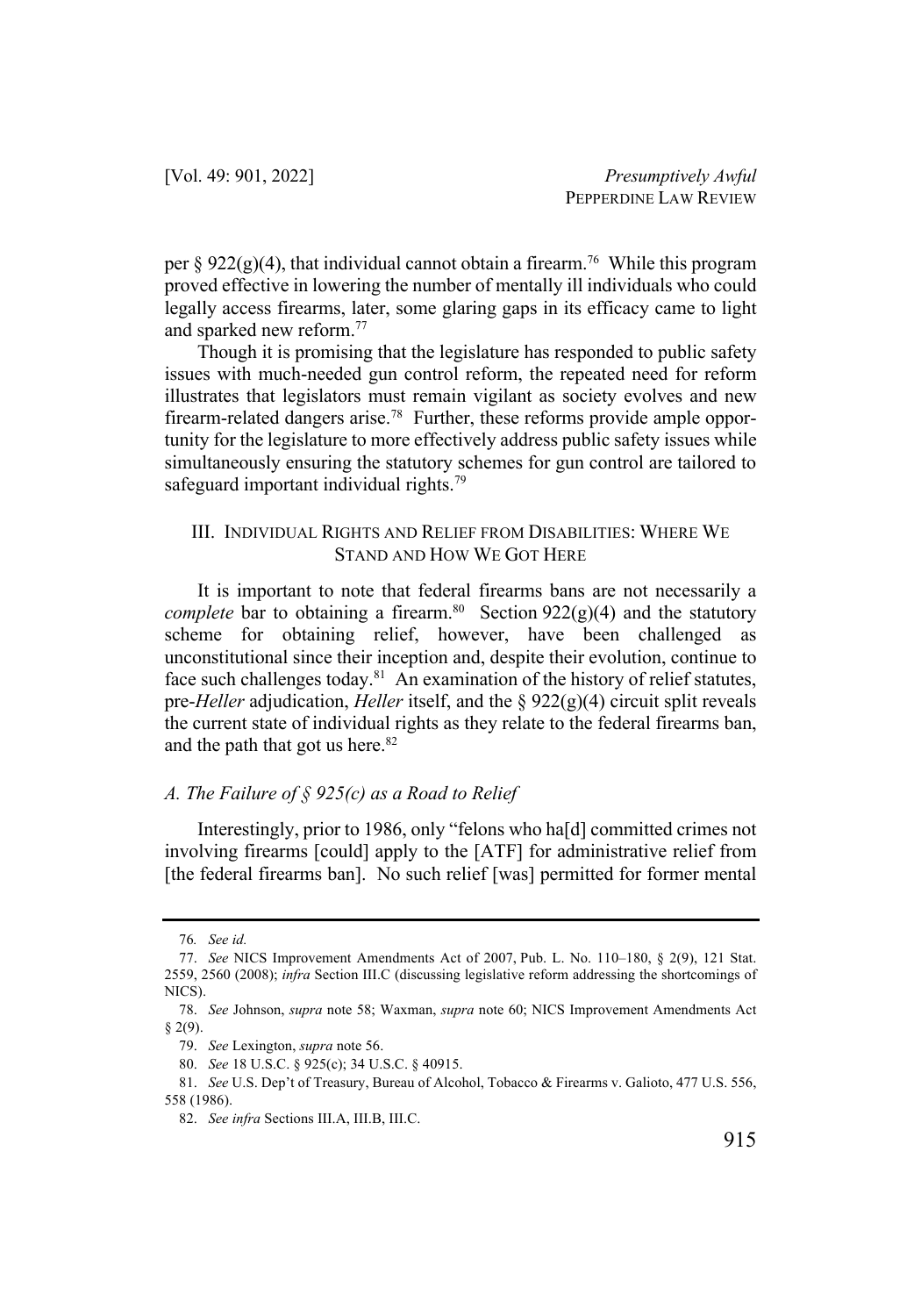patients."83 In 1982, former mental patient, Anthony J. Galioto, brought an equal protection claim challenging the constitutionality of 18 U.S.C. § 925(c), the statute allowing felons to petition for relief. $84$  The district court found that § 925(c)'s failure to include former mental patients violated equal protection principles because "[t]here is no rational basis for thus singling out mental patients for permanent disabled status, particularly as compared to convicts."85 The district court further concluded that  $\S 925(c)$  was unconstitutional because it "in effect create[d] an irrebuttable presumption that one who has been committed, no matter the circumstances, is forever mentally ill and dangerous."86 The Supreme Court granted certiorari, and the case was argued on March 26, 1986.87 Shortly after, on May 19, 1986, President Reagan signed the Firearms Owners' Protection Act into law, amending § 925(c) "by striking out the language limiting the provision to certain felons."88 Then, on June 27, 1986, the Supreme Court issued an opinion declaring Galioto's equal protection claim moot and vacating the district court's judgment.<sup>89</sup>

The Firearms Owners' Protection Act's revision of § 925(c) "extended to persons who had been involuntarily committed to a mental institution" the ability to petition for relief from the federal firearms ban.<sup>90</sup> From 1986 to 1992, federal law provided this relief-from-disabilities program for felons *and* those adjudicated as mentally ill, with the amended  $\S$  925(c) stating:

> A person who is prohibited from possessing, shipping, transporting, or receiving firearms or ammunition may make application to the Attorney General for relief from the disabilities imposed by [f]ederal laws with respect to the acquisition, receipt, transfer, shipment, transportation, or possession of firearms, and the Attorney General may grant such relief if it is established to his satisfaction that the circumstances regarding the disability, and the applicant's

<sup>83.</sup> *Galioto*, 477 U.S. at 558.

<sup>84.</sup> *See id.* at 558.

<sup>85.</sup> *Id.* at 559 (quoting Galioto v. Dep't of Treasury, Bureau of Alcohol, Tobacco & Firearms, 602 F. Supp. 682, 689 (D.N.J. 1985)).

<sup>86.</sup> *Id.* (quoting *Galioto*, 602 F. Supp. at 690).

<sup>87.</sup> *See id.*

<sup>88.</sup> *Id.*; *see* Firearms Owners' Protection Act, Pub. L. No. 99–308, § 105, 100 Stat. 449, 459 (1986).

<sup>89.</sup> *See Galioto*, 477 U.S. at 559–60.

<sup>90.</sup> Mai v. United States, 952 F.3d 1106, 1111 (9th Cir. 2020); *see* Firearms Owners' Protection Act § 105.

<sup>916</sup>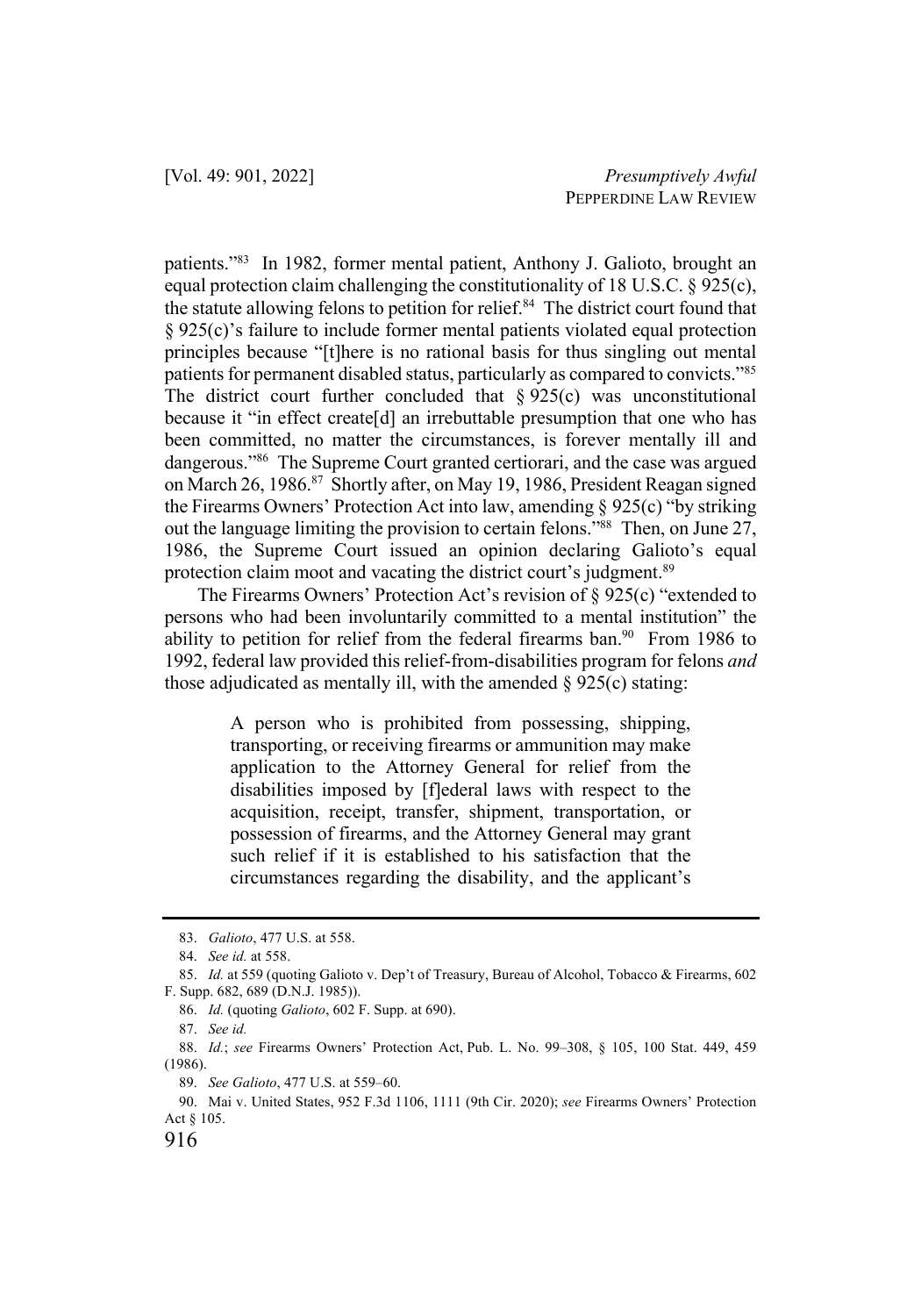record and reputation, are such that the applicant will not be likely to act in a manner dangerous to public safety and that the granting of the relief would not be contrary to the public interest. Any person whose application for relief from disabilities is denied by the Attorney General may file a petition with the United States district court for the district in which he resides for a judicial review of such denial. The court may in its discretion admit additional evidence where failure to do so would result in a miscarriage of justice.<sup>91</sup>

In an effort to appropriately designate the authority to administer the relieffrom-disabilities program, the director of the Bureau of Alcohol, Tobacco, Firearms and Explosives (ATF) was placed in control of making such decisions.<sup>92</sup> But a mere six years later, Congress "prohibited the use of funds 'to investigate or act upon applications for relief from [f]ederal firearms disabilities under 18 U.S.C.  $\S 925(c)$ .<sup>293</sup> Congress justified defunding the program by arguing that reviewing applications was "a very difficult and subjective task which could have devastating consequences for innocent citizens if the wrong decision is made."94

<sup>91.</sup> 18 U.S.C. § 925(c). In other words, someone subject to the federal firearms ban could petition for relief, and the Attorney General would lift the ban if the petitioner provided sufficient evidence that their owning a firearm would not pose a danger to society*. See id.*

<sup>92</sup>*. See* 28 C.F.R. § 0.130(a)(1); 27 C.F.R. § 478.144(b).

<sup>93.</sup> *Mai*, 952 F.3d at 1111 (quoting United States v. Bean, 537 U.S. 71, 75 (2002)).

<sup>94.</sup> S. REP. NO. 102–353, at 19 (1992). Because § 922(g)(4) bans felons from owning firearms, § 925 requires the ATF to assess felons' petitions for relief from the federal firearms ban. *See* 18 U.S.C. §§ 922(g)(4), 925(c).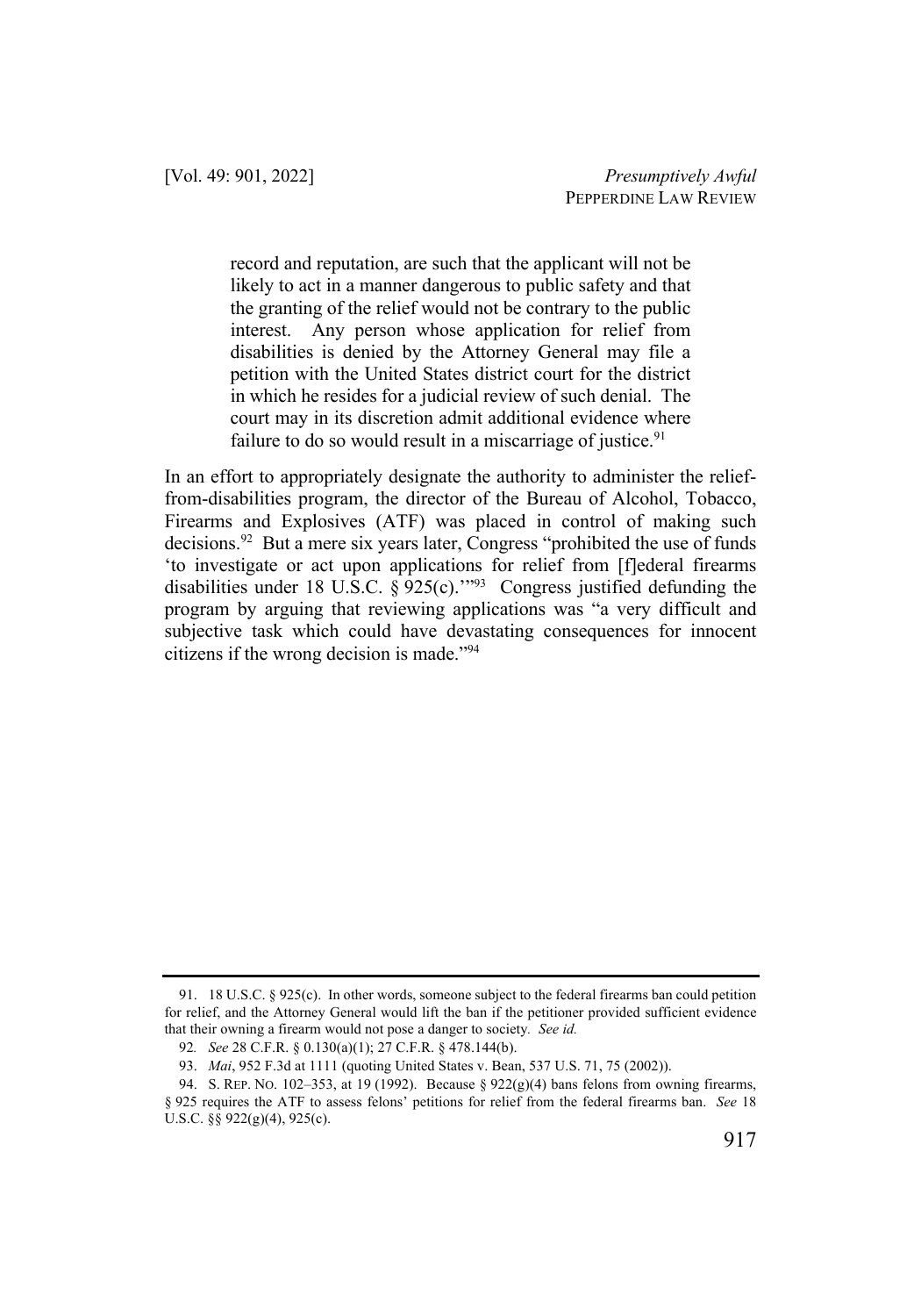#### *B. Pre-*Heller *§ 922(g)(4) Adjudication*

While this Comment will clarify how *Heller* has served to complicate challenges to firearm prohibitions, it is important to note that other plaintiffs accused  $\S 922(g)(4)$  of being unconstitutional prior to the Court's seminal Second Amendment decision.<sup>95</sup> In the 1971 case *United States v. Buffaloe*, the plaintiff challenged his conviction for violating  $\S 922(g)(4)^{96}$  by stating he had "never been adjudicated a mental defective or committed to a mental institution" in order to purchase two pistols.<sup>97</sup> Previously, the plaintiff, Buffaloe, had been found not guilty by reason of insanity under Virginia state law for maiming and was involuntarily committed as criminally insane.<sup>98</sup> Because he was discharged from the hospital sixteen months after commitment as "not . . . insane or feebleminded," Buffaloe argued to the Fourth Circuit that §  $922(g)(4)$ 's application to him was unconstitutional.<sup>99</sup> The Fourth Circuit found this argument unconvincing and affirmed the district court's judgment, holding that the statute's application to Buffaloe was constitutional.100

Over a decade later, the Tenth Circuit heard *Redford v. U.S. Department of Treasury, Bureau of Alcohol, Tobacco and Firearms* in 1982.101 The plaintiff, Redford, argued that the term "mentally incompetent" was "unconstitutionally vague" because it was undefined by federal statute and that the firearm ban's application to him was unconstitutional because he was allegedly no longer mentally incompetent.<sup>102</sup> Previously, in 1974, Redford was found not guilty by reason of insanity on an assault charge and committed to a state hospital until he was conditionally released a little over a year later and absolutely released about a year after that.<sup>103</sup> Later, in 1979, Redford was

<sup>95.</sup> *See* Zahedi et al., *supra* note 65.

<sup>96.</sup> *See* § 922(g)(4). At the time, what is now 18 U.S.C. § 922(g)(4) was included in 18 U.S.C. § 922(d)(4) but, here, is referred to by its modern code section for clarity. *See* § 922.

<sup>97.</sup> United States v. Buffaloe, 449 F.2d 779, 780 (4th Cir. 1971) (per curiam).

<sup>98.</sup> *See id.* 

<sup>99</sup>*. See id.* 

<sup>100.</sup> *See id.* Unfortunately, the Fourth Circuit's opinion fails to state which constitutional rights Buffaloe alleged the application of  $\S 922(g)(4)$  violated. *See id.* Since the Supreme Court had yet to find there was a Second Amendment right to keep and bear arms, presumably Buffaloe brought his claims on other grounds—perhaps due process and equal protection. *See id.*; District of Columbia v. Heller, 554 U.S. 570 (2008).

<sup>101.</sup> Redford v. U.S. Dep't of Treasury, Bureau of Alcohol, Tobacco & Firearms, 691 F.2d 471 (10th Cir. 1982).

<sup>102.</sup> *See id.* at 473.

<sup>103</sup>*. See id.* at 472.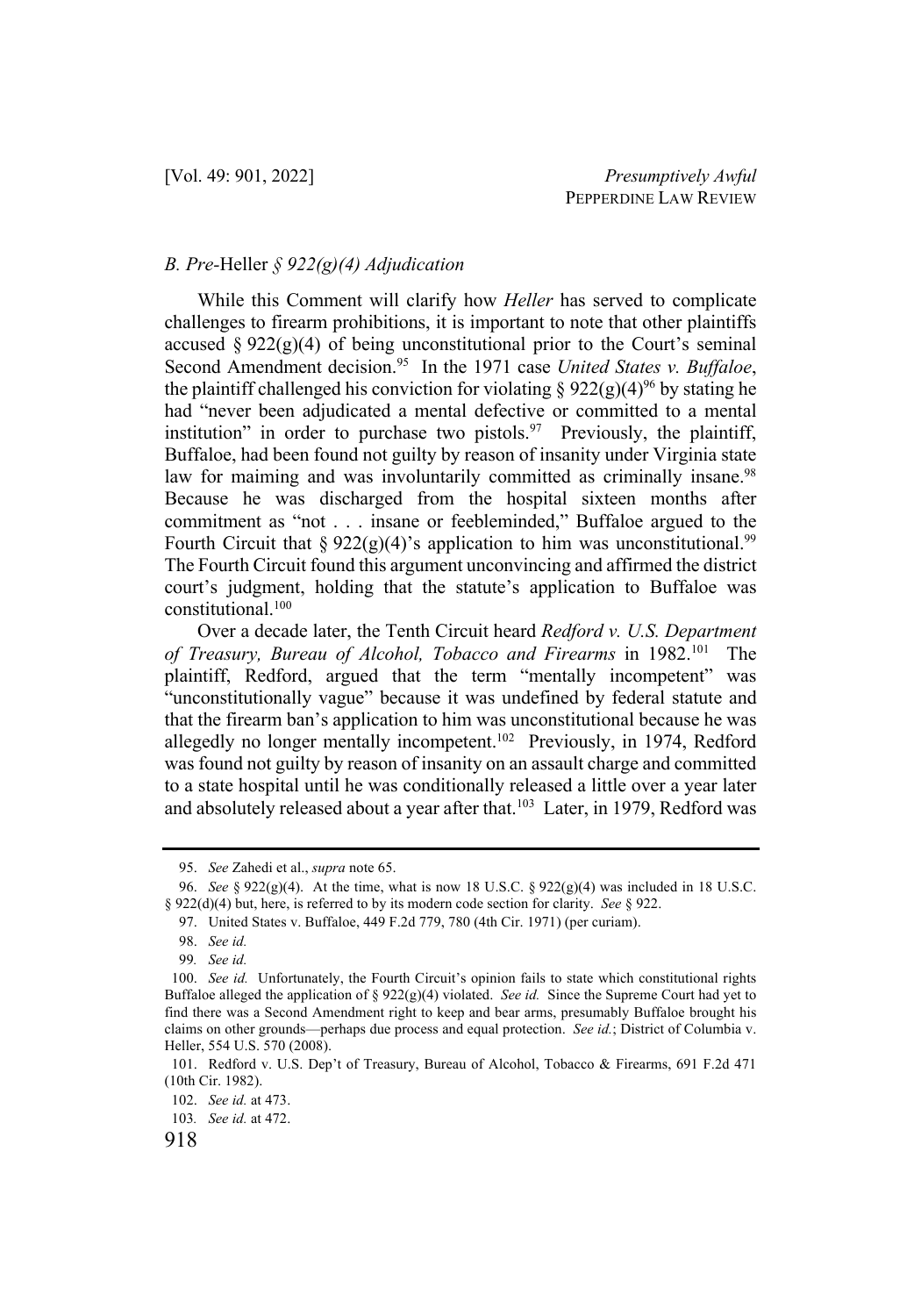arrested for harassing his housekeeper.104 Though the charges were dismissed, the housekeeper revealed Redford possessed numerous weapons, and investigating officers seized Redford's eighteen firearms.<sup>105</sup> Subsequently, an ATF agent permanently seized the weapons pursuant to  $\S 922(g)(4)^{6} s^{106}$ penalty provisions.107 After Redford failed to timely file a claim for their return, the weapons were declared forfeited to the government, and Redford then filed his claim alleging §  $922(g)(4)$  violated the Constitution.<sup>108</sup>

The Tenth Circuit found that the statute was not unconstitutional on vagueness grounds because someone "in Redford's position would reasonably understand that the statute applied to them."109 The court further held that the prohibition's application to Redford was constitutional in the absence of express "exceptions for people who have regained their competency or sanity."<sup>110</sup> Thus, even in light of the Second Amendment's rapid evolution subsequent to these cases, both *Redford* and *Buffaloe* "serve as precedent case law in support of continued federal firearms prohibition," even when the individual has been adjudicated as sane after release.<sup>111</sup>

#### *C.* Heller *& the Circuit Split*

Briefly returning to the Brady Handgun Act for context, nearly fifteen years after its enactment, the failure to properly enforce the statute enabled the Virginia Tech shooter, who had "a proven history of mental illness,"112 to "purchase firearms from [a Federal Firearms Licensee] because information

<sup>104</sup>*. See id.* 

<sup>105.</sup> *See id.*

<sup>106.</sup> *See* 18 U.S.C. § 922(g)(4). At the time, 18 U.S.C. § 922(g)(4)'s penalty provisions were set forth in 18 U.S.C. § 924(d) and 18 U.S.C. App. § 1202(a)(3) but, here, are referred to as § 922(g)(4)'s penalty provisions for simplicity. *See* § 922(g)(4).

<sup>107.</sup> *See Redford*, 691 F.2d at 472–73.

<sup>108.</sup> *See id.* at 473.

<sup>109.</sup> *Id.*

<sup>110.</sup> *Id.* The court clarified that for purposes of the federal firearms ban, those who have been found not guilty by reason of insanity and subsequently hospitalized qualify as "adjudicated mentally incompetent." *Id.* Redford also asserted a Fifth Amendment takings claim, asserting that "the district court should have ordered the government to compensate him for the firearms it seized." *Id.* But the court disregarded this claim, noting "it has long been settled that if the government acts pursuant to a forfeiture statute, it may seize personal property without compensating the owner." *Id.* 

<sup>111.</sup> Zahedi et al., *supra* note 65, at 547.

<sup>112.</sup> NICS Improvement Amendments Act of 2007, Pub. L. No. 110–180, § 2(9), 121 Stat. 2559, 2560 (2008). "Improved coordination between State and Federal authorities could have ensured that the shooter's disqualifying mental health information was available to NICS." *Id.*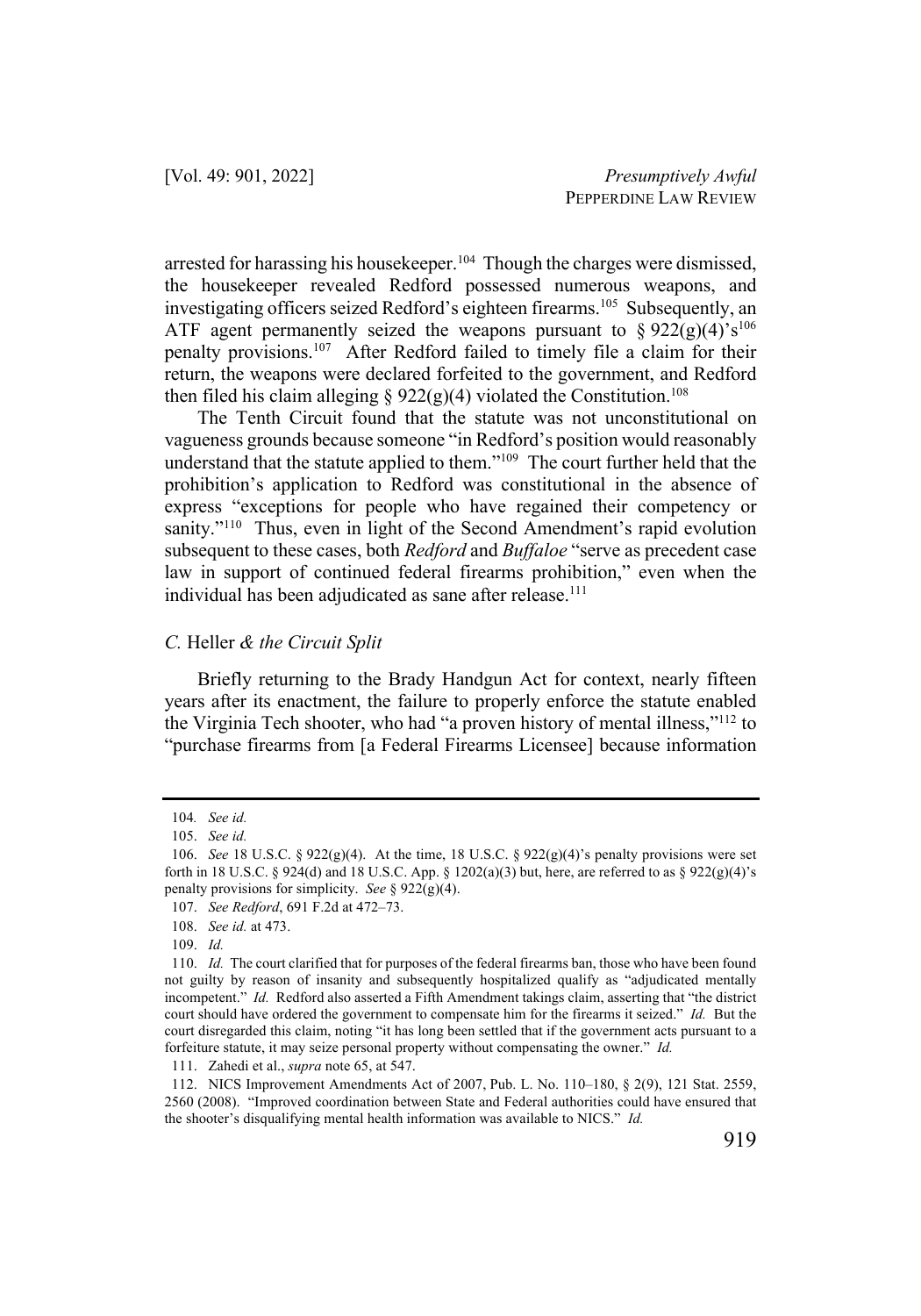about his prohibiting mental health history was not available to the NICS, and the system was therefore unable to deny the transfer of the firearms used in the shootings."113 In the wake of this tragedy, Congress signed the NICS Improvement Amendments Act of 2007 (NIAA) into law in early 2008, "seek[ing] to address gaps in information available to NICS about such prohibiting mental health adjudications and commitments."114 In an attempt to please all crowds, the NIAA included 34 U.S.C. § 40915.115 Under § 40915, a state can grant citizens relief from the firearms ban if it has a state relief program that fulfills  $\S$  40915's requirements.<sup>116</sup> States are required to create these relief-from-disabilities programs in order to receive federal funds.<sup>117</sup> Notably, and likely not coincidentally,<sup>118</sup> the Supreme Court granted

118. *See* Adam Liptak, *Carefully Plotted Course Propels Gun Case to Top*, N.Y. TIMES (Dec. 3, 2007), https://www.nytimes.com/2007/12/03/us/03bar.html. Robert Levy, a libertarian who interestingly has never owned a gun in his life, planned and personally financed the plaintiffs' position in *Heller*. *See id.* Levy is a constitutional scholar and modeled his plan after Thurgood Marshall's manufactured litigation that resulted in the Supreme Court overturning school segregation. *See id.* Levy, along with attorneys Alan Gura and Clark Neily, carefully vetted potential plaintiffs for their lawsuit, settling on a cast of six ideal individuals who are diverse in race, gender, sexual orientation, age, and economic status. *See* Paul Duggan, *Lawyer Who Wiped Out D.C. Ban Says It's About Liberties, Not Guns*, WASH. POST (Mar. 18, 2007), https://www.washingtonpost.com/wpdyn/content/article/2007/03/17/AR2007031701055.html. The suit was filed in 2003 and did not make it up to the Supreme Court until 2007. *See* Parker v. Dist. of Columbia, 311 F. Supp. 2d 103 (D.D.C. 2004). The Supreme Court receives approximately 10,000 petitions for writ of certiorari per year and follows the "Rule of Four," providing that if four Justices feel a case has value, they will issue a writ of certiorari, or a legal order for the lower court to send the case records to the Court for review. *See The U.S. Supreme Court*, JUD. LEARNING CTR., https://judiciallearningcenter.org/the-us-supremecourt/#:~:text=The%20Supreme%20Court%20receives%20about,issue%20a%20writ%20of%20certi orari.&text=When%20all%20is%20said%20and,75%2D85%20cases%20a%20year (last visited Feb. 11, 2022). The Court hears approximately seventy-five to eighty-five cases per year and often chooses "cases that will have a large constitutional impact, or that answer important legal questions that affect the whole nation." *Id.* Given the social unrest surrounding gun control in the months prior to the Court's granting certiorari, it follows that the Court saw *Heller* as an opportunity to address a hotbutton area of the law riddled with unanswered questions. *See* District of Columbia v. Heller, 554 U.S. 570 (2008). What is more, given that the *Heller* majority consisted of the Court's conservative Justices Scalia, Thomas, and Alito, along with the two swing-vote (but often right-leaning) Justices Roberts and Kennedy, it is likely that the conservative bloc of the Court capitalized on the opportunity to redefine the Second Amendment as containing an individual right to own a firearm in somewhat of a retaliatory move in light of new gun control legislation. *See Heller*, 554 U.S. at 595.

<sup>113</sup>*. NICS Act Record Improvement Program*, BUREAU JUST. STATS. (Mar. 3, 2021), https://www.bjs.gov/index.cfm?ty=tp&tid=49.

<sup>114</sup>*. Id.*; *see* NICS Improvement Amendments Act of 2007 § 2.

<sup>115</sup>*. See* 34 U.S.C. § 40915.

<sup>116.</sup> *See* NICS Improvement Amendments Act of 2007 § 105(a), 121 Stat. at 2569–70.

<sup>117.</sup> *See* Tyler v. Hillsdale Cnty. Sheriff's Dep't, 837 F.3d 678, 697 (6th Cir. 2016). Currently, around thirty states and one Native American tribe have such qualifying programs. *See State Profiles: NICS Act Record Improvement Program (NARIP) Awards FY 2009–2020*, *supra* note 5.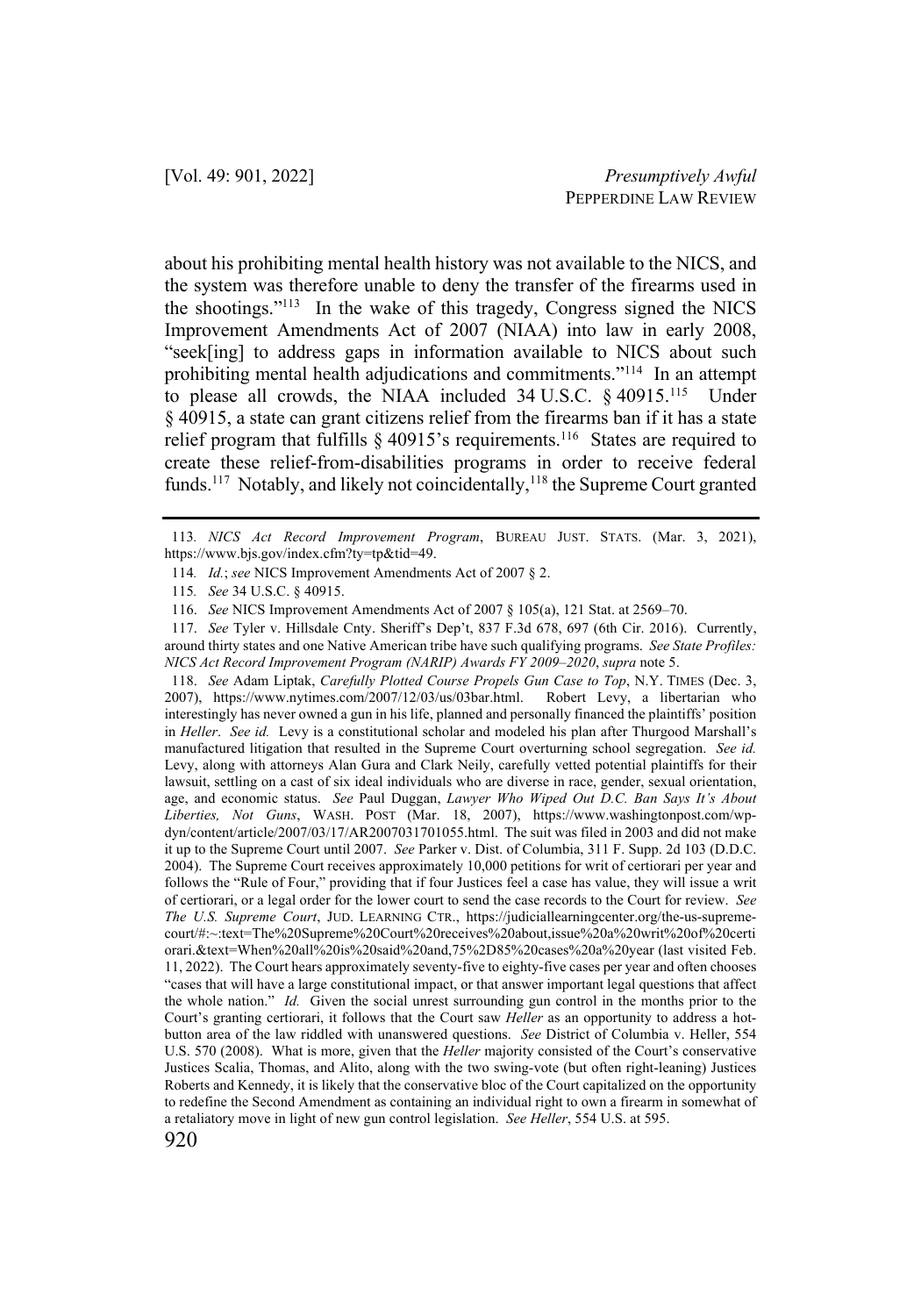certiorari to *District of Columbia v. Heller* in late 2007, issuing its opinion on the case on June 26, 2008, only a few months after the NIAA was signed into law.119 Closely following NIAA's enactment, *Heller* marked a dramatic shift in Second Amendment jurisprudence.<sup>120</sup>

In *Heller*, the Supreme Court addressed whether the District of Columbia's prohibition on the possession of usable handguns in the home violates the Second Amendment, which required the Court to determine whether the Second Amendment creates an individual right to keep and bear arms.121 In a majority opinion penned by Justice Scalia, the Court held that the Second Amendment *does* create an individual right to keep and bear arms, stating that "[t]he prefatory clause does not suggest that preserving the militia was the only reason Americans valued the ancient right; most [Americans] undoubtedly thought it even more important for self-defense and hunting" and that "the inherent right of self-defense has been central to the Second Amendment right."122

<sup>119.</sup> *See Heller*, 554 U.S. at 573.

<sup>120.</sup> *See id.* at 595.

<sup>121.</sup> *See id.* at 573. The Second Amendment reads: "A well regulated Militia, being necessary to the security of a free State, the right of the people to keep and bear Arms, shall not be infringed." U.S. CONST. amend. II.

<sup>122.</sup> *Heller*, 554 U.S. at 599, 628. Both the plain text of the Second Amendment and its historical context indicate that preserving the militia was likely the only purpose of the Second Amendment. Zoom Interview with Barry McDonald, Professor of Law, Pepperdine Caruso School of Law (Mar. 3, 2021). Ironically enough, Justice Scalia was widely known as a textualist and originalist. *See* Max Alderman & Duncan Pickard, *Justice Scalia's Heir Apparent?: Judge Gorsuch's Approach to Textualism and Originalism*, 69 STAN. L. REV. ONLINE 185, 185 (2017). Read as a whole, the text of the Second Amendment conveys a right for Americans to own guns to preserve state militias, and that Justice Scalia had to perform such linguistic gymnastics to achieve his desired outcome serves only to show that the plain text in its entirety works against Justice Scalia's desires. *See Heller*, 554 U.S. at 598–606; Zoom Interview with Barry McDonald, Professor of Law, Pepperdine Caruso School of Law (Mar. 3, 2021) (explaining the "accurate originalist and textualist interpretation of the Second Amendment"). Further, Justice Scalia also attempted to use originalism to mold the Second Amendment to his preferred outcome by imputing the assumption that "most [people] undoubtedly thought [the right to bear arms] even more important for self-defense and hunting" at the time of the Second Amendment's drafting, while completely avoiding any legitimate evidence of the Framers' intent. *Heller*, 554 U.S. at 599. James Madison cobbled together the Second Amendment using the text of state constitutions, and given that the Bill of Rights was intended to restrain the federal government's power, it is widely understood that the Second Amendment was meant to allow each state to preserve a militia in order to defend themselves from federal forces if need be. Zoom Interview with Barry McDonald, Professor of Law, Pepperdine Caruso School of Law (Mar. 3, 2021). *Heller* is an excellent illustration of the Court's unfortunate tendency to reverse-engineer its opinions by electing an outcome and then interpreting the law to achieve that end. *See id.* (discussing the intended outcome of *Heller*). Nonetheless, regardless of whether the Second Amendment actually does confer an individual right, if the Supreme Court insists it does, courts must be faithful to that interpretation and protect it to the same extent they protect other individual rights, though lower courts' unique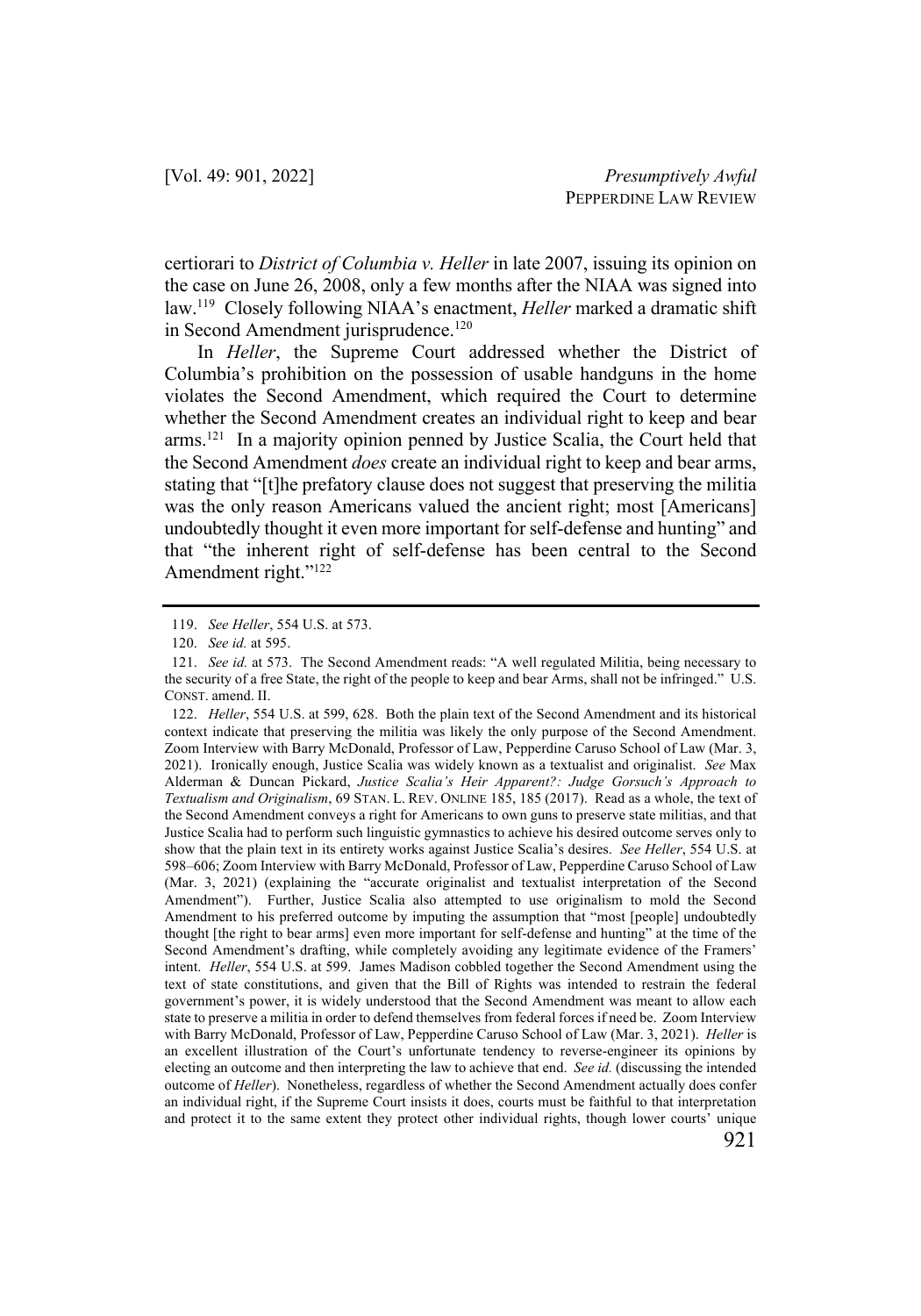Attempting to modestly narrow the scope of the right, Justice Scalia's opinion specified that the Second Amendment protects the "right of lawabiding, responsible citizens to use arms in defense of hearth and home."123 What is more, the Court clarified that, "[l]ike most rights, the right secured by the Second Amendment is not unlimited" and that nothing in the *Heller*  opinion "should be taken to cast doubt on longstanding prohibitions on the possession of firearms by felons and the mentally ill, or laws forbidding the carrying of firearms in sensitive places such as schools and government buildings, or laws imposing conditions and qualifications on the commercial sale of arms."<sup>124</sup> The Court categorized these bans as "presumptively lawful," later clarifying that they are outside of the scope of the Second Amendment's protections and, thus, immune from Second Amendment claims.125 One aspect of *Heller* that has drawn much criticism is its failure to address the full scope of the Second Amendment, including the standard of review for evaluating Second Amendment claims.<sup>126</sup> The majority acknowledged that its opinion left some issues unanswered, specifically pointing out that it intentionally "declin[ed] to establish a level of scrutiny for evaluating Second Amendment restrictions."127

methodology regarding the Second Amendment will be discussed later. *See Heller*, 554 U.S. at 598– 606.

<sup>123.</sup> *Heller*, 554 U.S. at 635.

<sup>124.</sup> *Id.* at 626–27.

<sup>125.</sup> *See id.* at 627 n.26; *see also* Beers v. Barr, 140 S. Ct. 2758 (2020) (remanding a claim that §  $922(g)(4)$  is unconstitutional with instructions to dismiss the case as moot because, with respect to the facts at issue, the statute is "presumptively lawful" and, thus, outside the scope of Second Amendment protections).

<sup>126.</sup> *See Heller*, 554 U.S. at 636–37 (Stevens, J., dissenting).

<sup>922</sup> 127. *Id.* at 634 (majority opinion). Justice Scalia cleverly declined to classify Second Amendment rights as fundamental because then any laws infringing on the right to own a gun in the home would be subject to strict scrutiny. *See generally* Griswold v. Connecticut, 381 U.S. 479 (1965) (holding fundamental rights are subject to strict scrutiny); Reynolds v. Sims, 377 U.S. 533 (1964) (same). Strict scrutiny has been referred to as "strict in theory, but fatal in fact," because few laws pass the requirement that the government have a compelling interest for the law and that the law be the only way to achieve that interest. *See* Fullilove v. Klutznick, 448 U.S. 448, 519 (1980) (Marshall, J., concurring). Thus, it follows that if the Court declared the right to own firearms a fundamental right, most laws regulating gun ownership would be struck down. *See id.* In *McDonald v. City of Chicago*  only two years after *Heller*, the Court promoted the right to bear arms to a fundamental right and incorporated it to apply against the states through the liberty provision of the Fourteenth Amendment's Due Process Clause. 561 U.S. 742, 791 (2010). This only further ignited what has become an absolute dumpster fire of an area of the law, and lower courts have persistently refused to treat Second Amendment rights as they do other fundamental rights. *See* Sarah Herman Peck, *Post-*Heller *Second Amendment Jurisprudence*, CONG. RSCH. SERV. 1–2, https://fas.org/sgp/crs/misc/R44618.pdf (Mar. 25, 2019). In fact, the Sixth Circuit even remarked that the two-step approach to Second Amendment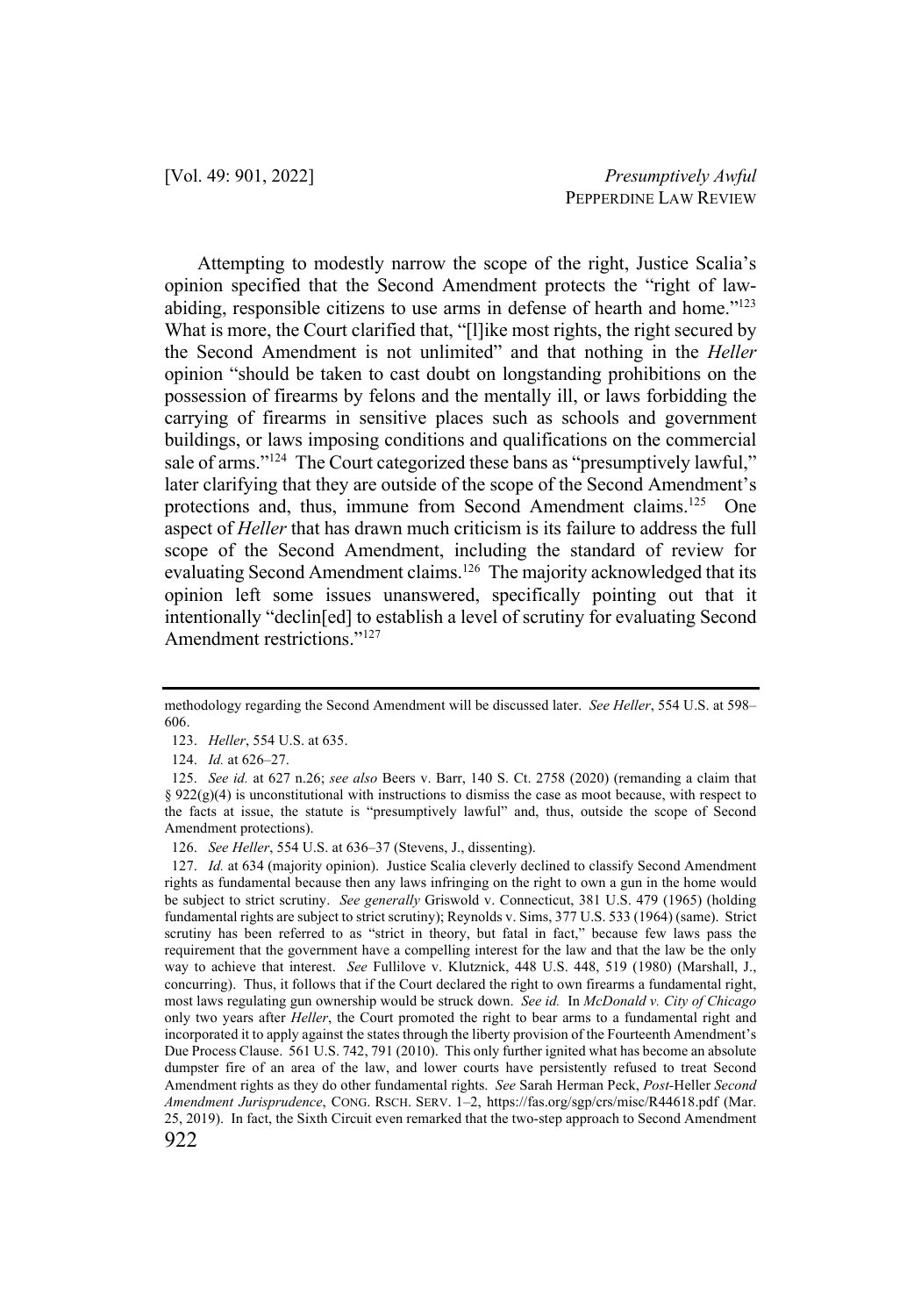The Court's opinion had a major impact on future Second Amendment cases because, prior to *Heller*, the majority of lower federal courts adhered to the "collective right theory," interpreting the Second Amendment as providing the states with a collective right to maintain militias.<sup>128</sup> After *Heller*, however, lower courts had to determine how to address Second Amendment claims given the Court's new "individual right theory" of the Second Amendment.<sup>129</sup> One clear point is that when a challenged regulation falls within the "presumptively lawful" category delineated in *Heller* (i.e., those addressing firearm possession by felons, the mentally ill, or general possession in sensitive areas), "a court does not need to apply a particular level of scrutiny in reviewing the restriction because the law does not facially violate the Second Amendment."130 Thus, post-*Heller*, courts usually spend little to no energy on evaluating the constitutionality of such restrictions and often uphold them, so long as they are "longstanding prohibitions" or fall into one of the "presumptively lawful" categories the Court listed in *Heller*. 131

Unsurprisingly, then, federal laws preventing those who have been adjudicated as mentally ill from obtaining firearms—namely  $\S 922(g)(4)$  fall into the "presumptively lawful" category.<sup>132</sup> This statute, however, is an "indefinite gun ownership prohibition"<sup>133</sup> and fails to address whether its restrictions apply to those who are no longer mentally ill; thus, there are limited options for those who are now in good mental health, do not pose a danger to society, and wish to legally obtain a firearm.134 *Heller*'s establishment of an individual right to own a firearm has created a flood of

claims that many courts have adopted "bears an uncertain relationship" with *Heller*'s dictum. *See*  Tyler v. Hillsdale Cnty. Sheriff's Dep't, 837 F.3d 678, 689–90 (6th Cir. 2016).

<sup>128.</sup> *See* Peck, *supra* note 127, at 14.

<sup>129.</sup> *See id.* at 4.

<sup>130.</sup> *Id.* at summary. Otherwise, courts have generally applied a two-step framework to evaluate Second Amendment claims: First, courts ask whether the regulated person, firearm, or place comes within the scope of the Second Amendment's protections. *See id.* If it does, then courts ask "whether the challenged law burdens core Second Amendment conduct, like the ability to use a firearm for selfdefense in the home," in order to determine what level of scrutiny to apply. *Id.* If Second Amendment activity is "substantially burden[ed]," courts apply strict scrutiny, otherwise—and most frequently courts apply intermediate scrutiny. *See id.*

<sup>131.</sup> *See Heller*, 554 U.S. at 626, 627 n.26. In addition to the categories mentioned, the Court noted that "sensitive places" include schools and government buildings and that "laws imposing conditions and qualifications on the commercial sale of arms" are presumptively lawful as well. *Id.* at 626–27. 132. *See id.* 

<sup>133.</sup> Zahedi et al., *supra* note 65, at 546. In contrast, states like California place a time-limited statutory firearm ban on those who have been involuntarily committed. *See id.* The individual may petition for relief from the ban five years after release. *See id.*

<sup>134.</sup> *See* 18 U.S.C. § 922(g)(4).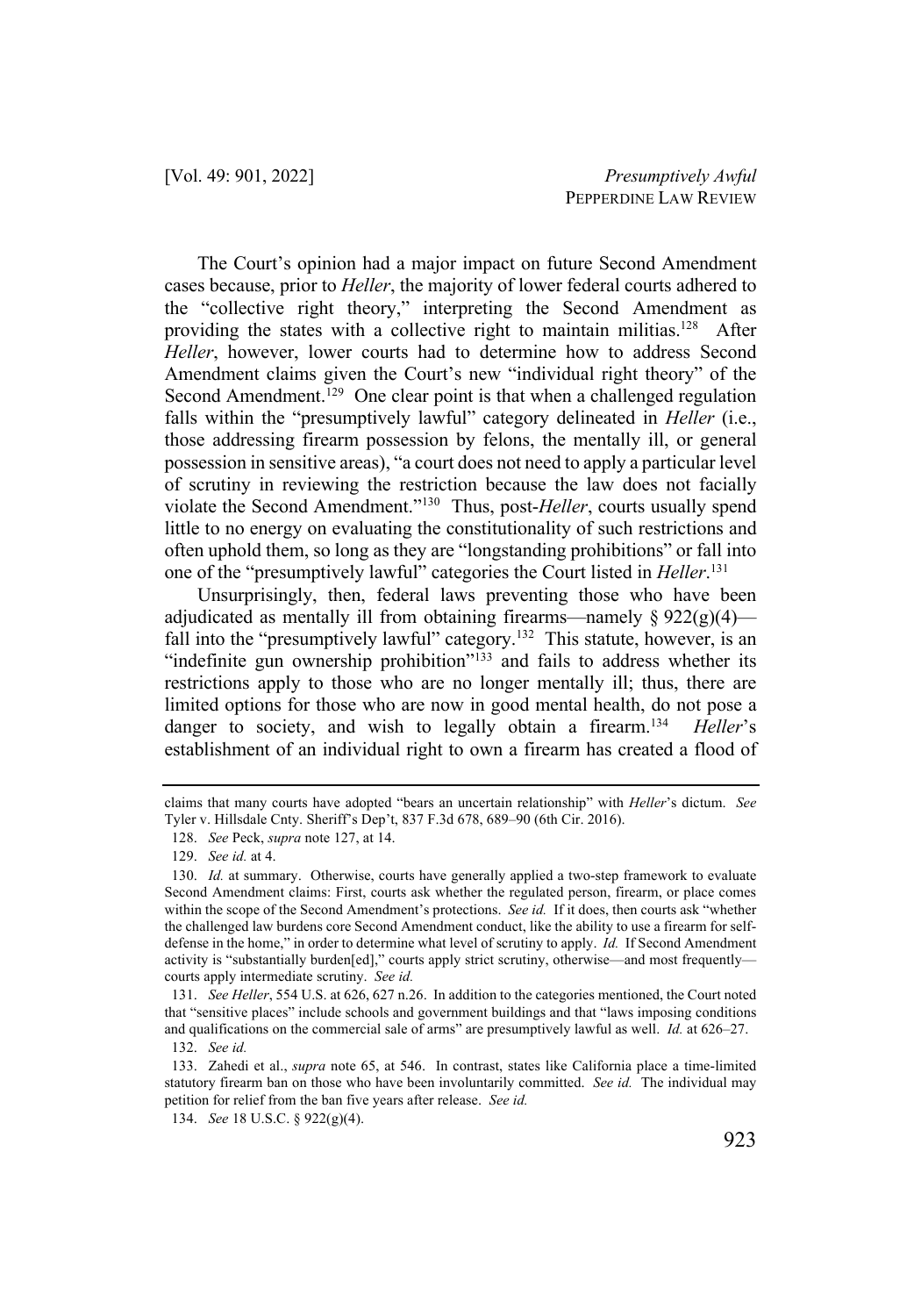Second Amendment claims, and the circuits have split over those challenging the constitutionality of § 922(g)(4) as applied to fully recovered individuals.<sup>135</sup>

#### *D. The Third Circuit:* Binderup *and* Beers

In 2016, in *Binderup v. Attorney General United States of America*, the Third Circuit established a framework requiring challengers to federal firearm prohibitions to "(1) identify the traditional justifications for excluding from Second Amendment protections the class of which he appears to be a member, and then (2) present facts about himself and his background that distinguish his circumstances from those of persons in the historically barred class."<sup>136</sup> The court further noted that "[t]here is no historical support for the view that the passage of time or evidence of rehabilitation can restore Second Amendment rights that were forfeited."<sup>137</sup>

Applying the *Binderup* framework in a later case, the Third Circuit rejected the plaintiff's claim in *Beers v. Attorney General United States*. 138 In 2005, plaintiff Beers was involuntarily committed for less than two months after disclosing suicidal ideations to his mother, who was "particularly concerned" because Beers owned a gun. 139 In 2013, seven years after Beers's release, a physician examining Beers stated that Beers was able "to safely handle firearms again without risk of harm to himself or others."<sup>140</sup> In analyzing Beers's subsequent claim that the federal firearms ban was unconstitutional as applied to him given his return to good mental health, the court first stated that  $\S 922(g)(4)$  did not substantially burden any rights protected by the Second Amendment, so heightened scrutiny need not apply.<sup>141</sup> It then concluded that based on both the underlying policy reasons for § 922(g)(4) and the *Binderup* framework, Beers could only prevail if he

<sup>135.</sup> *See generally* Beers v. Att'y Gen. U.S., 927 F.3d 150, 158 (3d Cir. 2019) (analyzing a Second Amendment claim under the *Binderup* framework and intermediate scrutiny); Mai v. United States, 952 F.3d 1106, 1117 (9th Cir. 2020) (analyzing a Second Amendment claim under intermediate scrutiny only).

<sup>136.</sup> Binderup v. Att'y Gen. U.S. of Am., 836 F.3d 336, 347 (3d Cir. 2016) (citation omitted).

<sup>137.</sup> *Binderup*, 836 F.3d at 350.

<sup>138.</sup> *See Beers*, 927 F.3d at 159.

<sup>139.</sup> *See id.* at 152.

<sup>140.</sup> *Id.*

<sup>141.</sup> *See id.* at 157. In *Beers*, the Third Circuit noted that, in *United States v. Barton*, the court "determined that, even though felon dispossession statutes were presumptively lawful under *Heller*, § 922(g)(1) could still be challenged as it applied to individuals." *Id.* at 154–55; *see also* United States v. Barton, 633 F.3d 168, 173 (3d Cir. 2011), *overruled by Binderup*, 836 F.3d at 336.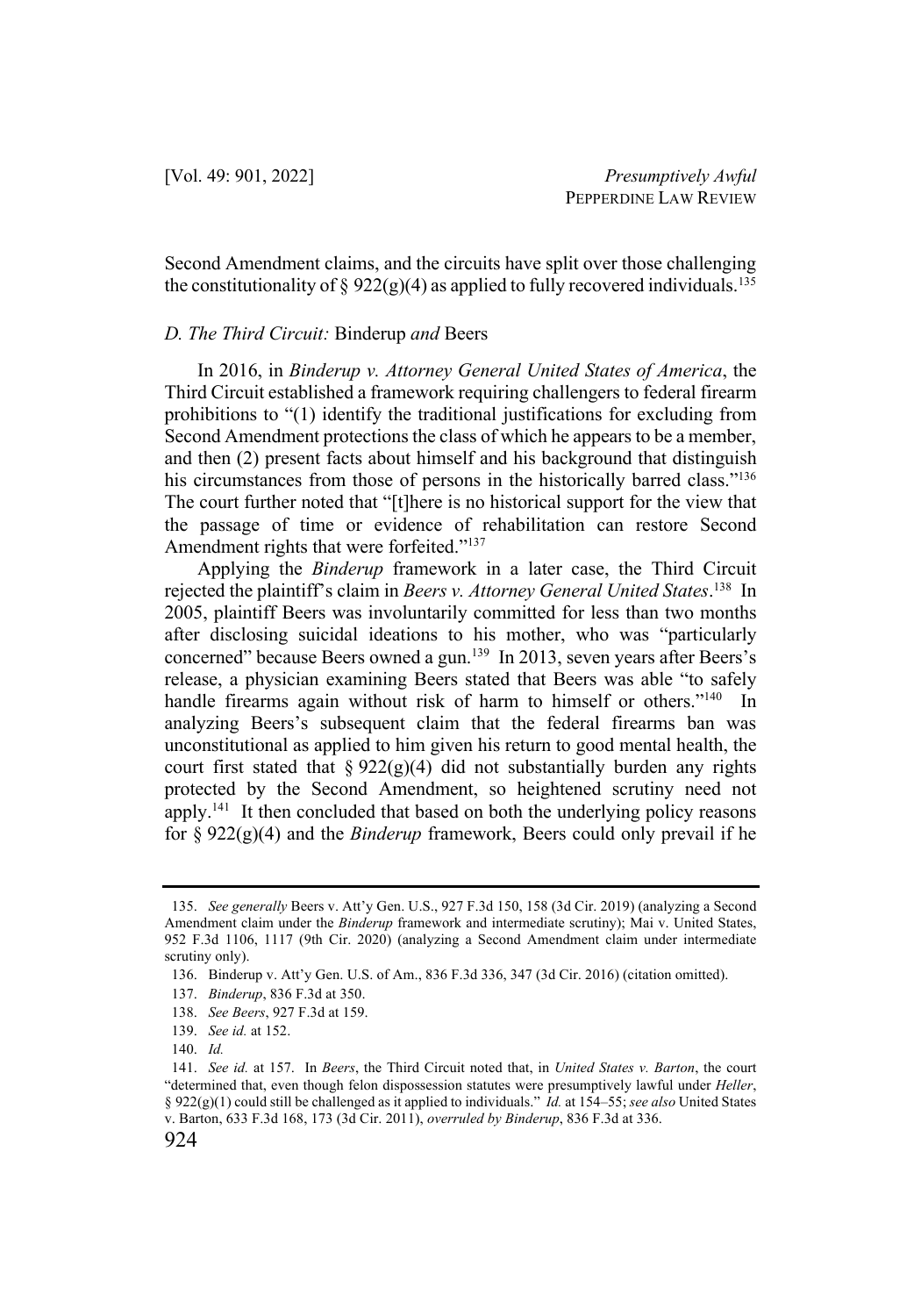could show "that he was never determined to be a danger to himself or to others."142 Beers could not do so, and the Third Circuit affirmed the district court's decision to uphold the §  $922(g)(4)$  firearms ban.<sup>143</sup>

Then on July 1, 2019, only eleven days after the Third Circuit issued its opinion in *Beers*, the "ATF released a 'Certification of Qualifying State Relief from Disabilities Program' . . . approving Pennsylvania's relief scheme."144 Thus, Pennsylvania, Beers's state of residence, became one of approximately thirty states that has a state relief program fulfilling  $\S$  40915's requirements meaning that Pennsylvania accepts federal funding and in exchange, has a program allowing it to grant its citizens relief from §  $922(g)(4)$ .<sup>145</sup> With the eradication of the federal relief-from-disabilities program under § 925(c), state programs like Pennsylvania's serve as the only route to relief from  $§ 922(g)(4).$ <sup>146</sup> Consequently, in May of 2020, the Supreme Court granted certiorari, vacated the judgment, and remanded to the Third Circuit with instructions to dismiss the case as moot because Beers was "covered by this policy change and is now licensed to possess a firearm and has obtained one."147

Notably, the Third Circuit's opinion, though vacated, evinced an

<sup>142.</sup> *Beers*, 927 F.3d at 159.

<sup>143.</sup> *See id.*

<sup>144.</sup> Petition for Writ of Certiorari at 23, Beers v. Barr, 140 S. Ct. 2758 (2020) (No. 19-864); *see* Justin McShane, *Restoring Your Gun Rights in PA After a 302 Commitment*, PA. L. ABIDING GUN OWNER BLOG (2019), https://www.pennlago.com/restoring-your-gun-rights-in-pa-after-a-302 commitment/#:~:text=In%20a%20positive%20turn%20of,from%20Disabilities%20under%2018%2 0Pa.

<sup>145.</sup> *See State Profiles: NICS Act Record Improvement Program (NARIP) Awards FY 2009–2020*, *supra* note 5.

<sup>146.</sup> *See* S. REP. NO. 102–353, at 19 (1992); 34 U.S.C. § 40915.

<sup>147.</sup> *See* Petition for Writ of Certiorari, *supra* note 144, at 23; *Beers*, 140 S. Ct. at 2579. It is important to note that when the Supreme Court remanded this case with directions to dismiss the claim as moot, the opinion contained no reasoning. *See Beers*, 140 S. Ct. at 2579. This Comment interprets the failure to set forth any reasoning as holding Beers's claim was moot due to his obtaining a firearm because a central argument in his petition for writ of certiorari was that his doing so did not moot his claim under the voluntary cessation doctrine. *See* Petition for Writ of Certiorari, *supra* note 144, at 24–25. The fact that Beers was able to obtain relief from §  $922(g)(4)$  illustrates the inadequacy of the Third Circuit's approach to assessing these claims, as they deemed him ineligible for relief while federal law deemed him eligible. *See* Beers v. Att'y Gen. U.S., 927 F.3d 150, 158 (3d Cir. 2019). This discord in standards could be addressed by legislative reform, or alternatively, circuit courts taking a uniform approach to assessing these claims. *See infra* Sections IV.B, IV.C. Interestingly, *Beers* is actually the second case where the mootness doctrine provided the Court the opportunity to dodge addressing the constitutionality of the federal firearms ban as applied to those adjudicated as mentally ill; *Galioto* was the first. *See Beers*, 140 S. Ct. at 2578–59; U.S. Dep't of Treasury, Bureau of Alcohol, Tobacco & Firearms v. Galioto, 477 U.S. 556, 558 (1986).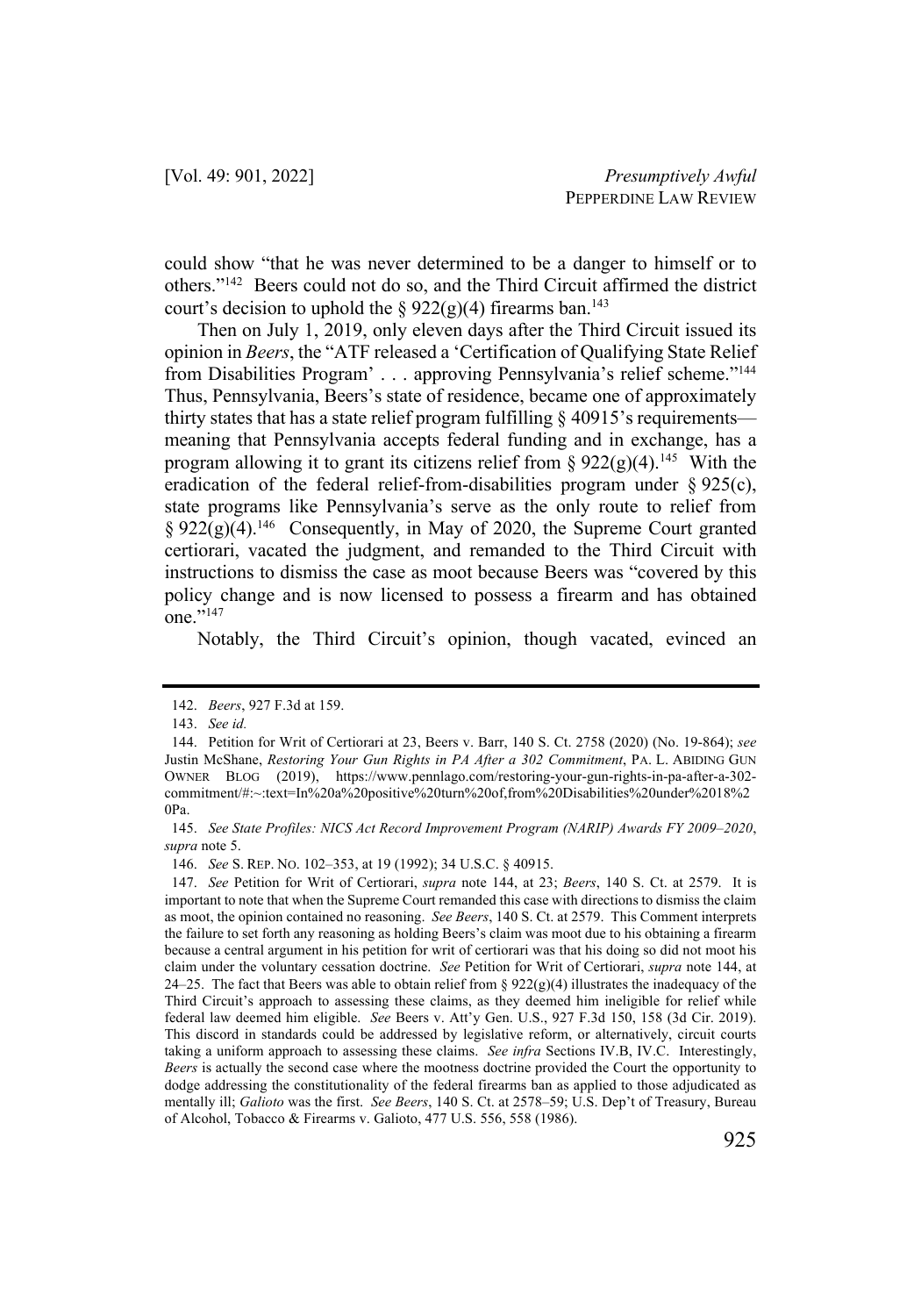understanding of the social implications of  $\S 922(g)(4)$ 's application, stating that "[n]othing in our opinion should be read as perpetuating the stigma surrounding mental illness. Although Beers may now be rehabilitated, we do not consider this fact in the context of the very circumscribed, historical inquiry we must conduct."<sup>148</sup> Interestingly, the Third Circuit noted that "Beers" also asserted due process and equal protection violation[]" claims, which "were not raised on appeal."<sup>149</sup> Though the Third Circuit did not explicitly address the merits of Beers's due process and equal protection claims, it is possible that such claims were not raised on appeal because they were coextensive with Beers's Second Amendment claim. 150

#### *E. The Sixth Circuit:* Tyler

In 2016, the Sixth Circuit followed the lower court trend of blatantly

<sup>148.</sup> *Beers*, 927 F.3d at 159.

<sup>149.</sup> *See id.* at 153 n.6.

<sup>150.</sup> *See id.* at 153. If these claims were not raised on appeal because they were considered coextensive with Beers's Second Amendment claim, this may conflict with the Ninth Circuit's dicta in *Mai*. *See* Mai v. United States, 952 F.3d 1106, 1113 (9th Cir. 2020). Under the Court's equal protection framework, one can assert an equal protection claim arguing discrimination as to the exercise of a fundamental right. *See generally* Reynolds v. Sims, 377 U.S. 533 (1964). Further, given that the Court has allowed plaintiffs to assert equal protection claims as to the exercise of rights deemed fundamental under the Court's substantive due process framework, it follows that equal protection claims can be asserted as to any fundamental right, including the Second Amendment right to own and bear arms. *See generally* Loving v. Virginia, 388 U.S. 1 (1967) (holding discrimination as to the exercise of a fundamental right violated equal protection principles); Skinner v. State of Oklahoma *ex rel* Williamson, 315 U.S. 789 (1942) (same). Generally, these equal protection claims warrant strict scrutiny, but given that the Second Amendment protects the right to bear arms, if the Supreme Court were to face an equal protection claim on the fundamental right to bear arms grounds, it would likely swat the equal protection claim aside and assess it as only a Second Amendment claim. *See* Reynolds v. Sims, 377 U.S. 533 (1964). Notably, individuals can also bring equal protection claims on the basis that they are being discriminated against due to the class they are part of. *See* Gomillion v. Lightfoot, 364 U.S. 339 (1960); Korematsu v. United States, 323 U.S. 214 (1944). This will be discussed in greater detail in Section IV.C. Furthermore, under the Court's procedural due process framework, when a plaintiff has a cognizable property interest grounded in positive law here, the right to possess a firearm for self-defense in the home—the Court assesses the importance of the private interest affected, the adequacy of existing procedures in preventing erroneous deprivation, and the burden on the government of providing additional procedures. *See* Mathews v. Eldridge, 424 U.S. 319, 332–35 (1976). Here, a procedural due process analysis may diverge from the normal routine because it could be argued that there is no cognizable property interest at issue, given that § 922(g)(4) falls within *Heller*'s "presumptively lawful" category. *See* District of Columbia v. Heller, 554 U.S. 570, 626–27 (2008). The Court's recent reversal of *Beers* indicates this may be its current stance—that if the prohibition is presumptively lawful, there is no property right to be assessed at all. *See Beers*, 140 S. Ct. at 2758–59.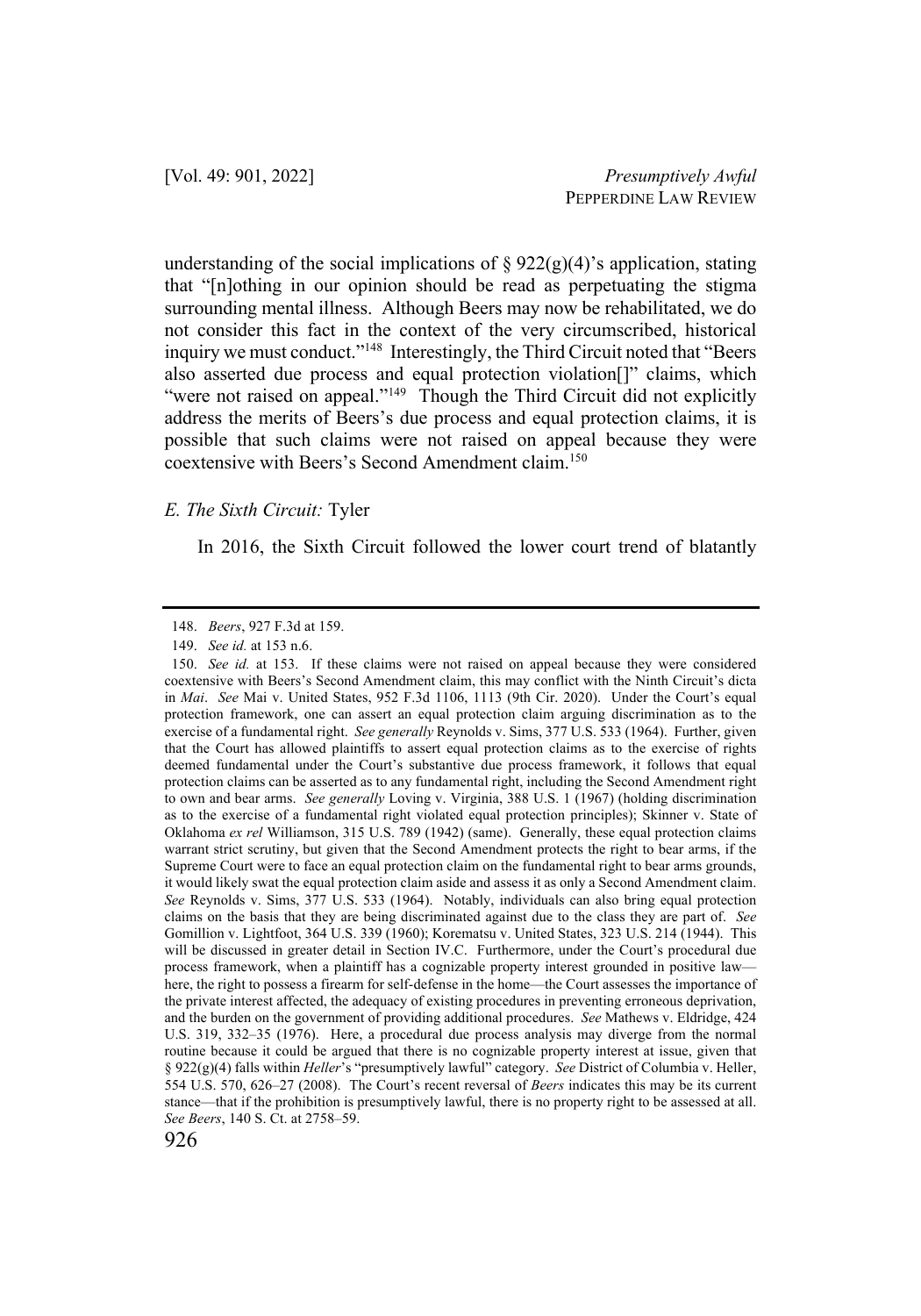deviating from the Supreme Court's holding in *McDonald*<sup>151</sup> and applied intermediate scrutiny to the plaintiff's claim in *Tyler v. Hillsdale County Sheriff's Department*. As previously discussed, Tyler was briefly involuntarily committed following an emotional divorce and showed no signs of mental illness in the years following his release.153 The court in *Tyler* held that the federal government failed to show that there was a substantial relationship between  $\S 922(g)(4)$  and the policy purposes of suicide prevention and crime reduction, and thus, the statute violated the plaintiff's Second Amendment rights.<sup>154</sup> In addressing *Heller*, the Sixth Circuit remarked that "*Heller*'s 'presumptively lawful' dictum"155 did not foreclose constitutional scrutiny and that the Sixth Circuit was electing to follow the Seventh Circuit regarding the "presumptive lawfulness of longstanding bans [a]s precautionary, not conclusive."<sup>156</sup>

152. *See* Tyler v. Hillsdale Cnty. Sheriff's Dep't, 837 F.3d 678, 685 (6th Cir. 2016).

154. *See id.* at 691.

156. *Tyler*, 837 F.3d at 686–87; *see also* United States v. Williams, 616 F.3d 685, 692–94 (7th Cir.

<sup>151.</sup> *See* McDonald v. City of Chicago, 561 U.S. 742, 767 (2010). As previously noted, in *McDonald v. City of Chicago*, the Supreme Court held the right to keep and bear arms is "fundamental to our scheme of ordered liberty" and "deeply rooted in this Nation's history and tradition," thus, statutes restricting the core of the Second Amendment should be subject to strict scrutiny based on the Court's usual treatment of fundamental rights. *Id.* (quoting Washington v. Glucksberg, 521 U.S. 702, 721 (1997)). But lower courts have shied away from applying strict scrutiny. *See* Peck, *supra* note 127. Lower courts' resistance seems to prompt the question: is it time for the nine unelected lawyers molding our laws to draw on the wisdom of circuit judges when it appears their decisions have not provided workable standards? *See id.* 

<sup>153.</sup> *See id.* at 684.

<sup>155.</sup> *Id.* at 686–87. The Sixth Circuit's characterization of the presumptively lawful category as "dictum" is seemingly inaccurate given *Heller*'s text and may contribute to the Supreme Court eventually granting certiorari to a Second Amendment case to clarify. *See Heller*, 554 U.S. at 627 n.26. Interestingly, Justice Clarence Thomas recently cited one of the *Tyler* concurrences in his dissent to a denial of a petition for writ of certiorari for a claim challenging the constitutionality of a New Jersey statute mandating an individual demonstrate "that he has a justifiable need to carry a handgun" to obtain a carry permit. *See* Rogers v. Grewal, 140 S. Ct. 1865, 1865 (2020) (Thomas, J., dissenting). The concurrence Justice Thomas cited opined that the Sixth Circuit was straying from *Heller* and *McDonald* in applying heightened scrutiny and referenced "*Heller*'s discussion of 'longstanding prohibitions'" as law, rather than dictum. *See Tyler*, 837 F.3d at 702–03 (Batchelder, J., concurring). This indicates, unsurprisingly, that Justice Thomas and Justice Kavanaugh, who joined the part of Justice Thomas's dissent citing *Tyler*, think that the lower courts' approach to Second Amendment claims inappropriately deviates from precedent and that the presumptive lawfulness of "longstanding prohibitions" is, in fact, law. *See Rogers*, 140 S. Ct. at 1866. While this dissent may provide interesting insight into the personal opinions of individual Justices, it is important to note that dissents to denial of certiorari are dicta that may violate collective decisionmaking principles under Article III of the Constitution and tend to be more problematic than insightful—for a full discussion of the issues these dissents implicate, see Barry P. McDonald, *SCOTUS's Shadiest Shadow Docket*, 56 WAKE FOREST L. REV. 1021 (2021).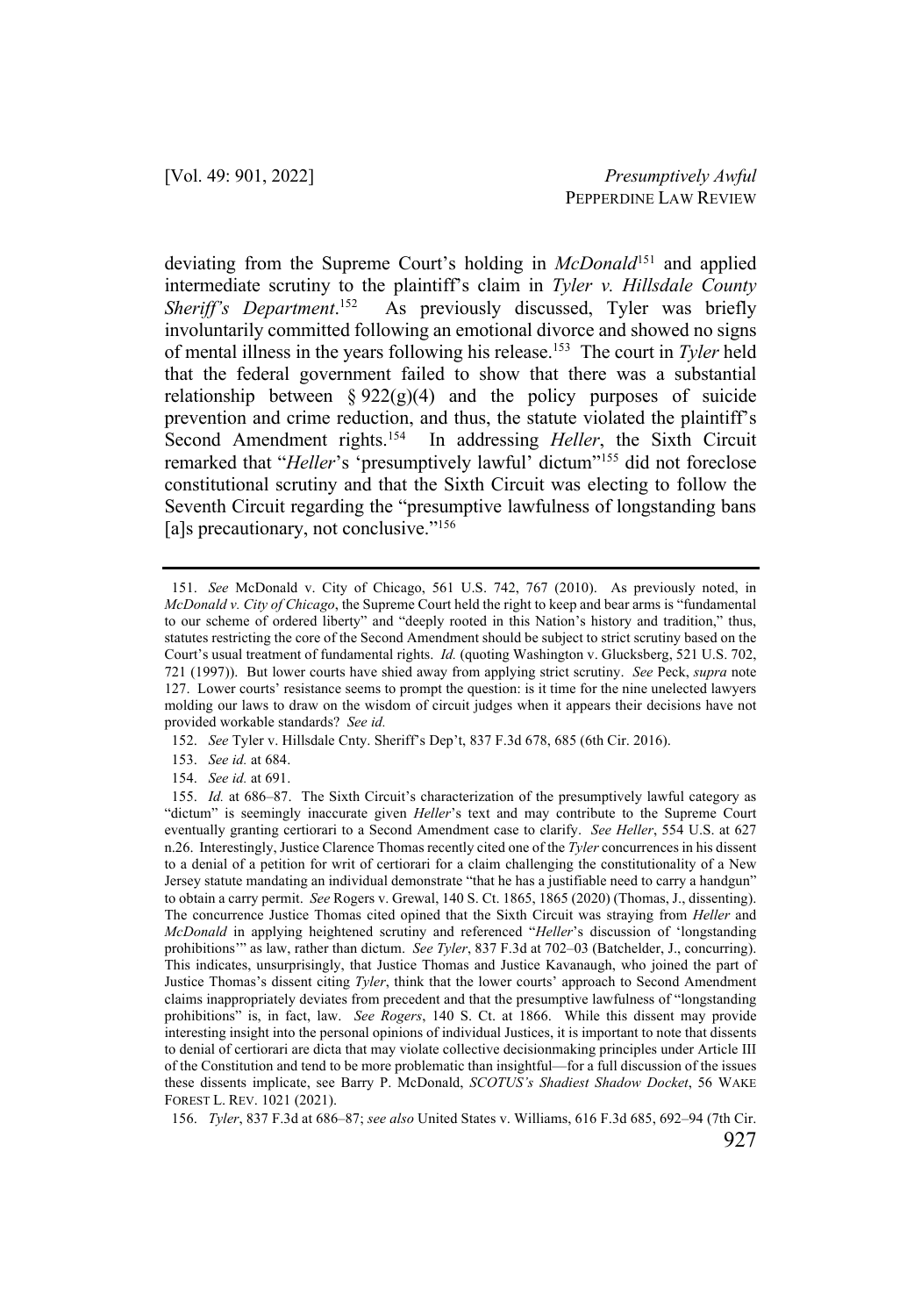The Sixth Circuit even commented that "[t]o rely solely on *Heller*'s presumption here would amount to a judicial endorsement of Congress's power to declare, 'Once mentally ill, always so.' This we will not do."157 The court further remarked that "*Heller*'s presumption of lawfulness should not be used to enshrine a permanent stigma on anyone who has ever been committed to a mental institution for whatever reason."158 While not all courts have adopted this sentiment, this recognition of the stigma surrounding mental illness—and the impact the judiciary can have on this stigma—is a step in the right direction.<sup>159</sup>

In contrast to *Beers*, however, on appeal, the plaintiff in Tyler argued more specifically that "given Michigan's lack of relief-from-disabilities program,  $\S 922(g)(4)$  was unconstitutional as applied to him because it operated as an essentially permanent ban on his fundamental Second Amendment right to keep and bear arms."<sup>160</sup> Indeed, in August 2011, after his eligibility to purchase a firearm was denied, the plaintiff, Tyler, attempted to appeal the denial to the Federal Bureau of Investigation's NICS section.<sup>161</sup> The NICS section denied his appeal, however, explaining that under the NIAA, some states do have the ability to "pursue an ATF-approved relief of disability for individuals . . . who have been committed to a mental institution,' but that 'until Michigan has an ATF approved relief from disabilities program in place Tyler's federal firearm rights may not be restored."<sup>162</sup>

Based on this denial, Tyler also averred that  $\S 922(g)(4)$ 's application to him "violate<sup>[d]</sup> the equal protection clause and that the government's failure to afford him notice and an opportunity to be heard on the matter violate[d] the Due Process [C]lauses of the Fifth and Fourteenth Amendments."<sup>163</sup> Tyler's equal protection and due process claims are somewhat germane to the § 922(g)(4) circuit split in light of the Ninth's Circuit's dictum in *Mai*, suggesting such equal protection and due process challenges might be

<sup>2010) (</sup>holding that the presumptively lawful status of longstanding bans on firearms is not conclusive).

<sup>157.</sup> *Tyler*, 837 F.3d at 688.

<sup>158.</sup> *Id.*

<sup>159.</sup> *See id.*; *supra* Part II.

<sup>160.</sup> *Tyler*, 837 F.3d at 684.

<sup>161.</sup> *See id.*

<sup>162.</sup> *Id.*

<sup>163.</sup> *Id.*

<sup>928</sup>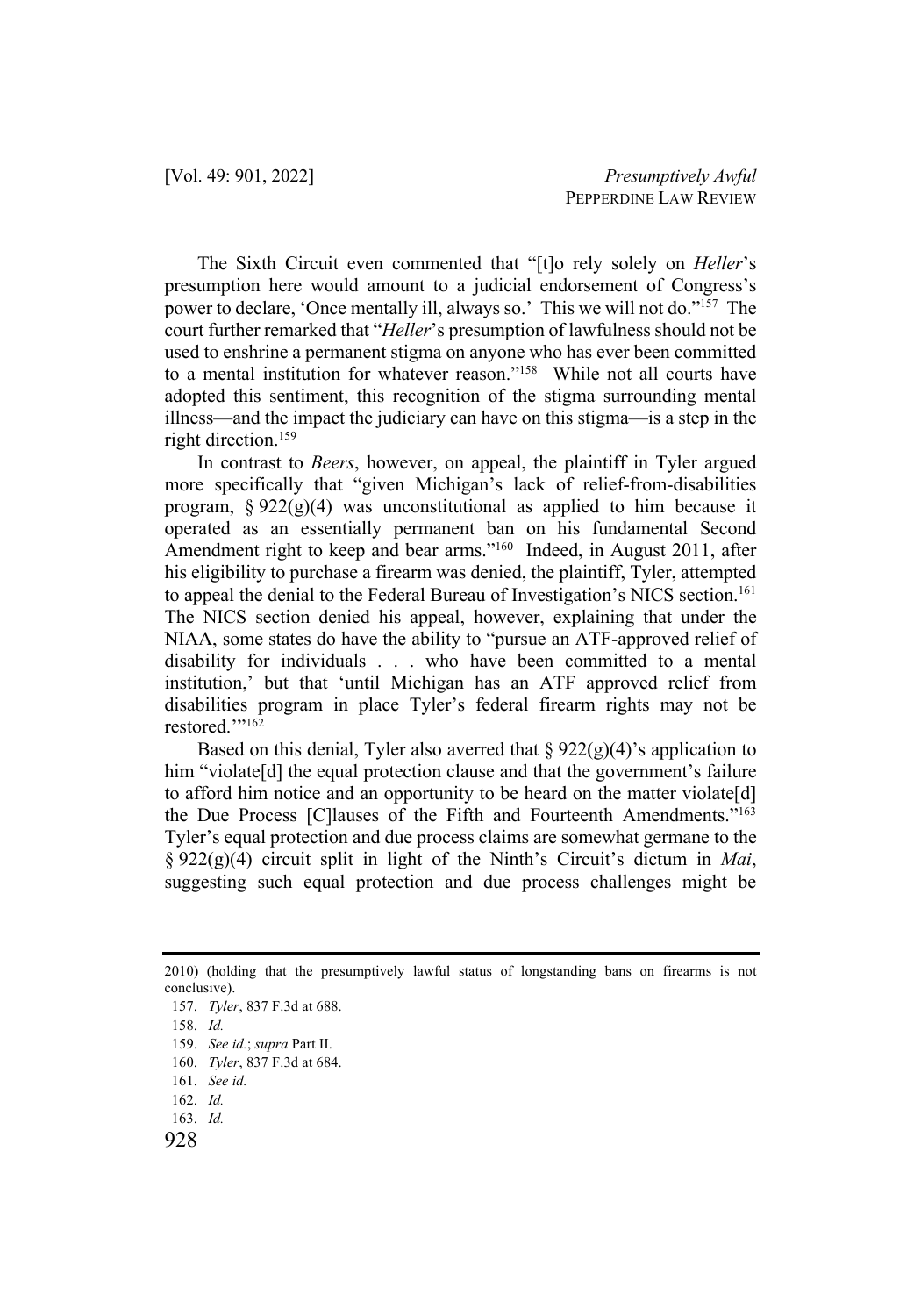appropriate.164 In *Tyler*, however, the Sixth Circuit did not address these claims because the parties "recognized and agreed that Tyler's claims under the Fifth and Fourteenth Amendments were coterminous with his Second Amendment claim."<sup>165</sup> Thus, "Tyler's Second Amendment claim [wa]s the only issue on appeal."166 In its opinion, the Sixth Circuit cited the defunding of § 925(c) and Michigan's lack of a qualifying program as support for applying intermediate scrutiny.167 Interestingly, the concurrence in *Tyler* cited *Buck v. Bell*, likening the government's advocacy for § 922(g)(4)'s lifetime application with Justice Holmes's attitude toward mental illness in the infamous 1927 decision.<sup>168</sup> In referencing *Buck v. Bell*, the concurrence commented that the assumption that one who has been committed will remain

<sup>164.</sup> *See id.*; Mai v. United States, 952 F.3d 1106, 1113 (9th Cir. 2020).

<sup>165.</sup> *Tyler*, 237 F.3d at 685. The district court opinion quoted the Supreme Court's statement that "[w]here a particular Amendment 'provides an explicit textual source of constitutional protection' against a particular sort of government behavior, that Amendment, not the more generalized notion of 'substantive due process,' must be the guide for analyzing these claims" to support its finding that Tyler's equal protection and due process claims were coextensive with his Second Amendment claim, although Tyler asserted a procedural due process claim, not a substantive due process claim. *See* Tyler v. Holder, No. 1:12-CV-523, 2013 WL 356851, at \*6 (W.D. Mich. Jan. 29, 2013), *rev'd and remanded sub nom*. Tyler v. Hillsdale Cnty. Sheriff's Dep't, 775 F.3d 308 (6th Cir. 2014), *reh'g en banc granted, opinion vacated* (Apr. 21, 2015), *on reh'g en banc*, 837 F.3d 678 (6th Cir. 2016), and *rev'd and remanded sub nom*. Tyler v. Hillsdale Cnty. Sheriff's Dep't, 837 F.3d 678 (6th Cir. 2016). Indeed, the district court cited the Sixth Circuit as specifically declining to consider claims that "conflate the enumerated Second Amendment right with Equal Protection and Due Process protections under the Fifth Amendment." *Id.* (quoting United States v. Carey, 602 F.3d 738, 741 n.2 (6th Cir. 2010)). The district court went on to note that the Ninth Circuit also "observed that 'although the right to keep and to bear arms for self-defense is a fundamental right, that right is more appropriately analyzed under the Second Amendment.'" *Id.* (quoting Nordyke v. King, 644 F.3d 776, 794 (9th Cir. 2011), *vacated by* 681 F.3d 1041 (9th Cir. 2012) (en banc)). But as discussed later, the Ninth Circuit more recently implied that equal protection and due process claims may be appropriate in the context of challenges to § 922(g)(4)'s application and § 40915's options for relief. *See Mai*, 952 F.3d at 1113.

<sup>166.</sup> *Tyler*, 837 F.3d at 685. Note that Tyler asserted equal protection and due process claims challenging the constitutionality of § 922(g)(4), the federal firearms ban, rather than § 40915, the relief from disability statute. *See id.* at 684–85. Given that the district court in *Galioto* found that § 925(c), the old relief statute, violated equal protection principles by including felons, but excluding those adjudicated as mentally ill from obtaining relief, it follows that asserting equal protection and due process claims against § 40915 could potentially avoid a finding that those claims are coterminous with a Second Amendment claim against § 922(g)(4). *See* U.S. Dep't of Treasury, Bureau of Alcohol, Tobacco & Firearms v. Galioto, 477 U.S. 556, 558 (1986). As discussed later, the Ninth Circuit's comments in *Mai* may support this contention. *See Mai*, 952 F.3d at 1113; *infra* Section IV.C.

<sup>167.</sup> *See Tyler*, 837 F.3d at 684–85. The opinion stated that because "there is no path available for Tyler to seek the restoration of his Second Amendment right," "some evidence of the continuing need to disarm those long ago adjudicated mentally ill is necessary to justify  $\S 922(g)(4)$ 's means to its ends." *Id.* at 694.

<sup>168.</sup> *See id.* at 710 (Sutton, J., concurring).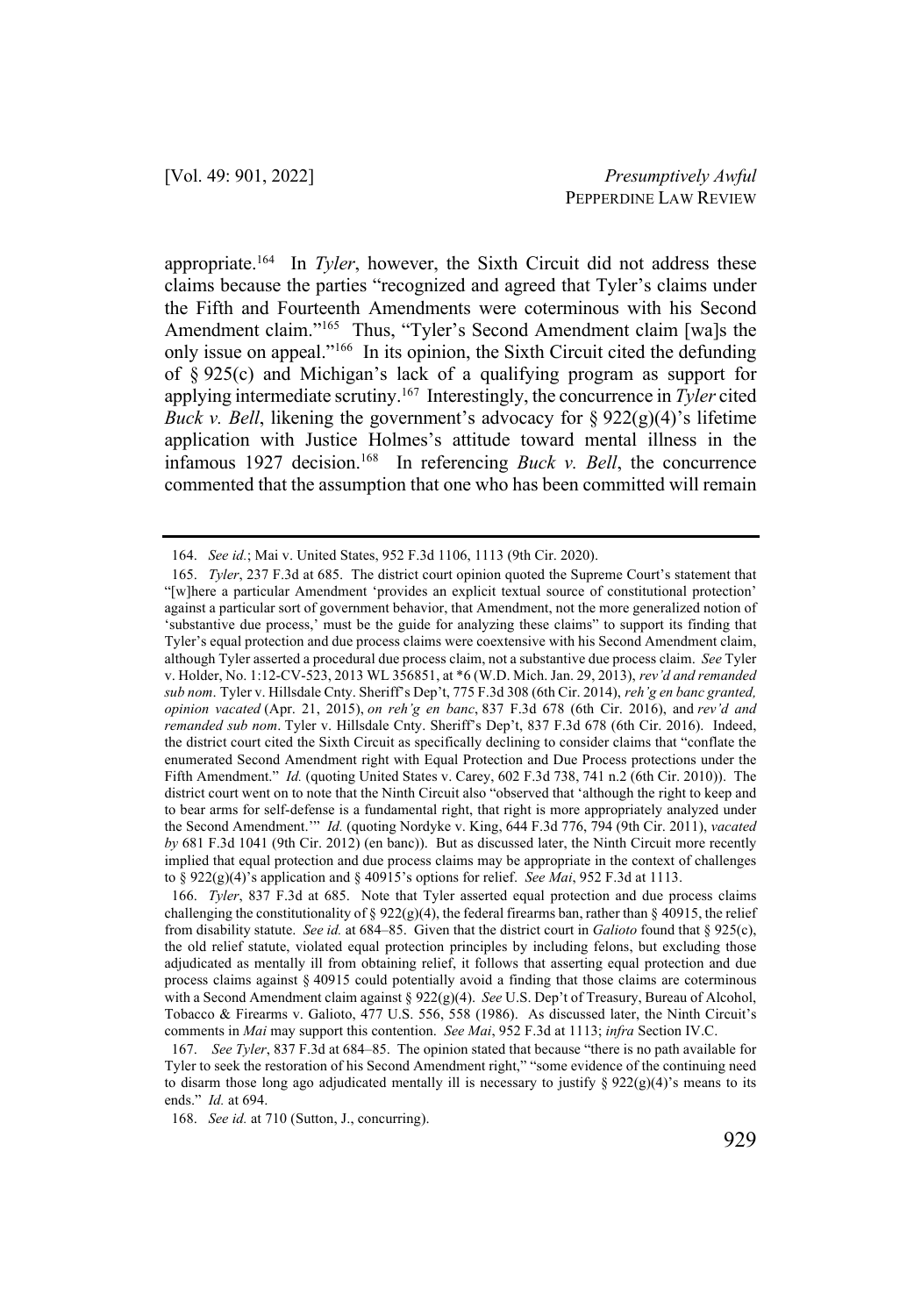"a risk to himself or others for the rest of his life . . . is a remarkable proposition."169 The concurrence went on to state that "[i]t would be one thing if the government were making this argument in 1927. But it is not. No one today, I would have thought, thinks a prior institutionalization *necessarily* equals a present mental illness."170

#### *F. The Ninth Circuit:* Mai

While the parties in *Tyler* may have concluded that Tyler's due process and equal protection claims were "coextensive"171 with his Second Amendment claims, in *Mai v. United States*, the Ninth Circuit indicated that this is not necessarily the case.172 In *Mai*, plaintiff Mai argued that the continued application of  $\S 922(g)(4)$  violated his Second Amendment rights because he had made many strides since his release from a nine-month involuntary commitment in 2000 and no longer suffered from mental illness.173 As a teenager, a Washington state court determined Mai was "mentally ill *and* dangerous" and committed him "for mental health treatment after he threatened himself and others."174 After his release at age eighteen, Mai obtained his GED, a bachelor's degree, a master's degree, obtained employment, fathered two children, and lived "a socially-responsible, wellbalanced, and accomplished life."<sup>175</sup> In fact, Mai successfully petitioned a Washington state court for relief from Washington's state-law ban on his

<sup>169.</sup> *Id.*

<sup>170.</sup> *Id.* (citation omitted).

<sup>171.</sup> *Id.* at 688 (majority opinion).

<sup>172.</sup> *See* Mai v. United States, 952 F.3d 1106, 1113 (9th Cir. 2020). To be clear, the Ninth Circuit noted that the plaintiff did not bring equal protection and due process claims. *See id.* It is not certain whether the court was commenting that those claims could have been brought in conjunction with Mai's Second Amendment claim, indicating the three claims may not be coterminous, or that Mai could have successfully asserted those claims in lieu of the Second Amendment claim. *See id.* Additionally, it is worth noting that the Ninth Circuit's comments somewhat imply that if Mai had brought equal protection and due process claims, he could have challenged § 40915's constitutionality, rather than § 922(g)(4)'s. *See id.* But in *Tyler*, the plaintiff challenged § 922(g)(4)'s constitutionality with his equal protection and due process claims, so it is perhaps possible equal protection and due process claims could be brought against either statute. *See* Tyler v. Holder, No. 1:12-CV-523, 2013 WL 356851, at \*6 (W.D. Mich. Jan. 29, 2013), *rev'd and remanded sub nom*. Tyler v. Hillsdale Cnty. Sheriff's Dep't, 775 F.3d 308 (6th Cir. 2014), *reh'g en banc granted, opinion vacated* (Apr. 21, 2015), on *reh'g en banc*, 837 F.3d 678 (6th Cir. 2016), and *rev'd and remanded sub nom*. Tyler v. Hillsdale Cnty. Sheriff's Dep't, 837 F.3d 678 (6th Cir. 2016).

<sup>173.</sup> *See Mai*, 952 F.3d at 1117.

<sup>174.</sup> *Id.* at 1110 (emphasis added).

<sup>175</sup>*. Id.* 

<sup>930</sup>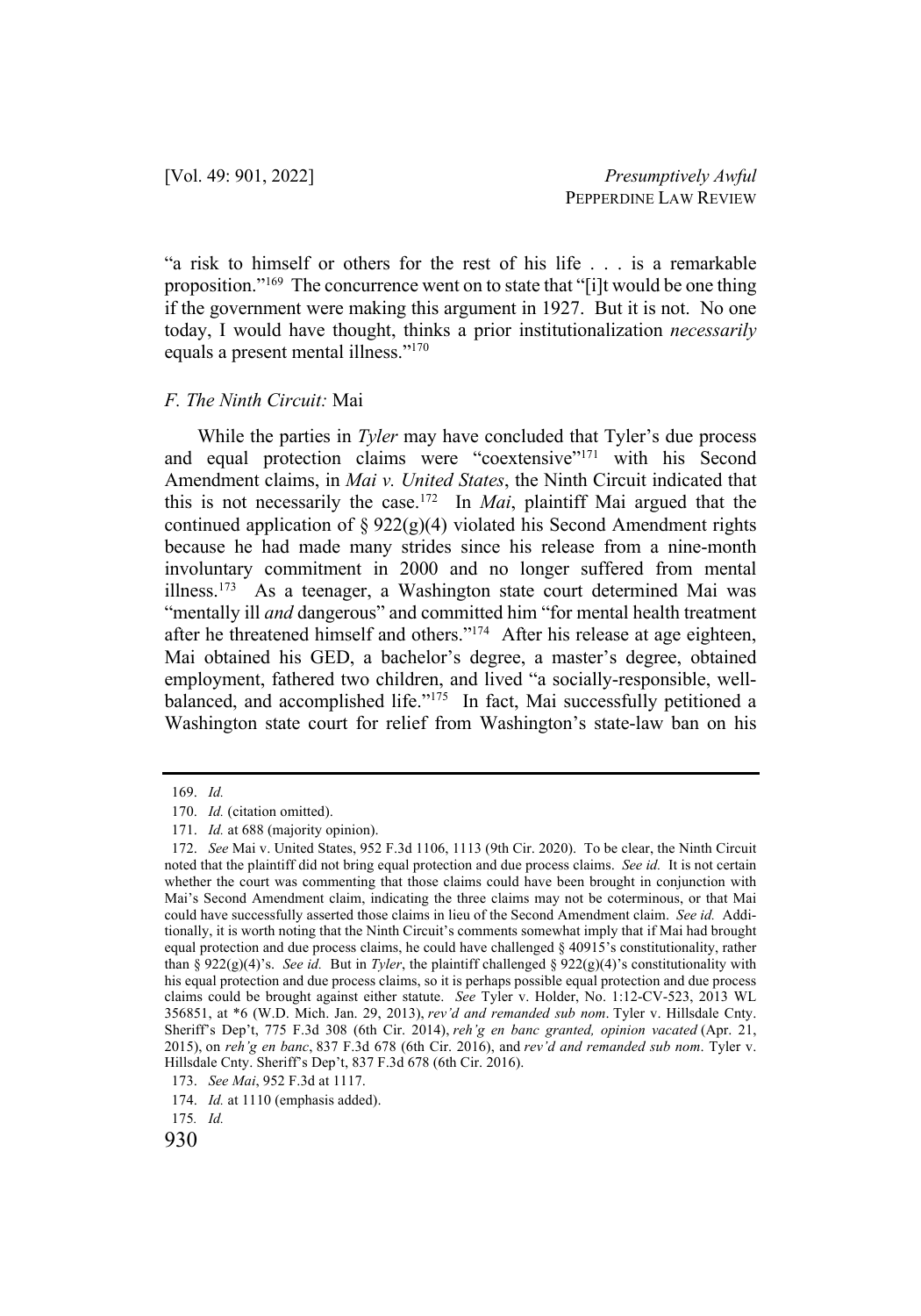possession of firearms, and the court found that he "(1) is no longer required to participate in court-ordered inpatient or outpatient treatment; (2) has successfully managed the condition related to his commitment; (3) no longer presents a substantial danger to himself, or the public; and (4) the symptoms related to the commitment are not reasonably likely to recur."<sup>176</sup> This left only § 922(g)(4) in Mai's path to obtaining a firearm.<sup>177</sup>

In addressing Mai's Second Amendment claim, the court commented that on appeal, Mai did not "seek the application of the substantive standards defined in 34 U.S.C. § 40915" because he had "never asserted . . . an equalprotection claim that, because persons in thirty other states benefit from programs applying § 40915's substantive standards, he too is entitled to relief or to an opportunity to meet those standards," nor had he argued "that due process demands the same results."178 Just like Michigan, Washington is another state that does not have a  $\S$  40915-compliant relief program.<sup>179</sup> The Ninth Circuit's comments, however, seem to cut against the *Tyler* district court's use of the Ninth Circuit's approach of analyzing the right to keep and to bear arms for self-defense under the Second Amendment as support for the district court's classification of equal protection and due process claims as coextensive with the Second Amendment claim.180 When assessing Mai's Second Amendment claim, the Ninth Circuit took an analytical approach superior to that of its sister circuits. $181$ 

The Ninth Circuit applied intermediate scrutiny to Mai's claim, finding that the continued application of  $\S 922(g)(4)$  did not violate Mai's Second Amendment rights.<sup>182</sup> In December of 2020, Mai filed a petition for certiorari.183 Since the Court vacated and remanded *Beers v. Attorney General United States* in May of 2020 on mootness grounds, *Mai v. United States*

182. *See id.*

<sup>176.</sup> *Id.*

<sup>177.</sup> *See id.* at 1110–11.

<sup>178.</sup> *Id.* at 1113.

<sup>179.</sup> *See State Profiles: NICS Act Record Improvement Program (NARIP) Awards FY 2009–2020*, *supra* note 5.

<sup>180.</sup> *See Mai*, 952 F.3d at 1113; Tyler v. Holder, No. 1:12-CV-523, 2013 WL 356851, at \*6 (W.D. Mich. Jan. 29, 2013), *rev'd and remanded sub nom*. Tyler v. Hillsdale Cnty. Sheriff's Dep't, 775 F.3d 308 (6th Cir. 2014), *reh'g en banc granted, opinion vacated* (Apr. 21, 2015), *on reh'g en banc*, 837 F.3d 678 (6th Cir. 2016), and *rev'd and remanded sub nom*. Tyler v. Hillsdale Cnty. Sheriff's Dep't, 837 F.3d 678 (6th Cir. 2016) (citing Nordyke v. King, 644 F.3d 776, 794 (9th Cir. 2011), *vacated by* 681 F.3d 1041 (9th Cir. 2012) (en banc)).

<sup>181.</sup> *See Mai*, 952 F.3d at 1121.

<sup>183.</sup> *See* Petition for Writ of Certiorari, Mai v. United States, 141 S. Ct. 2566 (2021) (No. 20-819).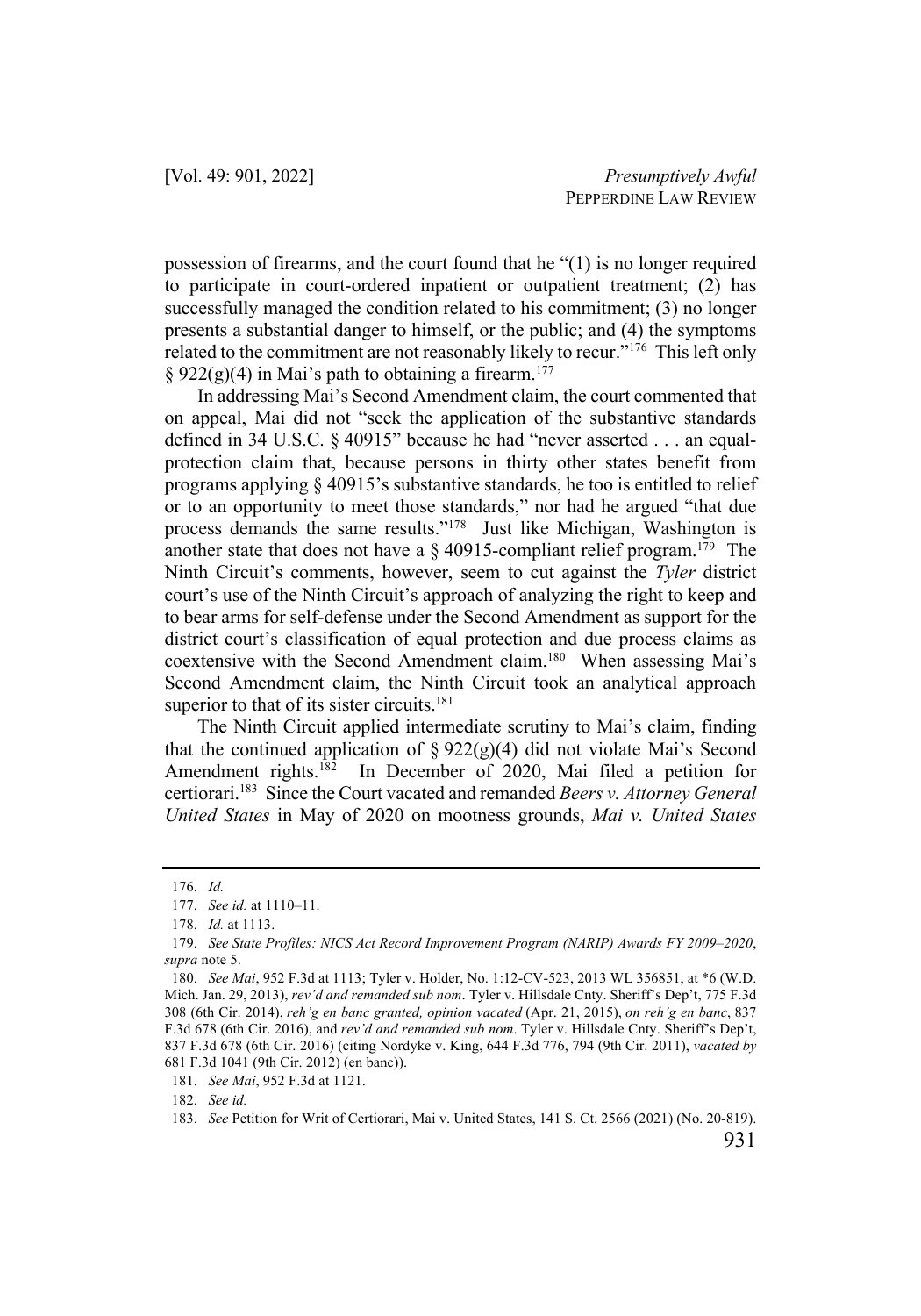would have provided the Court a second chance to clarify an issue it previously could not, and given this circuit split, the Court would have been wise to provide lower courts with much-needed guidance.<sup>184</sup> Ultimately, however, the Court denied certiorari in April of 2021.<sup>185</sup>

In sum, the  $\S 922(g)(4)$  circuit split consists of three approaches to the same issue.<sup>186</sup> The Third Circuit assesses Second Amendment claims challenging § 922(g)(4)'s constitutionality using its *Binderup* framework and has never found the statute to be unconstitutional.<sup>187</sup> The Sixth Circuit, on the other hand, found  $\S 922(g)(4)$  was unconstitutional through its application of intermediate scrutiny.188 Finally, the Ninth Circuit also applied intermediate scrutiny but found Congress's interests in public safety sufficiently justified § 922(g)(4) and affirmed its constitutionality.<sup>189</sup> These disjointed conclusions and analytical approaches emphasize that the uncertainty created by *Heller*,  $\S 922(g)(4)$ , and  $\S 40915$  jeopardizes important individual rights, and clarification is desperately needed.190

<sup>184.</sup> *See* Beers v. Barr, 140 S. Ct. 2758, 2759 (2020); *see also* Petition for Writ of Certiorari at 14– 17, *Beers*, 140 S. Ct. 2758 (No. 19-864) (commenting that the Court must grant certiorari to a challenge to §  $922(g)(4)$ 's constitutionality because the lower courts are "deeply fractured" about how to analyze these claims).

<sup>185.</sup> *See Mai*, 141 S. Ct. at 2566.

<sup>186.</sup> *See* Beers v. Att'y Gen. U.S., 927 F.3d 150, 158 (3d Cir. 2019); Tyler v. Hillsdale Cnty. Sheriff's Dep't, 837 F.3d 678, 685 (6th Cir. 2016); *Mai*, 952 F.3d at 1121.

<sup>187.</sup> *See Beers*, 927 F.3d at 158.

<sup>188.</sup> *See Tyler*, 837 F.3d at 685.

<sup>189</sup>*. See Mai*, 952 F.3d at 1121.

<sup>190.</sup> *See Beers*, 927 F.3d at 158; *Tyler*, 837 F.3d at 685; *Mai*, 952 F.3d at 1121.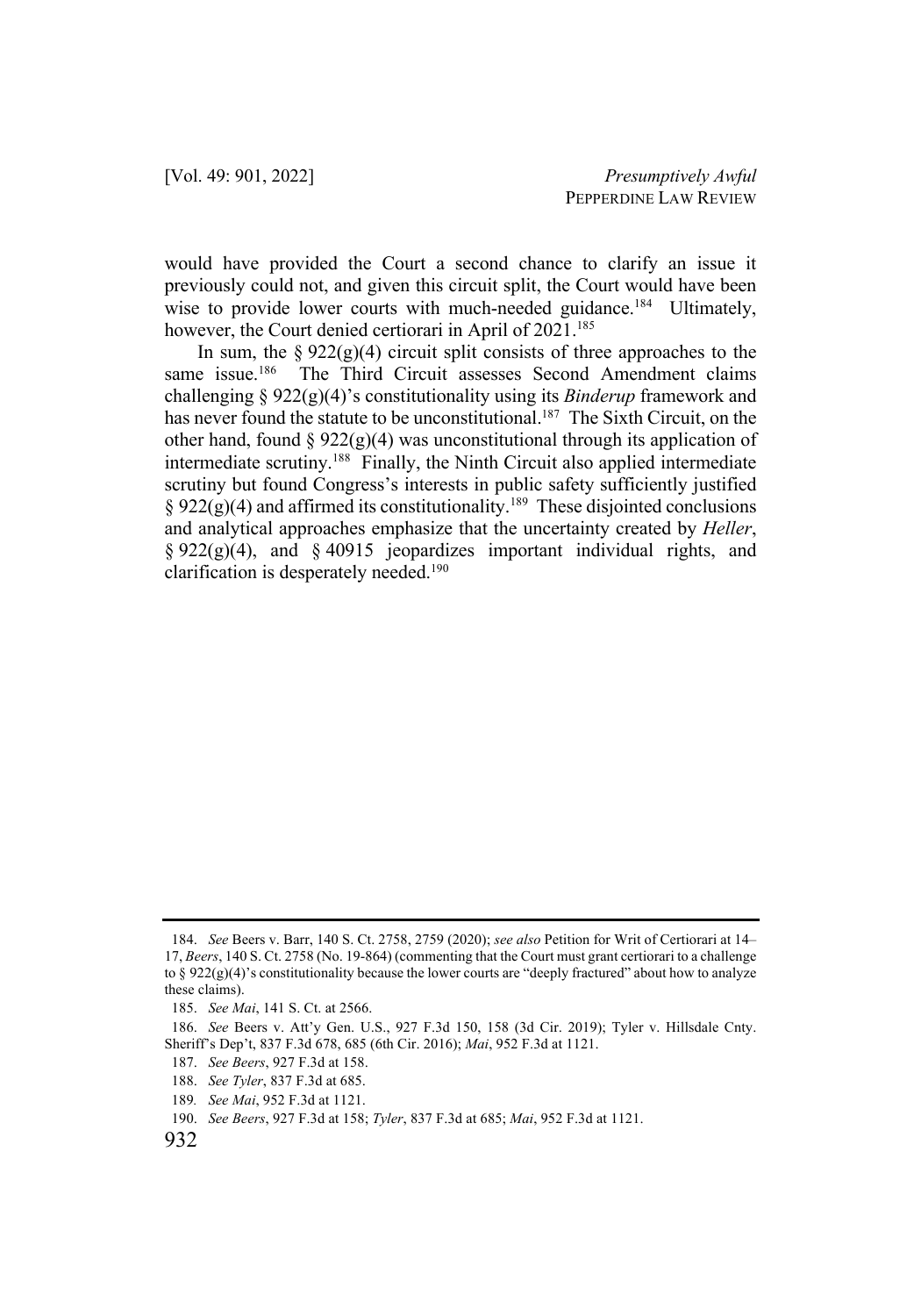#### IV. BALANCING PUBLIC POLICY AND INDIVIDUAL RIGHTS: THE IMPORTANT INTERESTS AT ISSUE AND HOW WE CAN PROTECT THEM

Public safety and preserving the individual rights of those adjudicated as mentally ill are both of great importance, and there is a way to simultaneously and effectively serve these interests.<sup>191</sup> Examining the relationship between mental illness and gun violence reveals troubling narratives emerging in American society.<sup>192</sup> And providing appropriate procedures to all Americans can help remedy some of the misconceptions surrounding gun violence and refocus attention to gun control issues generally.<sup>193</sup> If such procedures cannot be established, courts assessing Second Amendment challenges to  $\S 922(g)(4)$ should take the Ninth Circuit's approach, and plaintiffs should assert additional claims of unconstitutionality.194

#### *A. Mental Illness, Violence & Public Safety*

While current gun control measures have not completely eradicated gun violence, there is evidence that the NICS index has some efficacy in preventing firearm purchases.<sup>195</sup> For example, between 2009 and 2014, there was a 285% increase in the number of "federal denials to purchase firearms based on mental health records in the NICS [i]ndex," from 923 denials to 3,557 denials.196 This is undoubtedly a positive step toward lowering gun violence in the United States, but it is also important to recognize the connection between mental illness and gun violence is not as strong as many believe it to be.<sup>197</sup> This misunderstanding has been caused, in part, by the NRA's perpetuation of the stigma around mentally ill individuals.<sup>198</sup>

A troubling cycle is emerging: a mass shooting occurs, the shooter is deemed mentally ill, and gun rights activists point the finger at mental illness and argue, "We [don't] go around shooting people, the sick people do."199 The NRA has stated that it "backs the FBI-run instant background checks system used by gun dealers when selling firearms. . . . It supports putting all those

196. *Id.*

<sup>191.</sup> *See infra* Section IV.B.

<sup>192.</sup> *See* Swanson et al., *supra* note 56.

<sup>193.</sup> *See* Lexington, *supra* note 56; *infra* Section IV.B.

<sup>194.</sup> *See infra* Section IV.C.

<sup>195.</sup> *See* Goggins & Gallegos, *supra* note 55, at 13.

<sup>197.</sup> *See Mental Illness and Violence*, 27 HARV. MENTAL HEALTH LETTER 1–3 (2011).

<sup>198.</sup> *See* Lexington, *supra* note 56.

<sup>199</sup>*. Id.*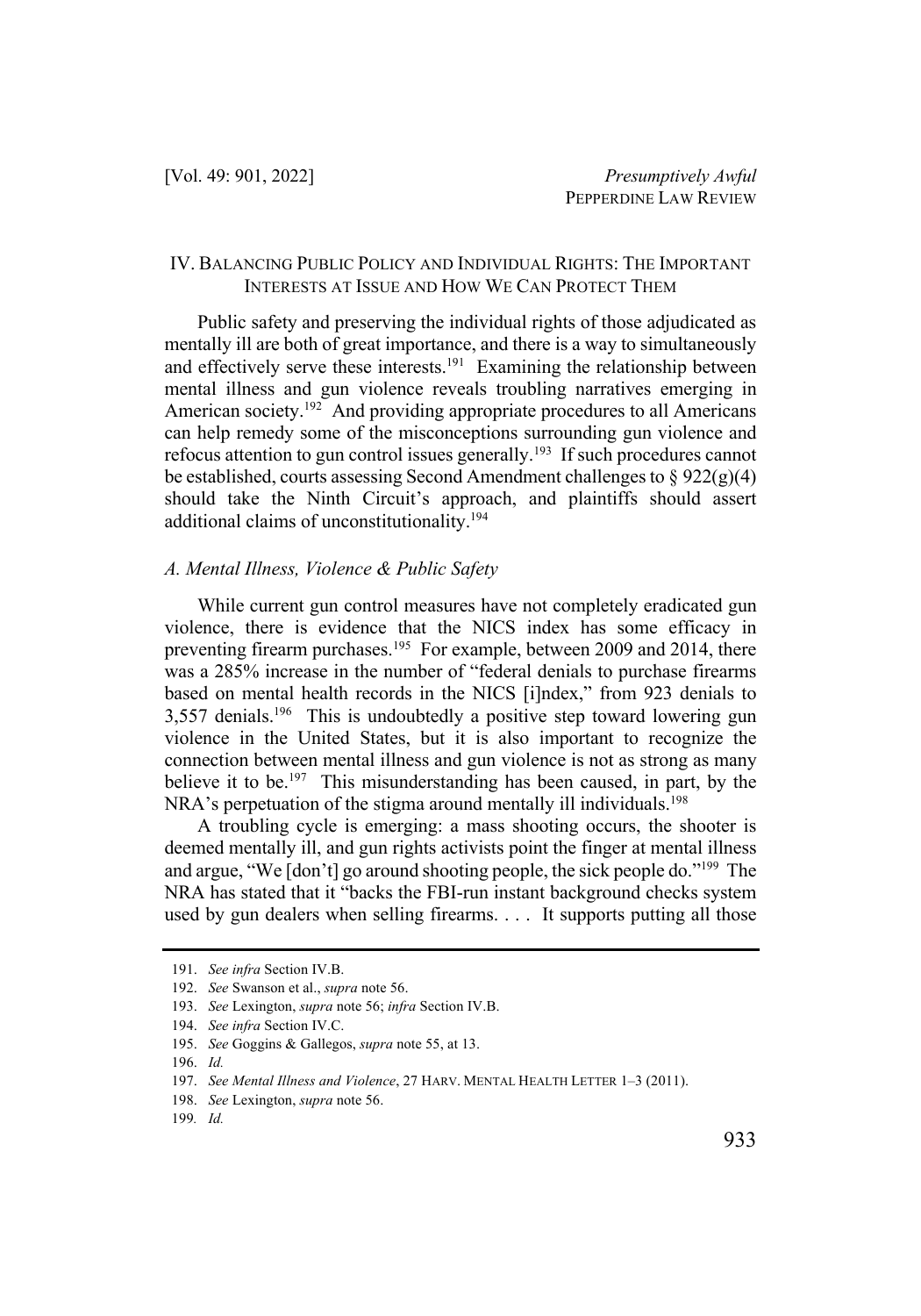adjudicated mentally incompetent into the system, and deplores the fact that many states are still putting only a small number of records into the system."200 But there is a hidden, blame-shifting agenda behind this support.<sup>201</sup> It is generally accepted that background check systems benefit public health, and it is necessary to safeguard society against allowing those who are mentally ill and dangerous from obtaining firearms.<sup>202</sup> The stigma surrounding mental illness and gun violence, however, is not necessarily supported by statistics, $2^{03}$ and mental health experts fear the results of this mistaken association.<sup>204</sup>

In the wake of a rash of gun violence across the United States, mental health stakeholders encounter "a painful dilemma."<sup>205</sup> The "goal of keeping guns out of the hands of seriously mentally ill individuals" now stands as "perhaps the only piece of common ground between gun rights and gun control proponents."206 In fact, after several mass shootings, public opinion polls have "found that a majority of Americans across the political spectrum favor<sup>[]</sup> 'increasing government spending to improve mental health screening and treatment as a strategy to prevent gun violence."<sup>207</sup>

An increase in mental health screening and treatment would be a welcome change, yet society cannot allow the focus on mental illness and gun violence to shift focus away from the issue of gun control generally.<sup>208</sup> Mental health

207. *Id.* at 367.

<sup>200.</sup> *Id.*

<sup>201.</sup> *See id.*

<sup>202.</sup> *See id.*

<sup>203.</sup> *See* Swanson et al., *supra* note 56; Jeffrey W. Swanson et al., *Preventing Gun Violence Involving People with Serious Mental Illness*, *in* REDUCING GUN VIOLENCE IN AMERICA: INFORMING POLICY WITH EVIDENCE AND ANALYSIS 33–50 (Daniel W. Webster & Jon S. Vernick eds., 2013).

<sup>204.</sup> *See Mental Illness and Violence*, *supra* note 197. This article by no means asserts that there is no connection between mental illness and gun violence; rather, it asserts that the public's perception of this connection is inaccurate, and as a result, the stigma surrounding the issue is disproportionate. *Id.* 

<sup>205.</sup> Swanson et al., *supra* note 56.

<sup>206.</sup> *Id.* at 366–67.

<sup>208</sup>*. See* Lexington, *supra* note 56; *The Latest: Trump Focuses on Mental Illness, Not Gun Control*, AP NEWS (Aug. 16, 2019), https://apnews.com/article/ee17d07cdda74eeabc7f6d572cb8e6f8. In 2019, shortly after two mass shootings in Ohio and Texas, President Donald Trump told supporters at a New Hampshire rally that to prevent mass gun violence, he wanted to reopen mental institutions across the country*. See The Latest: Trump Focuses on Mental Illness, Not Gun Control*, *supra*. Without offering any details on his proposal, he commented, "We will be taking mentally deranged and dangerous people off of the streets so we won't have to worry so much about them." *Id.* These comments illustrate the dilemma mental health experts face—mass shootings may provide a rare opportunity to build support for improving America's subpar mental healthcare system, but experts fear a widespread perception that "the mentally ill are dangerous" will result in depriving mentally ill individuals of their rights when statistics do not necessarily support the notion that mental illness is a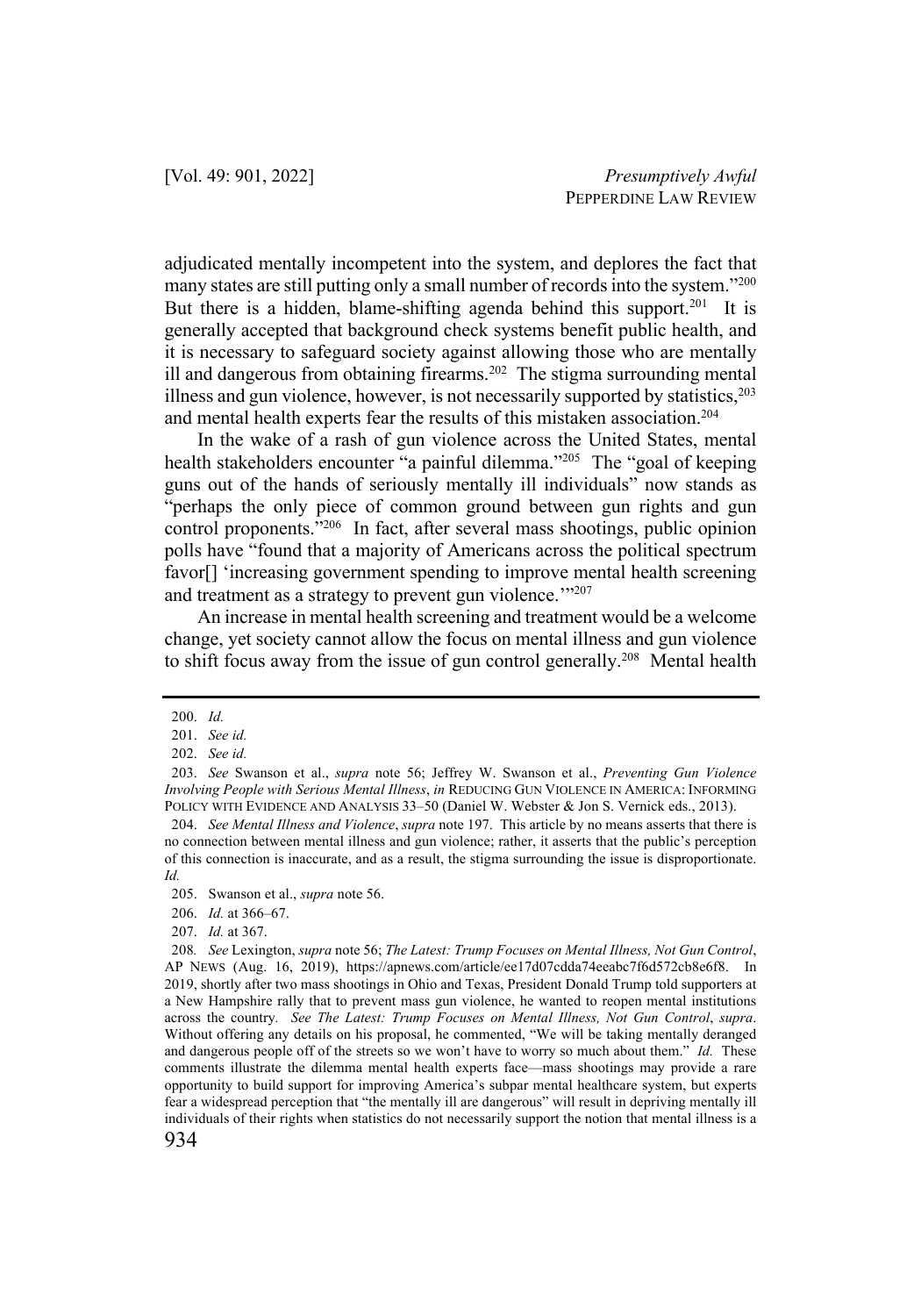experts and consumer advocates strongly reject "what they s[ee] as the scapegoating of people with mental illnesses—the vast majority of whom, epidemiologic data shows, will never act violently toward others—as if people with mental health disorders were somehow responsible for gun violence in general."209 Mental health experts and fieldworkers find themselves facing the "difficult prospect of debunking the public perception that 'the mentally ill are dangerous,'" while also "attempting to leverage that very perception to build support for (much-needed) public funding to improve the mental health care system in the United States."<sup>210</sup> And it is important "to achieve this goal without also spawning crisis-driven laws that might overreach in restricting the rights and invading the privacy of people with mental illnesses."<sup>211</sup>

The §  $922(g)(4)$  circuit split illustrates the difficulties of balancing an individual's personal rights with the potential that their mental illness could lead to violence.<sup>212</sup> Further, the split illustrates one of the ways placing involuntary commitment into the hands of judicial officers and inefficient advocates<sup>213</sup> poses an issue—that it can lead to the lifelong deprivation of individual rights, which only furthers the stigmatization of those suffering from mental illness or brief emotional distress.<sup>214</sup> Both the legislature and courts must balance the concerns of perpetuating the stigma around the mentally ill with public policy.<sup>215</sup>

Because involuntary commitment is often related to suicidal tendencies, it is easy to argue that  $\S 922(g)(4)$  indirectly invokes the parens patriae, or "parent of the country," doctrine—which assigns the government the

driving force behind increases in gun violence. *See* Swanson et al., *supra* note 56, at 367. Indeed, public health experts focused on firearms-related injury and mortality in the United States recommend a range of prevention policies to reduce gun violence. *See generally* Swanson et al., *supra* note 56. These policies include a ban on military-style assault weapons and high-capacity ammunition magazines, universal background checks for gun purchasers, and increased enforcement and penalties for individuals charged with illegal gun sales—solutions that encompass keeping guns out of the hands of mentally ill individuals, but do not focus on doing so as a primary means of reducing gun violence. *See generally id.* The broad reach of experts' proposed policies, rather than an emphasis on addressing mental illness specifically, is largely a result of the lack of statistical support for the proposition that mental illness is a predominant cause of gun violence. *See* Swanson et al., *supra* note 56, at 366–67. 209. Swanson et al., *supra* note 56, at 367.

<sup>210.</sup> *Id.*

<sup>211.</sup> *Id.*

<sup>212.</sup> *See* Beers v. Att'y Gen. U.S., 927 F.3d 150, 158 (3d Cir. 2019); Mai v. United States, 952 F.3d 1106, 1117 (9th Cir. 2020).

<sup>213.</sup> *See* Poythress, *supra* note 33, at 210. Few advocates contest their client's commitment, even when there are valid grounds to. *See id.* at 215.

<sup>214.</sup> *See* Swanson et al., *supra* note 56, at 367.

<sup>215.</sup> *See Mai*, 952 F.3d at 1117.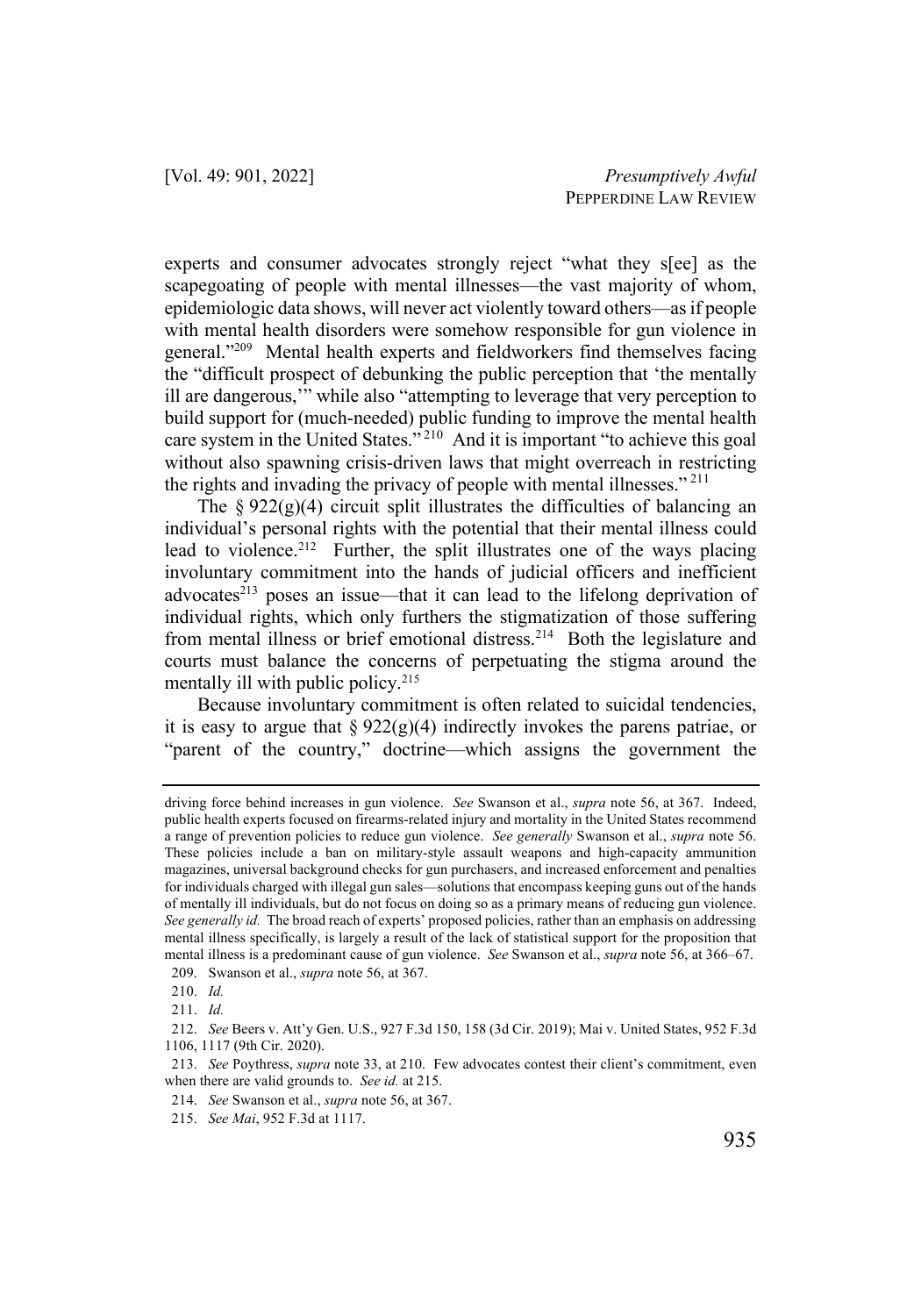responsibility to intervene on behalf of citizens who cannot act in their own best interest—by preventing those with a heightened risk of suicidal tendencies from obtaining firearms.<sup>216</sup> In this respect, the Ninth Circuit appropriately deferred to the legislature in *Mai*, stating that "scientific evidence cited by the government shows an increased risk of violence for those who have been released from involuntary commitment."217 The Ninth Circuit went on to immediately address the risk of suicide, noting:

> [A]uthors of one meta-analysis surveyed the available scientific literature that studied the relationship between a history of mental illness and the risk of suicide. The authors found that studies of persons released from involuntary commitment reported a combined "suicide risk [*thirty-nine*] *times* that expected." That extraordinarily increased risk of suicide clearly justifies the congressional judgment that those released from involuntary commitment pose an increased risk of suicide.218

This discussion raises one of the central questions underlying the claims of those who assert that  $\S 922(g)(4)$  violates their individual rights: can someone who was once involuntarily committed as posing a risk of danger return to stable mental health?219 As the plaintiff in *Mai* argued, "although suicide risk following release from commitment is extremely high, the risk 'seems highest' initially and 'diminishes thereafter.'"<sup>220</sup> The plaintiff in *Mai* was involuntarily committed for suicidal tendencies as a teenager, but in the twenty years since his commitment, he showed no signs of mental illness. $221$ 

<sup>214.</sup> *See* Priest, *supra* note 66, at 363–64 (discussing the parens patriae doctrine and its relation to involuntary commitment).

<sup>217.</sup> *Mai*, 952 F.3d at 1117.

<sup>218.</sup> *Id.* (citations omitted); *see also* Aaron J. Kivisto, *Gun Violence Following Inpatient Psychiatric Treatment: Offense Characteristics, Sources of Guns, and Number of Victims*, 68 PSYCHIATRY SERVS. 1025, 1030 (2017) ("Even though firearm legislation targeting individuals with mental illness showed little ability to reduce rates of firearm homicide, it is worth noting that this legislation might nonetheless meaningfully reduce rates of firearm suicide.").

<sup>219.</sup> *See* Tyler v. Hillsdale Cnty. Sheriff's Dep't, 837 F.3d 678, 684 (6th Cir. 2016); *Mai*, 952 F.3d at 1108.

<sup>220.</sup> *Mai*, 952 F.3d at 1117.

<sup>221.</sup> *See id.* at 1110. As previously mentioned, since that involuntary commitment, he has obtained multiple degrees, successfully held employment, married, and raised two children. *See id.* Similarly, as also noted earlier, medical professionals in *Tyler* reported the plaintiff showed "no signs of mental illness" and that the decision to involuntarily commit the plaintiff resulted from his "brief reacti[on]" to the emotional circumstances he found himself in. *Tyler*, 837 F.3d at 684.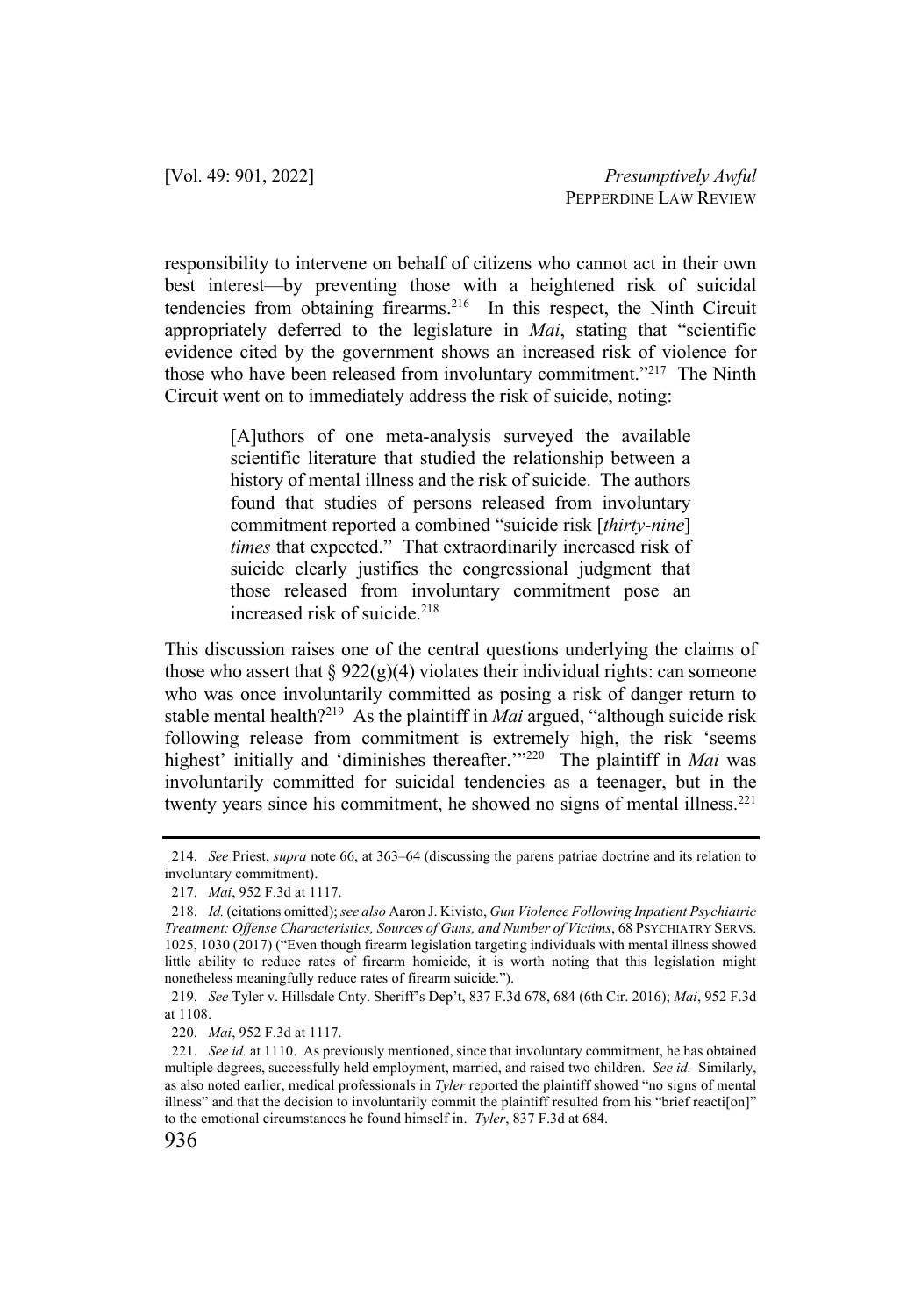What's more, the Washington state firearm ban relief statute that qualified the plaintiff in *Mai* as mentally competent enough to own a firearm only deviates from federal disability relief statutes by a few words.<sup>222</sup> All of this prompts the question: what are appropriate legal standards for determining whether an individual has returned to good mental health such that they pose no danger to society?223 Has a deprivation of rights occurred if an individual can qualify under one disability relief regulation, but cannot qualify under another that is very similar?224

The thrust of this Comment is not to propose that the legislature and the judiciary make efforts to lower the threshold for relief, or extend the ability to petition for relief with the sole purpose of making it easier to obtain firearms.225 Rather, by noting the grave consequences of the Supreme Court's holding in *Buck v. Bell* and the stigma that surrounds mental illness in the United States, this Comment contends that our legislature and courts should do a better job of protecting the individual rights of those who have been adjudicated as mentally ill, given that the failure to do so can have dire results.<sup>226</sup> Specifically, where §  $922(g)(4)$  applies, the inability to even petition for relief from disability deprives those who have been involuntarily committed of their due process and equal protection rights, and sometimes their Second Amendment rights as well.<sup>227</sup>

What is more, voluntary commitment can transform into involuntary commitment, which further illustrates the disturbing effect of this deprivation of constitutional rights; in effect, asking for help can lead to what is more or less a lifelong deprivation of three fundamental rights.<sup>228</sup> As a matter of public

<sup>222.</sup> *Compare* WASH. REV. CODE ANN. § 9.41.047(3)(c)(iii) (West 2020) (requiring a finding that "[t]he petitioner no longer presents a substantial danger to himself of herself, or the public"), *with* 34 U.S.C.  $\S$  40915(a)(2) (requiring a determination that the petitioner "will not be likely to act in a manner dangerous to public safety and that . . . relief would not be contrary to the public interest").

<sup>223.</sup> *See Mai*, 952 F.3d at 1112; Petition for Writ of Certiorari, *supra* note 183, at 21–25.

<sup>224.</sup> *See Mai*, 952 F.3d at 1112.

<sup>225.</sup> *See infra* Part V. While it is true that some who were previously unable to even petition for relief may be able to obtain firearms under the proposed legislative reform, this Comment advocates for keeping a high threshold for relief to balance individual rights and public safety—this will preserve the due process and equal protection rights of those adjudicated as mentally ill while only restoring their Second Amendment rights if they pose no threat to public safety. *See* 34 U.S.C. § 40915; *infra* Part V.

<sup>226.</sup> *See infra* Part V (arguing that the government should protect the individual rights of those with mental illnesses and avoid marginalizing them); Buck v. Bell, 274 U.S. 200, 207 (1927); *Tyler*, 837 F.3d at 710 (Sutton, J., concurring).

<sup>227.</sup> *See Mai*, 952 F.3d at 1110, 1115.

<sup>228</sup>*. See* Garakani et al., *supra* note 44.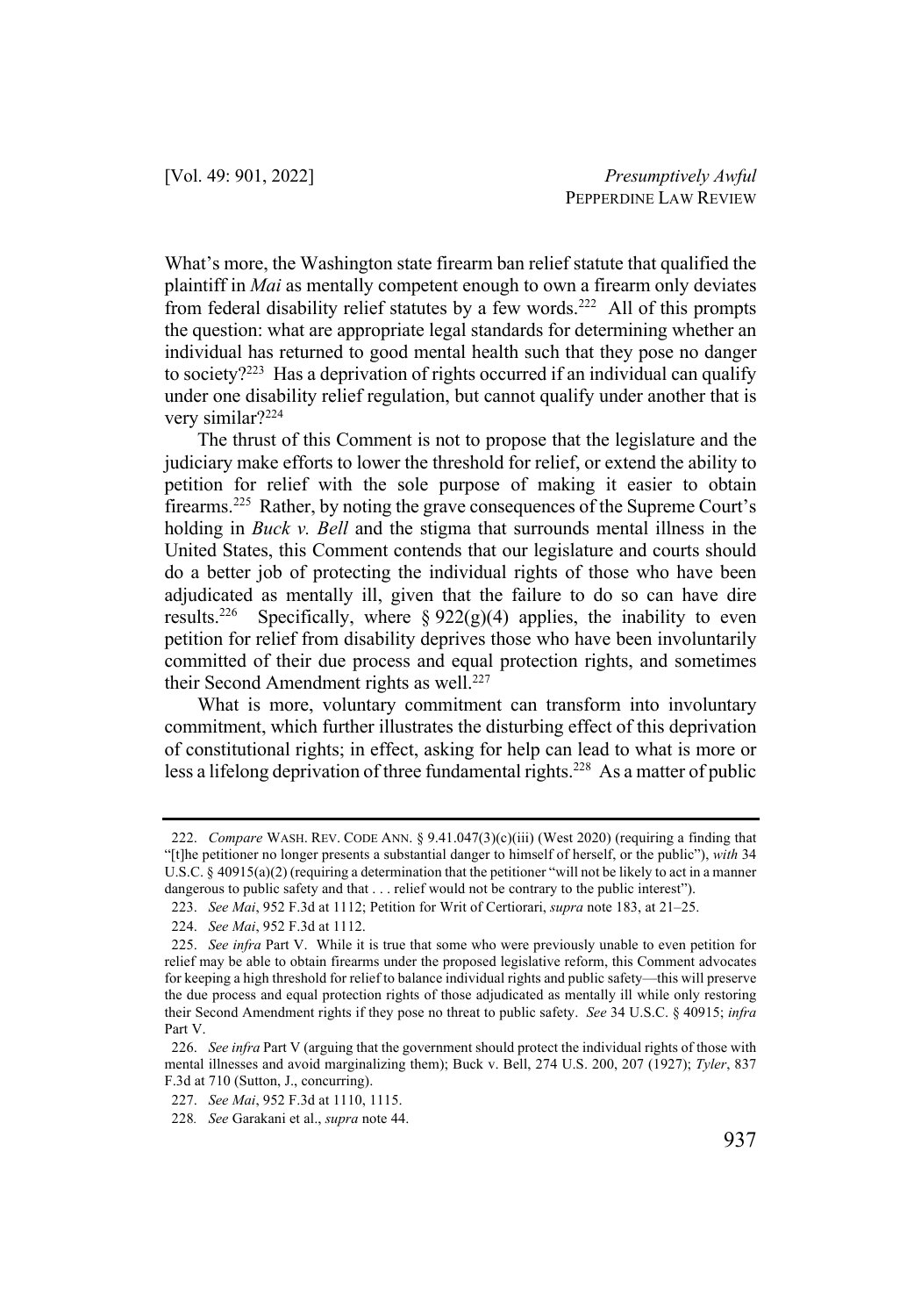policy, does society really want to punish and discourage seeking muchneeded mental health treatment?229 Is it not in the best interest of public health and safety to *encourage* seeking mental health treatment by ensuring that fundamental rights are preserved?<sup>230</sup> To avoid depriving Americans of their individual rights based on the stigma surrounding mental illness, Congress should provide a statutory route for those who have returned to good mental health to apply to own a firearm.<sup>231</sup> Further, if Congress fails to do so, courts should take the Ninth Circuit's approach in assessing claims challenging  $\S 922(g)(4)$ 's constitutionality under the Second Amendment.<sup>232</sup>

#### *B. Statutory Route to Relief*

To assess how Congress can better safeguard the equal protection, due process, and Second Amendment rights of those adjudicated as mentally ill, it is necessary to further examine the previously mentioned NICS Improvement Amendments Act of 2007 (NIAA).<sup>233</sup> In seeking to "remedy weaknesses" in the NICS index,234 "Congress authorized federal grants to encourage the states

<sup>229.</sup> *See id.*

<sup>230</sup>*. See* Swanson et al., *supra* note 56, at 374.

<sup>231.</sup> *See generally* Addington v. Texas, 441 U.S. 418, 425–426 (1979) (discussing how involuntary commitment can "engender adverse social consequences to the individual").

<sup>232.</sup> *See Mai*, 952 F.3d at 1115. As noted previously, though the Supreme Court has elevated the Second Amendment right to keep and bear arms to a fundamental right, applying strict scrutiny can lead to dangerous outcomes—which is why this Comment previously mentioned that lower courts are seemingly justified in their refusal to do so. *See* McDonald v. City of Chicago, 561 U.S. 742, 778 (2010); Peck, *supra* note 127. While this Comment begrudgingly admits that the legislature and the judiciary must acknowledge that the Supreme Court has found a "fundamental" individual right in the Second Amendment and must safeguard that right to an extent, by no means is it in the best interest of society to apply a "fatal in fact" level of scrutiny to gun control statutes, and in that sense, some deviation from the Supreme Court's unworkable standard is not unreasonable and has proved effective across lower courts. *See supra* note 126 and accompanying text.

<sup>233</sup>*. See* NICS Improvement Amendments Act of 2007, Pub. L. No. 110–80, § 103, 121 Stat. 2559, 2567 (2008).

<sup>234.</sup> Tyler v. Hillsdale Cnty. Sheriff's Dep't, 837 F.3d 678, 682 (6th Cir. 2016); *see also* NICS Improvement Amendments Act of 2007 § 2(9). Congress found that Brady background checks were often delayed because the FBI did "not have automated access to complete information from the [s]tates concerning persons prohibited from possessing or receiving a firearm under [f]ederal or [s]tate law." NICS Improvement Amendments Act of 2007 § 2(3). "Nearly [twenty-one million] criminal records [were] [in]accessible by NICS, and millions of [accessible] criminal records [were] missing critical data"—these shortcomings were predominantly caused by "data backlogs." *Id.* § 2(4). Further, Congress commented that both the Virginia Tech school shooting (the "deadliest campus shooting in United States history" at that time), and a mass shooting at Our Lady of Peace Church in Lynbrook, New York, would have been prevented by Brady background checks if the NICS index were functioning as it was meant to. *See id.* §§ 2(8)–(9).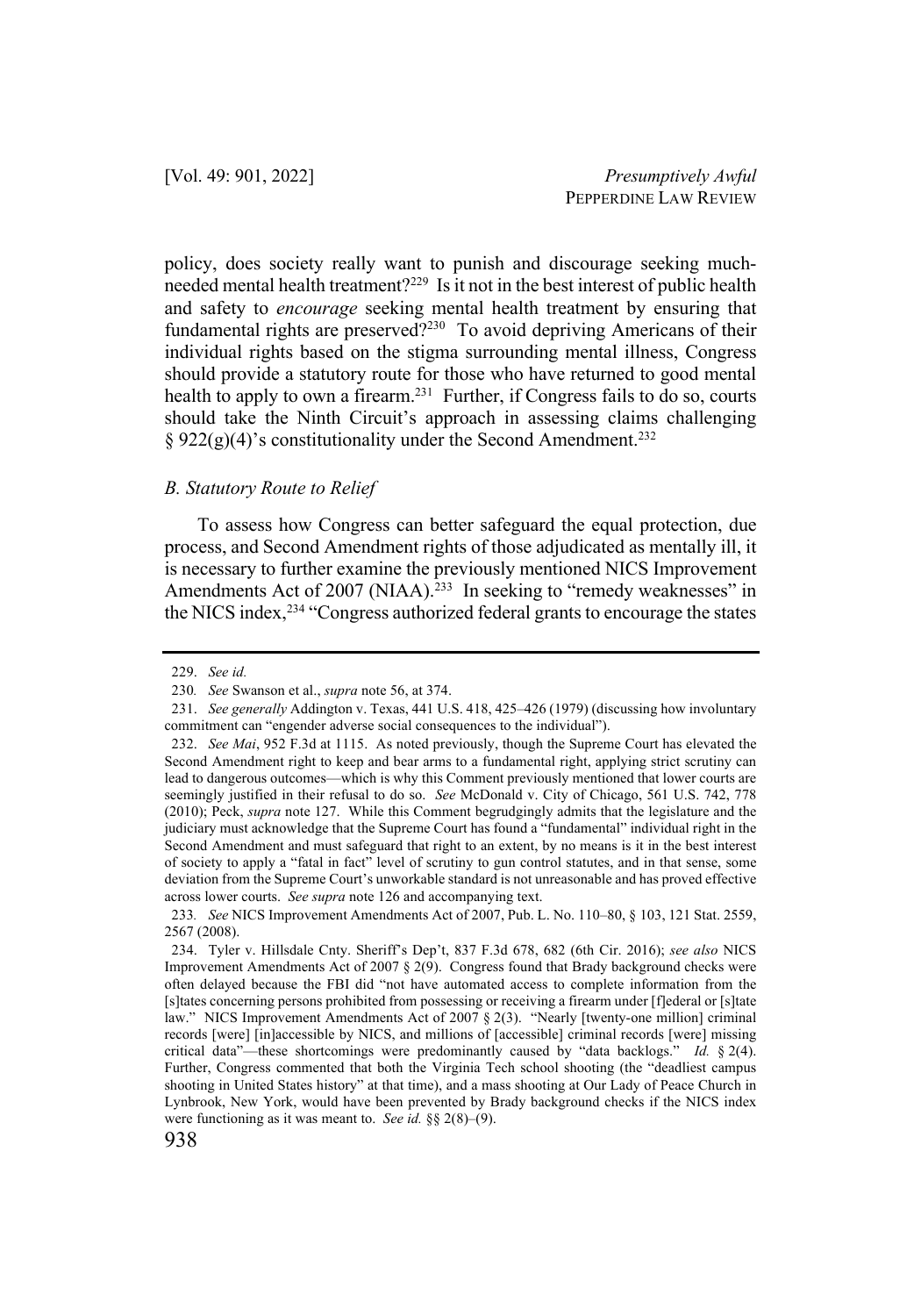to supply accurate and up-to-date information to federal firearm databases."235 Eligibility for the grants, however, is contingent "on the creation of a relieffrom-disabilities program that allows individuals barred by  $\S 922(g)(4)$  to apply to have their rights restored."<sup>236</sup> State programs must grant relief "if the circumstances regarding the disabilities . . . and the person's record and reputation, are such that the person will not be likely to act in a manner dangerous to public safety and that the granting of the relief would not be contrary to the public interest."<sup>237</sup> In addition, "[t]he state program must also 'permit[] a person whose application . . . is denied to file a petition with the [s]tate court of appropriate jurisdiction for a de novo judicial review of the denial.""238

The NIAA states that its purpose is to provide states with the funds to update records that are inaccessible due to "data backlogs" and to "automate[] access to information concerning persons prohibited from possessing or receiving a firearm because of mental illness, restraining orders, or misdemeanor convictions for domestic violence."239 It is unclear why only approximately thirty states have elected to accept these federal grants.<sup>240</sup> But given that the NIAA specifies it seeks to improve the number of records the FBI can access through NICS background checks, $^{241}$  it follows that perhaps the twenty states not accepting grants either do not have record-keeping deficiencies, do not wish to share criminal and mental health records with the FBI, or do not want to form the prerequisite relief program to receive the grants.242

<sup>235.</sup> *Tyler*, 837 F.3d at 682.

<sup>236.</sup> *Id.*

<sup>237.</sup> *Id.* (quoting NICS Improvement Amendments Act of 2007 § 105(a)(2)).

<sup>238.</sup> *Id.* at 683 (quoting NICS Improvement Amendments Act of 2007 § 105(a)(3)).

<sup>239.</sup> NICS Improvement Amendments Act of 2007 §§ 2(4), 2(5)(B).

<sup>240.</sup> *See State Profiles: NICS Act Record Improvement Program (NARIP) Awards FY 2009–2020*, *supra* note 5.

<sup>241.</sup> *See* NICS Improvement Amendments Act of 2007 § 2(3).

<sup>242.</sup> *See State Profiles: NICS Act Record Improvement Program (NARIP) Awards FY 2009–2020*, *supra* note 5. To receive such grants, states must "certify, to the satisfaction of the Attorney General, that the State has implemented a relief from disabilities program" in accordance with 34 U.S.C. § 40915. NCIS Improvement Amendments Act of 2007 § 103(c). States must allocate "[n]ot less than [three] percent, and no more than [ten] percent of each grant . . . to maintain the[ir] relief from disabilities program." *Id.* §§ 103(a)(1). It is unclear how expensive it is for states to institute these relief from disabilities programs, and the relatively small percentage of these grants allocated to maintaining such programs may be inadequate. *See id.* Further, as a condition of receiving a grant, a "[s]tate shall specify the projects for which grant amounts will be used, and shall use such amounts only as specified" to comply with the Act's requirements that states collect and supply criminal and mental health records in an electronic system providing "accurate and up-to-date information" for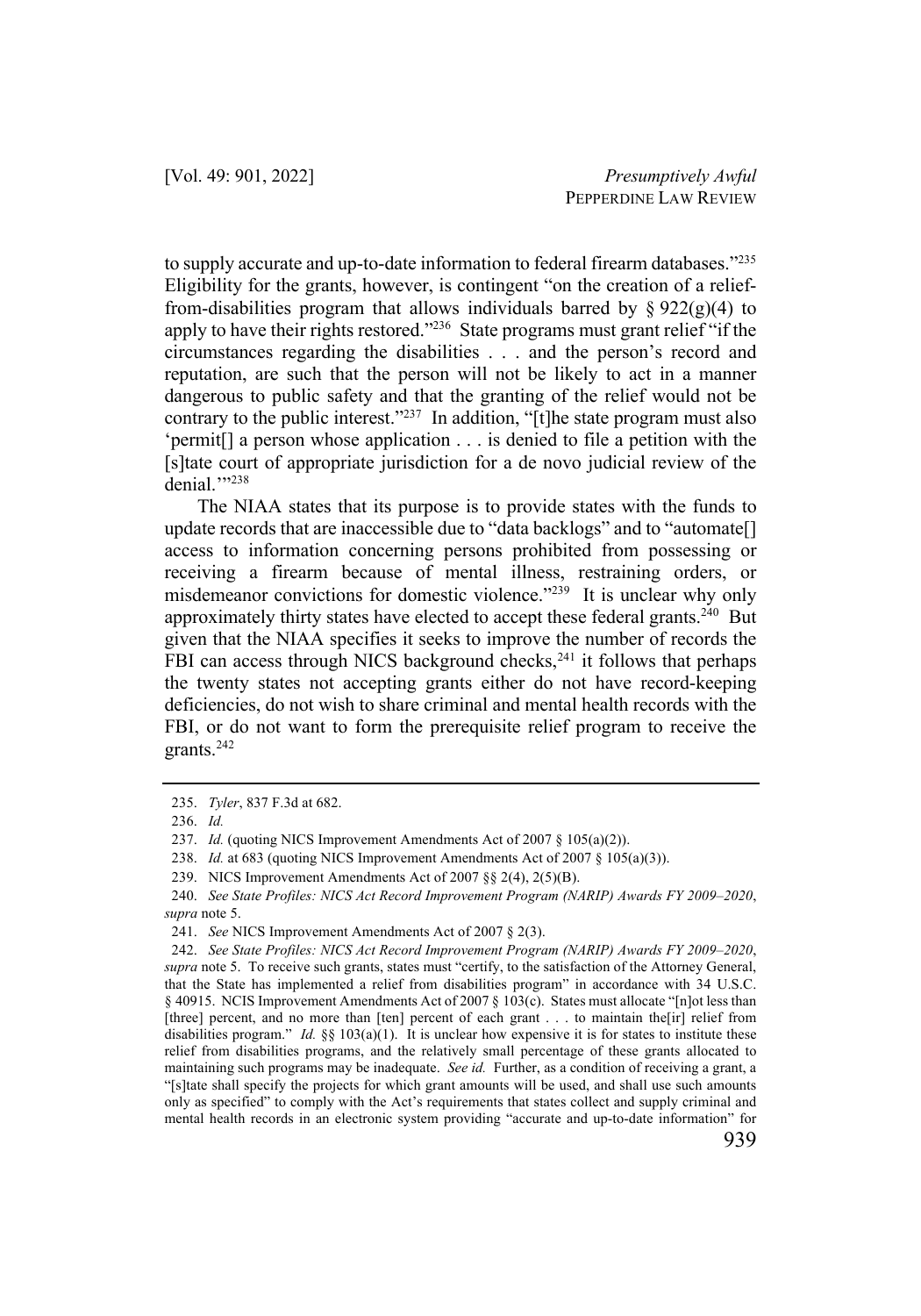At first glance, it seems as though the proposed solution should be to reinstate funding for  $\S 925(c)$ , which would allow individuals to petition directly to the ATF for relief.<sup>243</sup> This Comment, however, contends that Congress should first alter  $\S 925(c)$  to ease the burdens that prompted defunding and then re-fund the program.<sup>244</sup> A proposed alteration that may ease Congress's concerns about the "very difficult and subjective task"<sup>245</sup> of determining whether to grant relief would be to allow citizens of the twenty no-grant states to either (a) petition to their state law firearms ban relief programs, and if relief is granted under state law, submit evidence of that relief to the ATF for assessment,<sup>246</sup> or (b) if the state does not have such a program, allow citizens to petition directly to the ATF.247

246. *See, e.g.*, WASH. REV. CODE ANN. § 9.41.047 (West 2020). Washington, a state not accepting NIAA grants, has a program to petition for relief from state law firearm bans. *Id.*; *see, e.g.*, Zahedi et al., *supra* note 65, at 546 (noting that California also does not accept NIAA grants and allows individuals to petition for relief from state firearm bans). The ATF issues a "Certification of Qualifying State Relief from Disabilities Program" to states that have complied with the "minimum criteria" of § 40915. *Certification of Qualifying State Relief from Disabilities Program*, U.S. DEP'T JUST. BUREAU ALCOHOL, TOBACCO, FIREARMS, & EXPLOSIVES, https://www.atf.gov/file/11731/download (Mar. 2016). The minimum criteria checklist on this Certification includes the requirement that "[t]he petition for relief is considered by the lawful authority in accordance with principles of due process." *Id.* This requirement highlights the fact that having no qualifying relief from disabilities program is clearly a deprivation of due process. *See id.*

247. *See State Profiles: NICS Act Record Improvement Program (NARIP) Awards FY 2009–2020*, *supra* note 5. California, for instance, does not have a § 40915-compliant relief program. *See id.* Nonetheless, California provides that a person who has been involuntarily committed "shall not have in his or her possession or under his or her custody or control, or purchase or receive, or attempt to purchase or receive, any firearms whatsoever or any other deadly weapon for a period of five years" after commitment. CAL. WELF. & INST. CODE § 8100(b)(1) (West 2014). At the five-year mark, an individual may petition the California Superior Court and receive a hearing in which a district attorney represents the state as the respondent. *See id.* at § 8100(b)(2)(B)–(3)(A). The state has the burden to prove by a preponderance of the evidence that "the person would not be likely to use firearms in a safe and lawful manner."  $Id. \S$  8100(3)(B). This standard for relief is seemingly a lower threshold than § 40915 and would likely need to be heightened for the ATF to grant approval. *See generally id.* Interestingly, national gun-control advocates and experts view California's 5150 detainment, or involuntary commitment system, and its accompanying firearms as a model way for "mass shooters [to get help] before they open fire." Dan Freedman, *Gun-Control Advocates See 5150 Holds as Model*, SF GATE (Oct. 12, 2013), https://www.sfgate.com/crime/article/Gun-control-advocates-see-5150 holds-as-model-4891244.php. There are instances where individuals "lose their gun rights for nothing more than a brief emotional outburst," but in the cited examples, all individuals experiencing these outbursts "eventually regained their gun rights." *Id.* California may serve as an example where less

NICS background checks. *Id.* § 103(b)(1), 103(d).

<sup>243.</sup> *See* 18 U.S.C. § 925(c); S. REP. NO. 102–353, at 19 (1992).

<sup>244</sup>*. See* S. REP. NO. 102–353, at 19.

<sup>245.</sup> *Id.* As noted earlier, the difficulty of such a task, as well as the "devastating consequences for innocent citizens if the wrong decision is made," were Congress's purported reasons for defunding the federal relief program. *Id.*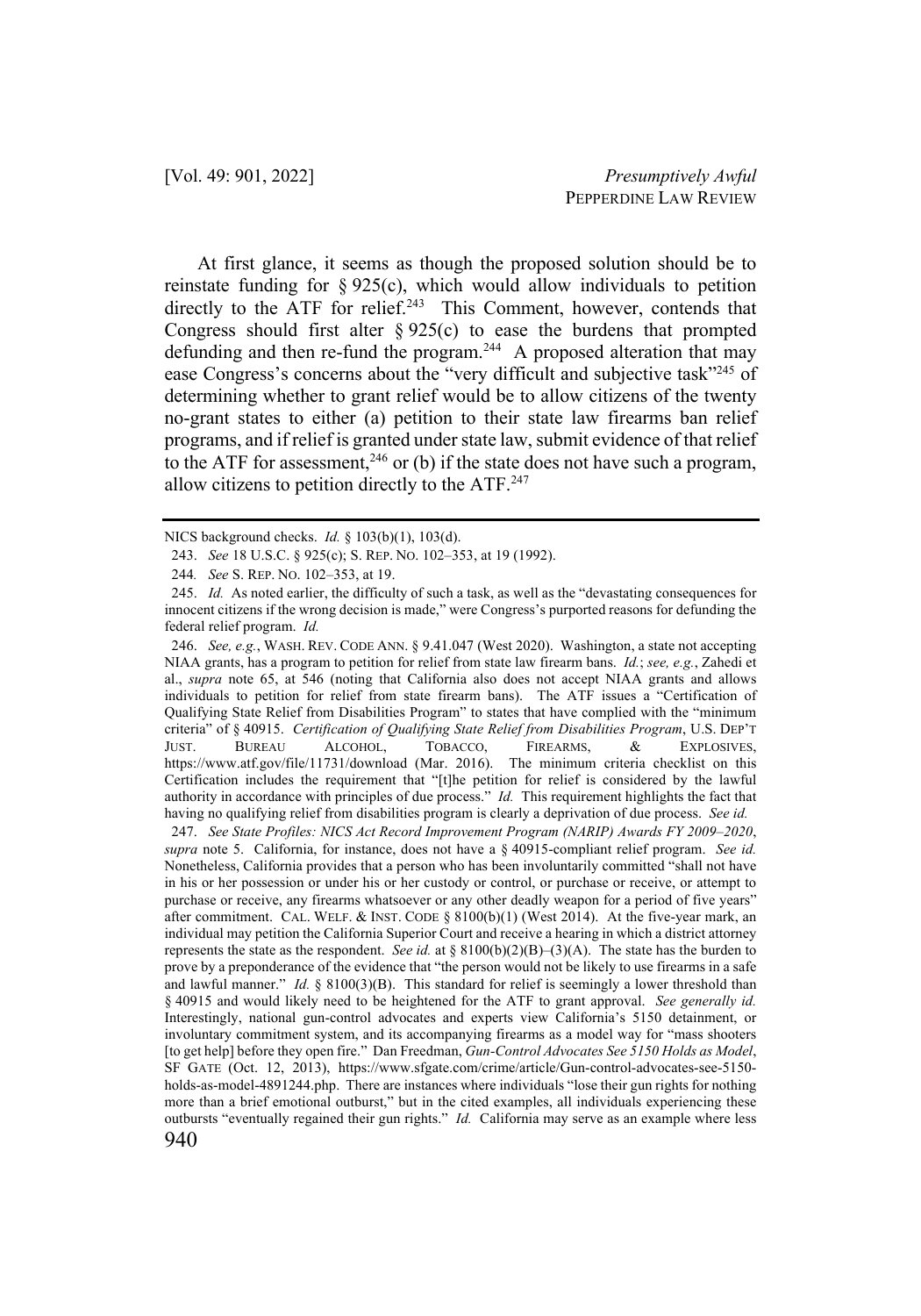Another issue that arises with this proposal is that some state relief programs have lower standards for relief than § 40915, the current federal relief statute operating through programs established by state governments.<sup>248</sup> This is best exemplified by the Ninth Circuit's analysis in *Mai*. 249 There, the Washington law governing relief from the state-law prohibition on firearm possession required a determination that the person "no longer presents a *substantial danger* to himself or herself, or the public."<sup>250</sup> By contrast, § 40915 requires a finding that "the person will not be likely to act in a manner *dangerous*to public safety."251 Further, § 40915 requires finding that granting "relief would not be contrary to the public interest," whereas the Washington law does not require any inquiry of this nature.<sup>252</sup> Thus, the Ninth Circuit concluded that, "the federal standard is more stringent than the Washington standard. Accordingly, unless Washington chooses in the future to create a program that meets the requirements of § 40915, [Mai] has no avenue for relief from §  $922(g)(4)$ 's prohibition."<sup>253</sup> Indeed, the Ninth Circuit's comment implying that Mai may have a potential avenue for relief if Washington's state law were on par with § 40915's standards is promising.<sup>254</sup>

In particular, it is promising because states are only required to institute the § 40915-compliant programs in order to receive federal grants, so it follows that states may already have, or can institute, § 40915-compliant programs without accepting NIAA grants.<sup>255</sup> The Ninth Circuit's remark further shows that states can likely offer programs providing routes to relief from  $\S 922(g)(4)$  without meeting NIAA record-improvement requirements,

stringent firearm prohibitions are offset by a particularly efficient involuntary commitment system. *See id.* Nonetheless, the federal firearms ban must account for all states' involuntary commitments systems, and thus, maintaining the heightened standards for relief in § 40915 is necessary. *See* 34 U.S.C. § 40915.

<sup>248.</sup> *See* Mai v. United States, 952 F.3d 1106, 1112 (9th Cir. 2020).

<sup>249.</sup> *See id.*

<sup>250.</sup> *Id.* (quoting § 9.41.047(3)(c)(iii)).

<sup>251.</sup> 34 U.S.C. § 40915(a)(2) (emphasis added).

<sup>252.</sup> *Compare id.*, *with* § 9.41.047.

<sup>253.</sup> *Mai*, 952 F.3d at 1112. From a public policy perspective, though it may seem that the difference between § 40915's standards and Washington's relief standards are minor, given the public safety interests at issue it is very important to maintain a high standard for relief—and the Ninth Circuit appropriately deferred to Congress's judgment in refusing to find that Washington's standards did not warrant granting relief. *See id.* at 1112, 1121.

<sup>254</sup>*. See id.* at 1112, 1120.

<sup>255.</sup> *See* NICS Improvement Amendments Act of 2007, Pub. L. No. 110–80, § 2(9), 121 Stat. 2559, 2560 (2008).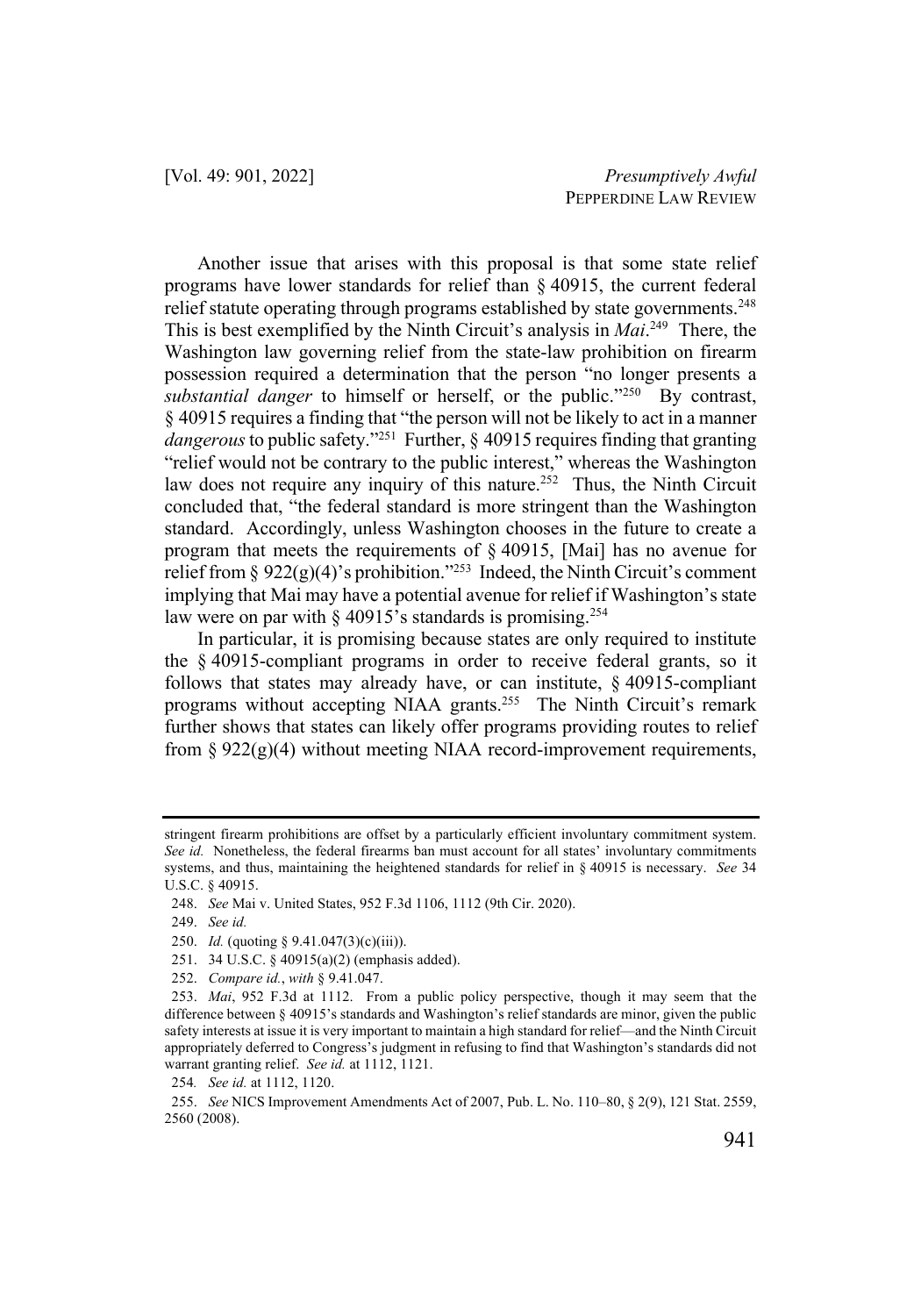which may be why some states do not accept such grants.<sup>256</sup> Such an option may be appealing for both states and the federal government—states can avoid submitting to NIAA requirements and in some cases improve their public safety by instituting more stringent relief standards than the existing state standards.<sup>257</sup> Concurrently, instituting an altered version of  $\S$  925(c) becomes more attractive to the federal government, as it takes a chunk of the decisionmaking and administration costs off of the ATF's shoulders and places it onto the states', as the ATF can simply reapprove petitions already granted by states that have  $\S$  40915-compliant programs.<sup>258</sup> The ATF would be responsible for approving state programs as § 40915-compliant and would otherwise be responsible for approving individual petitions for states failing to create such programs.259

Accordingly, this Comment offers a proposed amended version of § 925(c):

> A person who is prohibited from possessing, shipping, transporting, or receiving firearms or ammunition may make application to the Attorney General for relief from the disabilities imposed by [f]ederal laws with respect to the acquisition, receipt, transfer, shipment, transportation, or possession of firearms, and the Attorney General may grant such relief if it is established to his satisfaction that the circumstances regarding the disability, and the applicant's record and reputation, are such that the applicant will not be likely to act in a manner dangerous to public safety and that the granting of the relief would not be contrary to the public interest. The Attorney General may grant such relief if it is established to his satisfaction that the applicant's disability, record, and reputation have been assessed by a [s]tate court,

<sup>256.</sup> *See Mai*, 952 F.3d at 1120; NCIS Improvement Amendments Act of 2007 § 2(9).

<sup>257.</sup> *See* NCIS Improvement Amendments Act of 2007 § 2(9).

<sup>258.</sup> *See id.*; *Mai*, 952 F.3d at 1112. The ATF could potentially use the aforementioned certification process it has in place to approve these programs in no-grant states but alter the certification checklist to omit the "Required Updates to State and Federal Records" criteria. *See Certification of Qualifying State Relief from Disabilities Program*, *supra* note 246.

<sup>259</sup>*. See* 18 U.S.C. § 925(c). Given that only approximately twenty states do not currently have § 40915-compliant programs through the NIAA, approving preexisting or newly instituted programs, or even reviewing individual petitions, would be significantly less burdensome than it was from 1986– 1992, when § 925(c) was funded. *See id.*; *State Profiles: NICS Act Record Improvement Program (NARIP) Awards FY 2009–2020*, *supra* note 5.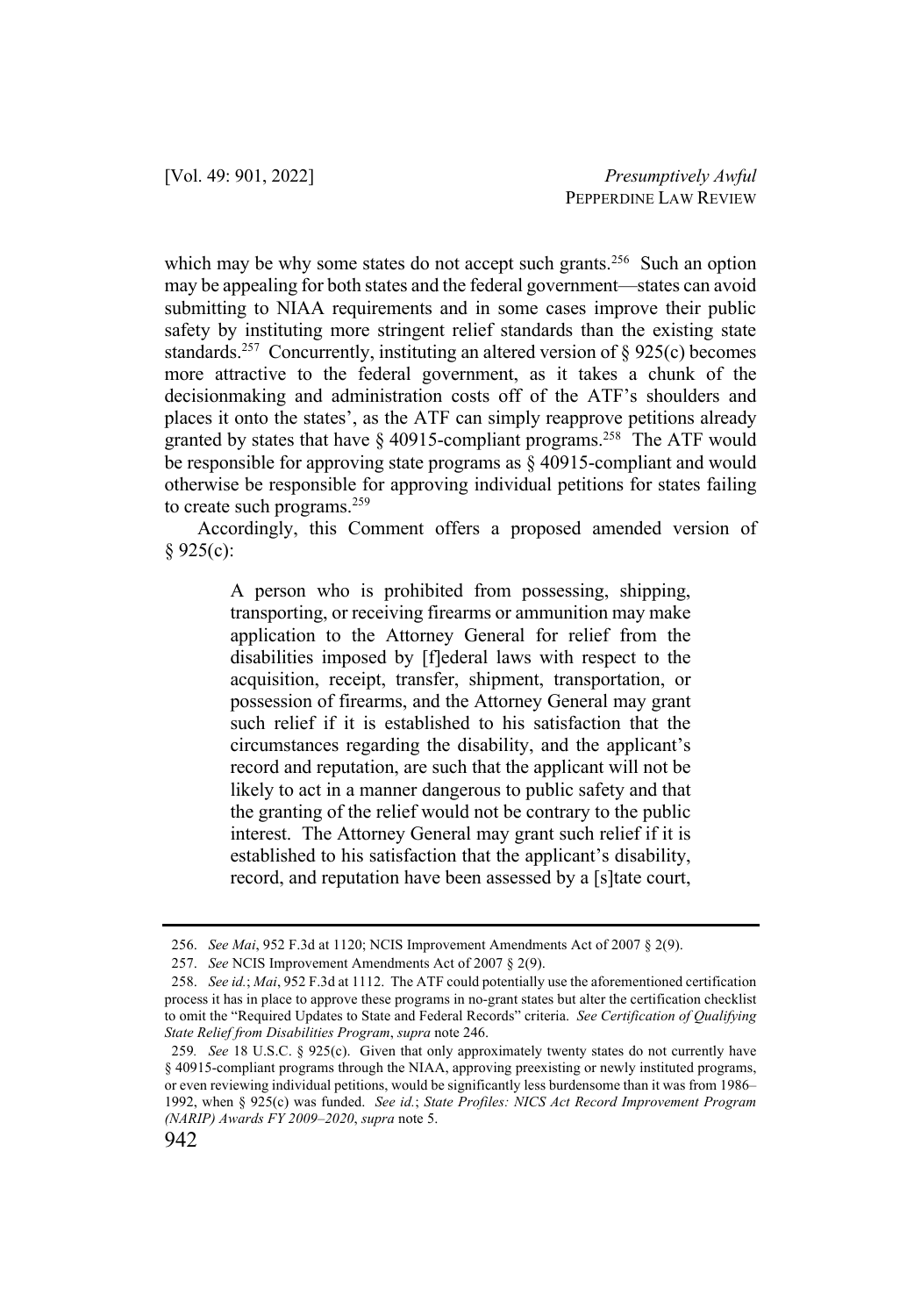board, commission, or other lawful authority operating under a [s]tate relief from disabilities program implemented in accordance with 34 U.S.C. § 40915, and such an authority has found that the applicant's record and reputation, are such that the person will not be likely to act in a manner dangerous to public safety and that the granting of the relief would not be contrary to the public interest. Any person whose application for relief from disabilities is denied by the Attorney General may file a petition with the United States district court for the district in which he resides for a judicial review of such denial. The court may in its discretion admit additional evidence where failure to do so would result in a miscarriage of justice. A licensed importer, licensed manufacturer, licensed dealer, or licensed collector conducting operations under this chapter, who makes application for relief from the disabilities incurred under this chapter, shall not be barred by such disability from further operations under his license pending final action on an application for relief filed pursuant to this section. Whenever the Attorney General grants relief to any person pursuant to this section he shall promptly publish in the Federal Register notice of such action, together with the reasons therefor.260

Enacting this amended statute and re-funding the ATF's relief program would provide a statutory road to relief that preserves individual rights, requires less federal funding and decisionmaking than the previous § 925(c) program did, and could potentially encourage states to increase their standards for obtaining relief, and thus improve public safety nationwide.<sup>261</sup>

*See* § 925(c); § 40915.

<sup>260.</sup> *See* § 925(c); 34 U.S.C. § 40915. The majority of § 925(c) stays intact, while the added provision reads:

The Attorney General may grant such relief if it is established to his satisfaction that the applicant's disability, record, and reputation have been assessed by a [s]tate court, board, commission, or other lawful authority operating under a [s]tate relief from disabilities program implemented in accordance with 34 U.S.C. § 40915, and such an authority has found that the applicant's record and reputation, are such that the person will not be likely to act in a manner dangerous to public safety and that the granting of the relief would not be contrary to the public interest.

<sup>261.</sup> *See supra* Section IV.B.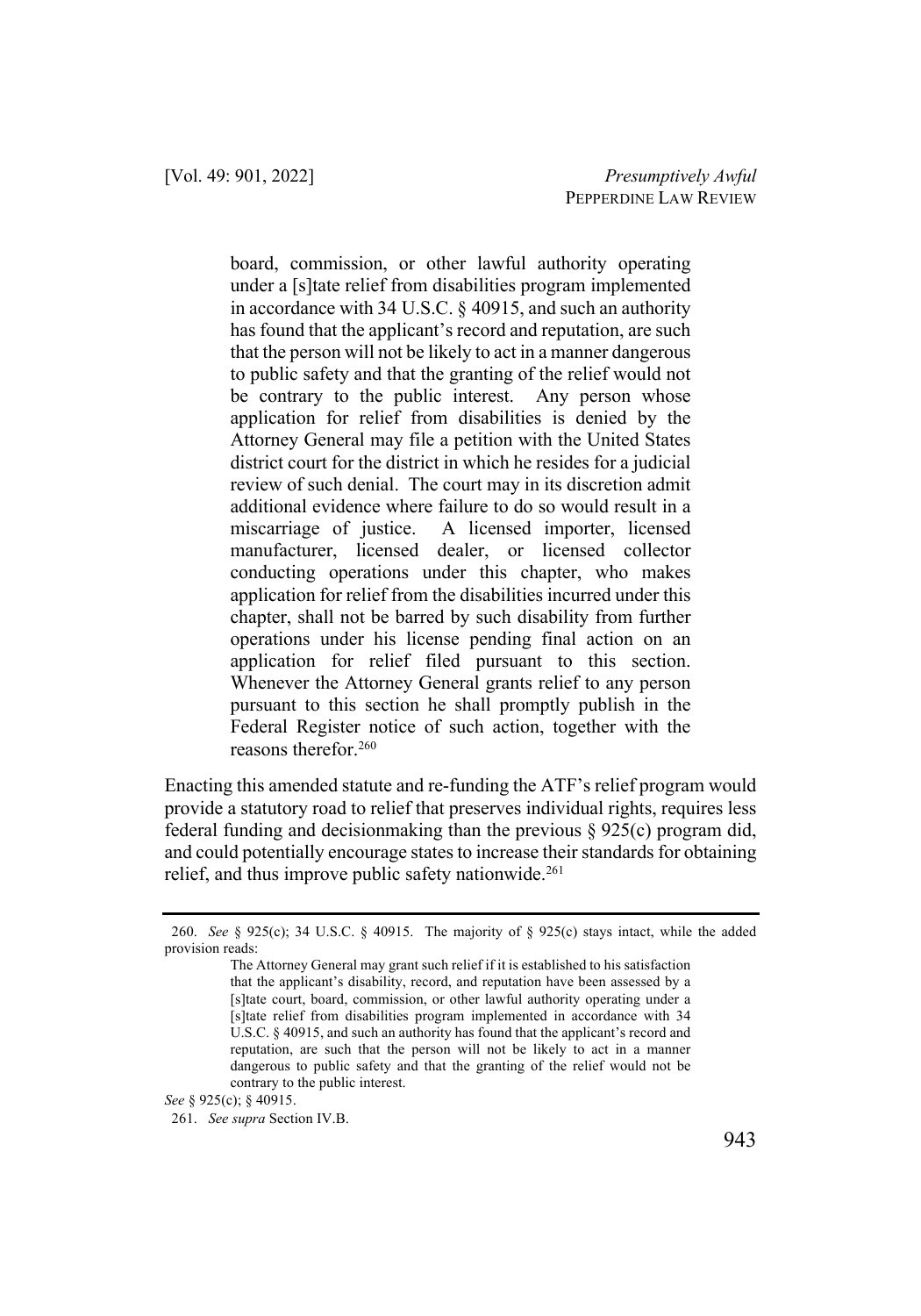#### *C. Assessing Second Amendment Claims Challenging § 922(g)(4)'s Constitutionality: The Superior Approach*

Alternatively, if no such statutory relief is provided and plaintiffs continue to litigate this matter, a Second Amendment claim is arguably the strongest claim of unconstitutionality to bring against  $\S 922(g)(4).^{262}$  Until the Supreme Court speaks on the matter, the Ninth Circuit's approach in *Mai*  is the superior approach amongst the circuits who have faced this issue, and courts should follow the Ninth Circuit's reasoning.263 In *Mai*, the court held that intermediate, rather than strict, scrutiny should apply to Mai's claim.<sup>264</sup> The Ninth Circuit then deferred to Congress in finding that  $\S 922(g)(4)$ reasonably fits with Congress's "important goal of reducing gun violence," particularly suicide, and thus, it withstood intermediate scrutiny.<sup>265</sup>

This approach is superior to the Third Circuit's approach because the *Binderup* framework provides no clear guidelines for how a plaintiff may distinguish themself from a "historically barred class," and as such, courts' determinations on the matter are seemingly arbitrary, and the ability to prevail is seemingly illusory.<sup>266</sup> Finally, the Ninth Circuit's approach is superior to the Sixth Circuit's approach because, while statistics may not align with the public's beliefs about mental illness and gun violence, it is a stretch to hold, as the Sixth Circuit held in *Tyler*, that there is an inconsequential relationship between § 922 $(g)(4)$  and the policy purposes of suicide prevention and crime reduction.<sup>267</sup> Further, when it comes to firearms, it is undoubtedly in the best interest of public safety to defer to Congress's heightened standard for relief

<sup>262</sup>*. See* Tyler v. Hillsdale Cnty. Sheriff's Dep't, 837 F.3d 678 (6th Cir. 2016). The body of §  $922(g)(4)$  case law shows a plaintiff can claim the statute is unconstitutional as applied to them specifically. *See, e.g.*, Redford v. U.S. Dep't of Treasury, Bureau of Alcohol, Tobacco & Firearms, 691 F.2d 471, 473 (10th Cir. 1982) (assessing a claim that §  $922(g)(4)$  is unconstitutional as applied to the plaintiff); *Tyler*, 837 F.3d at 699 (finding  $\S$  922(g)(4) is unconstitutional as applied to the plaintiff). Further, that the plaintiff in *Beers* could not distinguish himself from others subject to the ban supports the contention that these Second Amendment claims are individualized considerations. *See* Beers v. Att'y Gen. U.S., 927 F.3d 150, 159 (3d Cir. 2019). At the time, it had been only seven years since Beers was released from involuntary commitment. *See id.* at 152.

<sup>263</sup>*. See Mai*, 952 F.3d at 1110–21.

<sup>264.</sup> *See id.* at 1115.

<sup>265.</sup> *Id.* at 1121.

<sup>266</sup>*. See Beers*, 927 F.3d at 157.

<sup>267.</sup> *See Tyler*, 837 F.3d at 695. Further, given that the Sixth Circuit commented on Tyler's failure to obtain relief based on Michigan's lack of a § 40915-compliant program, it seems the Sixth Circuit may have been using a bit of results-oriented reasoning and dragging equal protection and due process issues into the spotlight, despite the parties' agreement that such claims were coterminous. *See id.* at 684.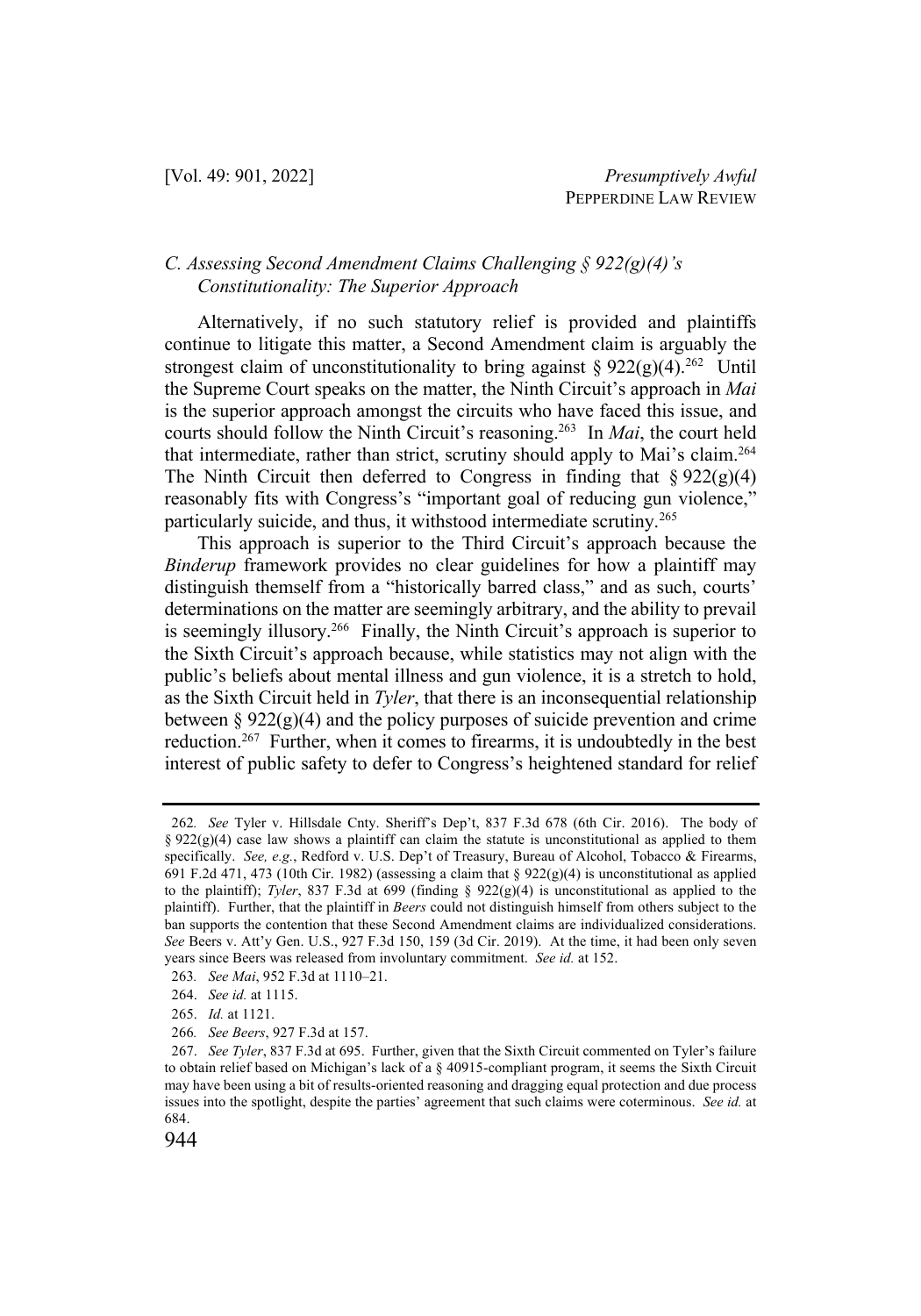from prohibitions on firearms.<sup>268</sup> The Ninth Circuit was mindful of this when holding that Washington's similar, but slightly less stringent, standards for relief were insufficient to show Mai should obtain relief without meeting  $\frac{269}{269}$  \,  $\frac{40915}{25}$  precise standards.<sup>269</sup>

The Ninth Circuit's approach also appropriately avoided furthering the stigma surrounding mental illness and gun violence by pointing to Mai's successes in life and stating, "We emphatically do not subscribe to the notion that 'once mentally ill, always so.'... [W]e have no reason to doubt[] that Plaintiff is no longer mentally ill."<sup>270</sup> The Ninth Circuit carefully framed its decision to emphasize that it was deferring to Congress's reasoning and broad public policy considerations, rather than basing its decision on the notion that Mai is permanently branded as mentally ill.<sup>271</sup> For these reasons, out of the three circuits that have addressed this issue, the Ninth Circuit has undoubtedly formulated the best approach to Second Amendment claims challenging  $§ 922(g)(4).^{272}$ 

#### *D. Asserting Equal Protection and Due Process Claims*

Lastly, it is worth noting that plaintiffs asserting Second Amendment claims against the  $\S 922(g)(4)$  federal firearms ban should assert equal protection and due process claims as well, or perhaps instead.<sup>273</sup> As a threshold matter, it may be better to bring equal protection and due process claims against the § 40915 federal relief statute, rather than § 922(g)(4).<sup>274</sup> First, the Ninth Circuit's comments in *Mai* implied that doing so would be appropriate.275 Next, the district court in *Galioto* found that § 925(c) violated equal protection principles by allowing felons to petition for relief and excluding those adjudicated as mentally ill from doing so.276 Because *Galioto*

275. *See id.*

<sup>268.</sup> *See Mai*, 952 F.3d at 1112.

<sup>269.</sup> *See id.*

<sup>270.</sup> *Id.* at 1110, 1121.

<sup>271.</sup> *See id.* at 1121.

<sup>272.</sup> *See id.* at 1110–21.

<sup>273.</sup> *See* Tyler v. Holder, No. 1:12-CV-523, 2013 WL 356851, at \*6 (W.D. Mich. Jan. 29, 2013), *rev'd and remanded sub nom*. Tyler v. Hillsdale Cnty. Sheriff's Dep't, 775 F.3d 308 (6th Cir. 2014), *reh'g en banc granted* (Apr. 21, 2015), on *reh'g en banc*, 837 F.3d 678 (6th Cir. 2016), and *rev'd and remanded sub nom*. Tyler v. Hillsdale Cnty. Sheriff's Dep't, 837 F.3d 678 (6th Cir. 2016); *Mai*, 952 F.3d at 1113.

<sup>274.</sup> *See Mai*, 952 F.3d at 1113.

<sup>276.</sup> *See* Galioto v. Dep't of Treasury, Bureau of Alcohol, Tobacco & Firearms, 602 F. Supp. 682,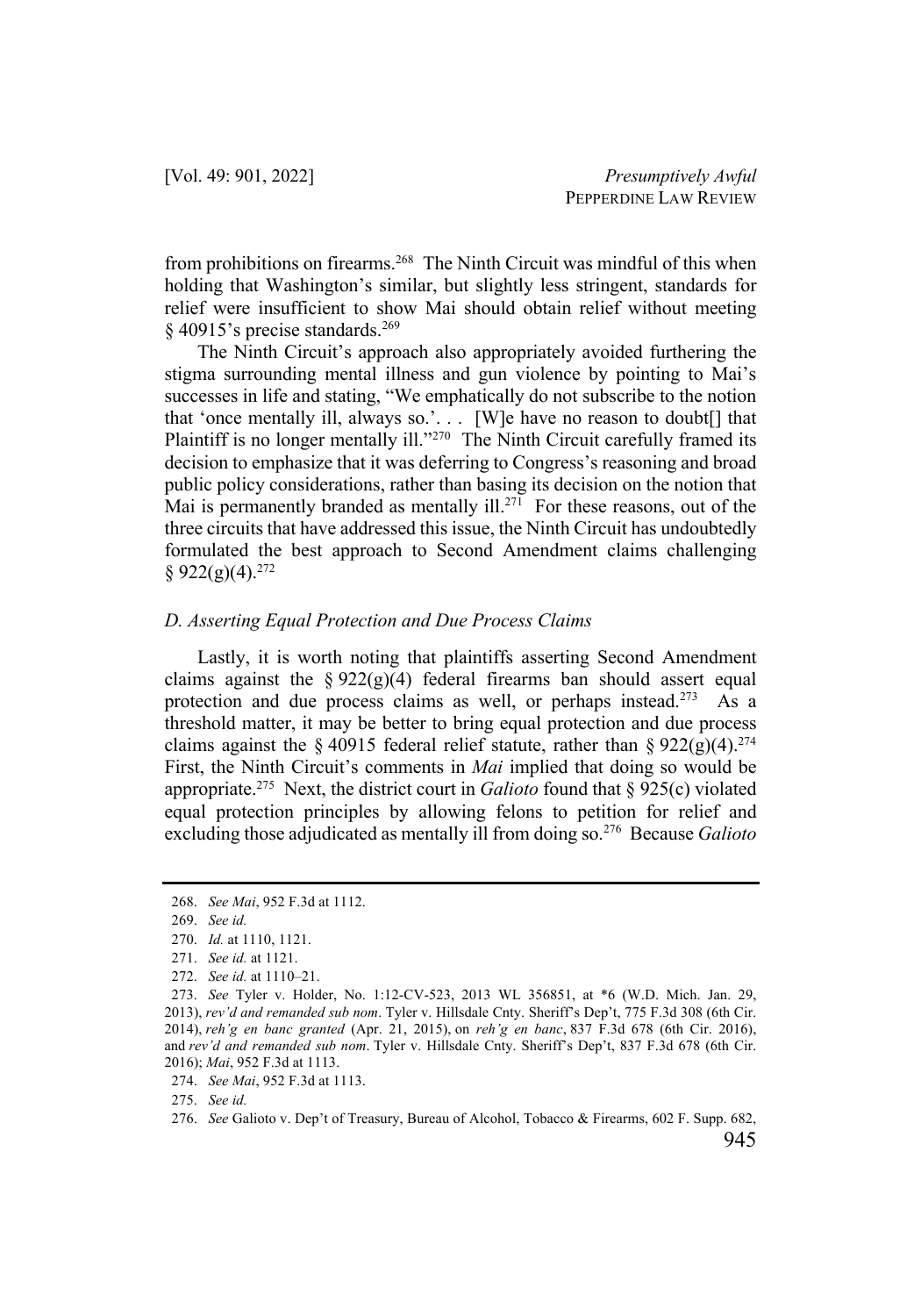was decided prior to *McDonald*'s holding that the Second Amendment creates a fundamental right to keep and bear arms, there was no discrimination as to the exercise of a fundamental right at issue, and this equal protection case was decided on the basis of class discrimination against those adjudicated as mentally ill.<sup>277</sup>

Though *Galioto* was vacated after § 925(c) was altered to include those adjudicated as mentally ill, this case shows that (a) federal courts have found individuals adjudicated as mentally ill to be a class, and (b) federal courts have found that this class warrant heightened scrutiny.<sup>278</sup> Indeed, the district court concluded that "persons with histories of mental illness are a quasi-suspect class deserving of intensified 'intermediate' scrutiny."279 In doing so, the district court pointed to the fact that the Ninth Circuit had already "found former mental patients to be a 'quasi-suspect' class entitled to 'intermediate' scrutiny."<sup>280</sup> The Ninth Circuit remarked that "constitutional concerns are heightened by any classification scheme singling out former mental patients for differential treatment because of the possibility that the scheme will implement 'inaccurate and stereotypic fears' about former mental patients."281 Though the Supreme Court has altered the equal protection framework since the Ninth Circuit decided this case and it is not certain that former mental patients would warrant intermediate scrutiny today, this precedent shows that courts are likely to find this class is entitled to some level of heightened scrutiny.<sup>282</sup> Moreover, given that the language of § 925(c) and § 40915 is

<sup>686 (</sup>D.N.J. 1985), *vacated sub nom*. U.S. Dep't of Treasury, Bureau of Alcohol, Tobacco & Firearms v. Galioto, 477 U.S. 556 (1986).

<sup>277.</sup> *See Galioto*, 477 U.S. at 558–60; McDonald v. City of Chicago, 561 U.S. 742, 791 (2010).

<sup>278.</sup> *See Galioto*, 602 F. Supp. at 686.

<sup>279.</sup> *Id.* This case was decided only a few years before *City of Cleburne v. Cleburne Living Center*, the case from which the Supreme Court draws its test to slot new classes and determine what level of scrutiny the class warrants. 473 U.S. 432 (1985).

<sup>280.</sup> *Galioto*, 602 F. Supp. at 687 (citing J.W. v. City of Tacoma, 720 F.2d 1126 (9th Cir. 1983)).

<sup>281.</sup> *Id*. (citing *City of Tacoma*, 720 F.2d at 1130–31).

<sup>282.</sup> *See id.* at 685–87; *City of Cleburne*, 473 U.S. at 440–47 (creating a new class, nonsuspect but vulnerable, warranting meaningful rational basis scrutiny, which requires the government to show there is a legitimate reason for the law and the means was a reasonable way to achieve that end in order to pass constitutional muster). Professor Barry McDonald, expert on constitutional law and the Supreme Court, commented that it is unclear how asserting an equal protection claim based on class discrimination against those involuntarily committed would result. Zoom Interview with Barry McDonald, Professor of Law, Pepperdine Caruso School of Law (Mar. 3, 2021). He further commented that it is possible to do so, and with no precedent on the issue since prior to *City of Cleburne*, advocates would just have to make their best possible arguments for heightened scrutiny. *See id.* Asserting an equal protection claim based on discrimination against the exercise of a fundamental right to keep and bear arms, on the other hand, would likely be coterminous with the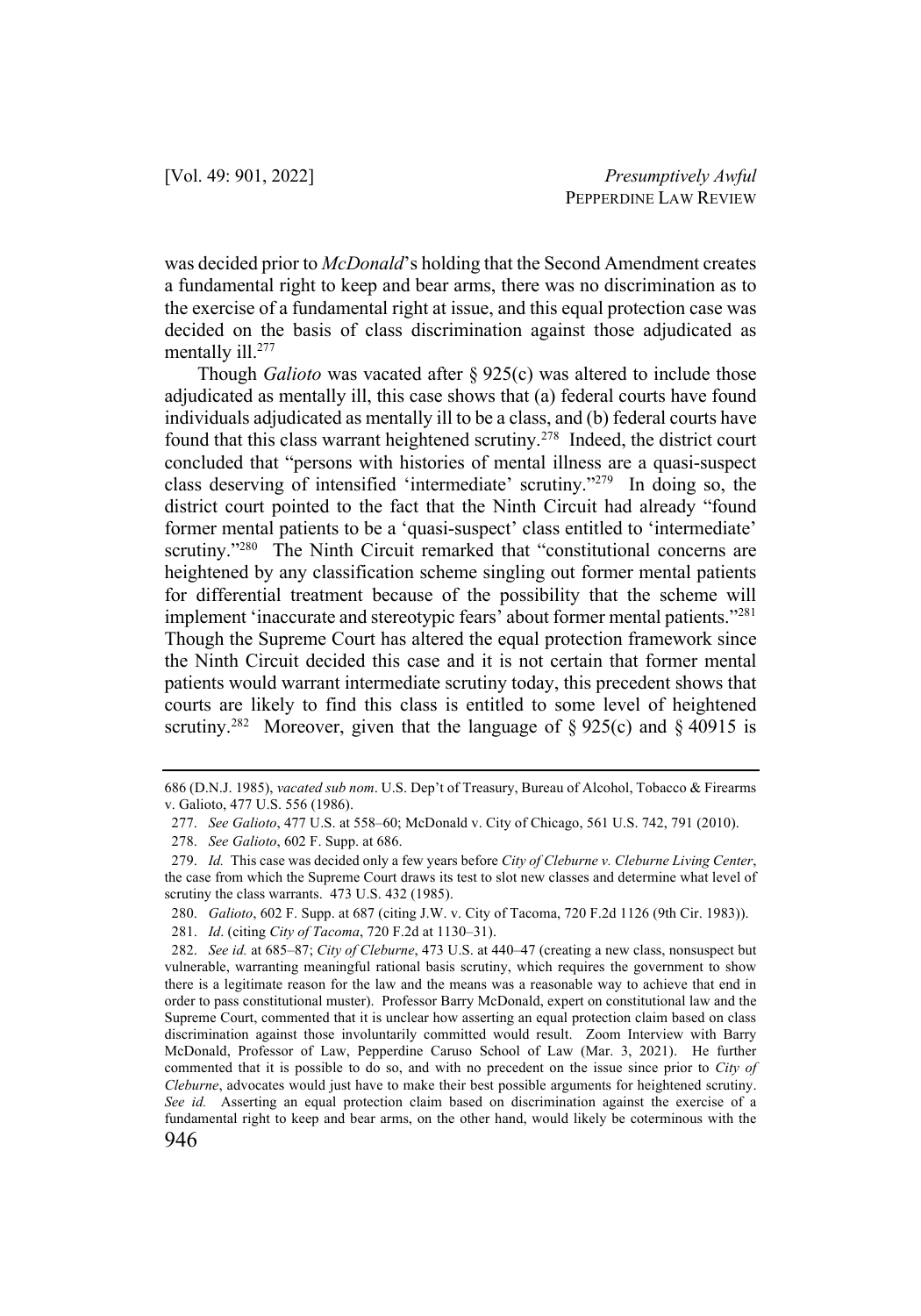nearly identical in terms of the standard for relief, *Galioto* shows that it may indeed be possible for a plaintiff to prevail on an equal protection claim challenging the constitutionality of  $\S$  40915.<sup>283</sup>

Asserting a due process claim, on the other hand, could prove to be a more difficult task.<sup>284</sup> As previously mentioned, to assert a procedural due process claim, one must first show they have a cognizable property or liberty interest grounded in positive law in whatever they are asserting the government has deprived them of without fair procedure.<sup>285</sup> While the right to keep and bear arms is undoubtedly both a property and a liberty interest grounded in the Second Amendment, the cognizable interest in asserting a due process claim against either § 922(g)(4) (as the plaintiff in *Tyler* did) or against § 40915, is the same; therefore, a court could potentially find either claim is coterminous with the Second Amendment.<sup>286</sup> With little to no precedent, predicting how courts might handle a procedural due process claim is a bit muddier than making equal protection predictions.287 Nonetheless, the Ninth Circuit in *Mai* commented on the plaintiff's failure to bring both an equal protection claim and a due process claim, indicating the court may not find either to be coterminous with Second Amendment claims.288

Finally, a tactic to avoid having equal protection and due process claims declared coterminous with a Second Amendment claim could be to *only* bring equal protection and due process claims.<sup>289</sup> While courts can declare claims as coterminous, they cannot transform a claim under the Fifth or Fourteenth Amendment into a Second Amendment claim.<sup>290</sup> There is no way of knowing

Second Amendment claims, and courts would probably ignore the equal protection claim and assess constitutionality under the Second Amendment. *See id.*

<sup>283.</sup> *See Galioto*, 602 F. Supp. at 685–87; *compare* 18 U.S.C. § 925(c), *with* 34 U.S.C. § 40915.

<sup>284.</sup> *See* Tyler v. Holder, No. 1:12-CV-523, 2013 WL 356851, at \*6 (W.D. Mich. Jan. 29, 2013), *rev'd and remanded sub nom*. Tyler v. Hillsdale Cnty. Sheriff's Dep't, 775 F.3d 308 (6th Cir. 2014), *reh'g en banc granted, opinion vacated* (Apr. 21, 2015), *on reh'g en banc*, 837 F.3d 678 (6th Cir. 2016), and *rev'd and remanded sub nom*. Tyler v. Hillsdale Cnty. Sheriff's Dep't, 837 F.3d 678 (6th Cir. 2016).

<sup>285.</sup> *See* Mathews v. Eldridge, 424 U.S. 319, 322–35 (1976); Bd. of Regents v. Roth, 408 U.S. 564, 569–72 (1972).

<sup>286.</sup> *See Tyler*, 2013 WL 356851, at \*2, \*6.

<sup>287.</sup> *See id.* at \*6. Professor McDonald commented that procedural due process is a "totally different animal" from the Second Amendment, and that a plaintiff might be able to "get something out of a procedural due process claim" that they could not get from asserting a Second Amendment claim alone. Zoom Interview with Barry McDonald, Professor of Law, Pepperdine Caruso School of Law (Mar. 3, 2021).

<sup>288</sup>*. See* Mai v. United States, 952 F.3d 1106, 1113 (9th Cir. 2020).

<sup>289.</sup> *See id.*

<sup>290.</sup> *See id.*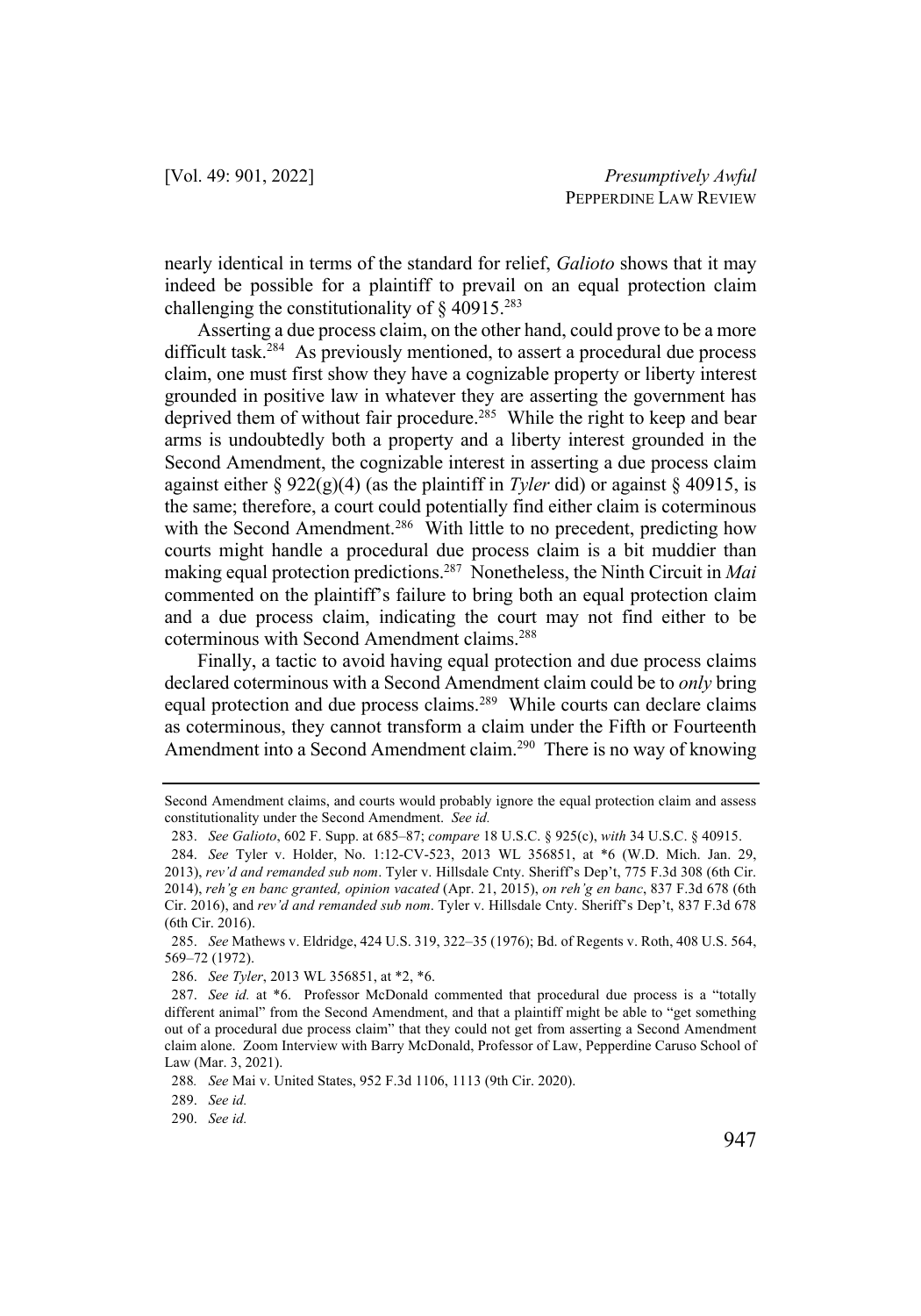how courts will assess equal protection and due process claims regarding § 40915; however, given that these frameworks are better established than the Second Amendment's framework, courts may more easily and more favorably assess these claims—particularly on equal protection class discrimination grounds.291

Though there is no binding precedent establishing an approach to assessing due process and equal protection challenges to  $\S 922(g)(4)$  and § 40915, *Galioto* and the Ninth Circuit's dictum in *Mai* indicate such claims might be effective.<sup>292</sup> Plaintiffs challenging these statutes' constitutionality should undoubtedly highlight the various rights they jeopardize and assert equal protection and due process claims alongside Second Amendment claims, or alone.293

#### V. MOVING AWAY FROM MARGINALIZATION AND TOWARD PROTECTION

Ultimately, it is appropriate to return to *Buck v. Bell* to draw some parallels.<sup>294</sup> There, the Supreme Court found that Buck's due process, equal protection, and procreative rights<sup>295</sup> were not worthy of protection based on her status as mentally ill.<sup>296</sup> Buck's institutionalization was the product of an inadequate mental-health-care system,<sup>297</sup> and the Supreme Court's decision was the byproduct of the popularity of eugenics in the United States at the time.<sup>298</sup> Here, the involuntary commitment system is full of inadequacies that range from ineffective advocates and judicial officers<sup>299</sup> to "illusory" proceedings.300 Moreover, courts have persistently acknowledged the American stigma surrounding both mental illness<sup>301</sup> and mental illness as it

<sup>291.</sup> *See* Galioto v. Dep't of Treasury, Bureau of Alcohol, Tobacco & Firearms, 602 F. Supp. 682, 686 (D.N.J. 1985), *vacated sub nom*. U.S. Dep't of Treasury, Bureau of Alcohol, Tobacco & Firearms v. Galioto, 477 U.S. 556 (1986).

<sup>292.</sup> *See Galioto*, 602 F. Supp. at 686; *Mai*, 952 F.3d at 1113.

<sup>293.</sup> *See Mai*, 952 F.3d at 1113.

<sup>294.</sup> *See* Buck v. Bell, 274 U.S. 200 (1927); *supra* Section II.A.

<sup>295.</sup> *See Buck*, 274 U.S. at 207. The right to procreate was not recognized by the Supreme Court until much later in the 1942 case *Skinner v. Oklahoma ex. rel. Williamson*, so Buck's claims were limited to alleged due process and equal protection violations. *See id.*; Skinner v. Oklahoma *ex. rel.*  Williamson, 316 U.S. 535 (1942).

<sup>296</sup>*. See Buck*, 274 U.S. at 207.

<sup>297.</sup> *See* Lombardo, *supra* note 25, at 34–35.

<sup>298.</sup> *See The Supreme Court Ruling That Led to 70,000 Forced Sterilizations*, *supra* note 27.

<sup>299.</sup> *See* Poythress, *supra* note 33.

<sup>300.</sup> Parham v. J. R., 442 U.S. 584, 609 (1979).

<sup>301.</sup> *See, e.g.*, Tyler v. Hillsdale Cnty. Sheriff's Dep't, 837 F.3d 678, 710 (6th Cir. 2016) (Sutton,

<sup>948</sup>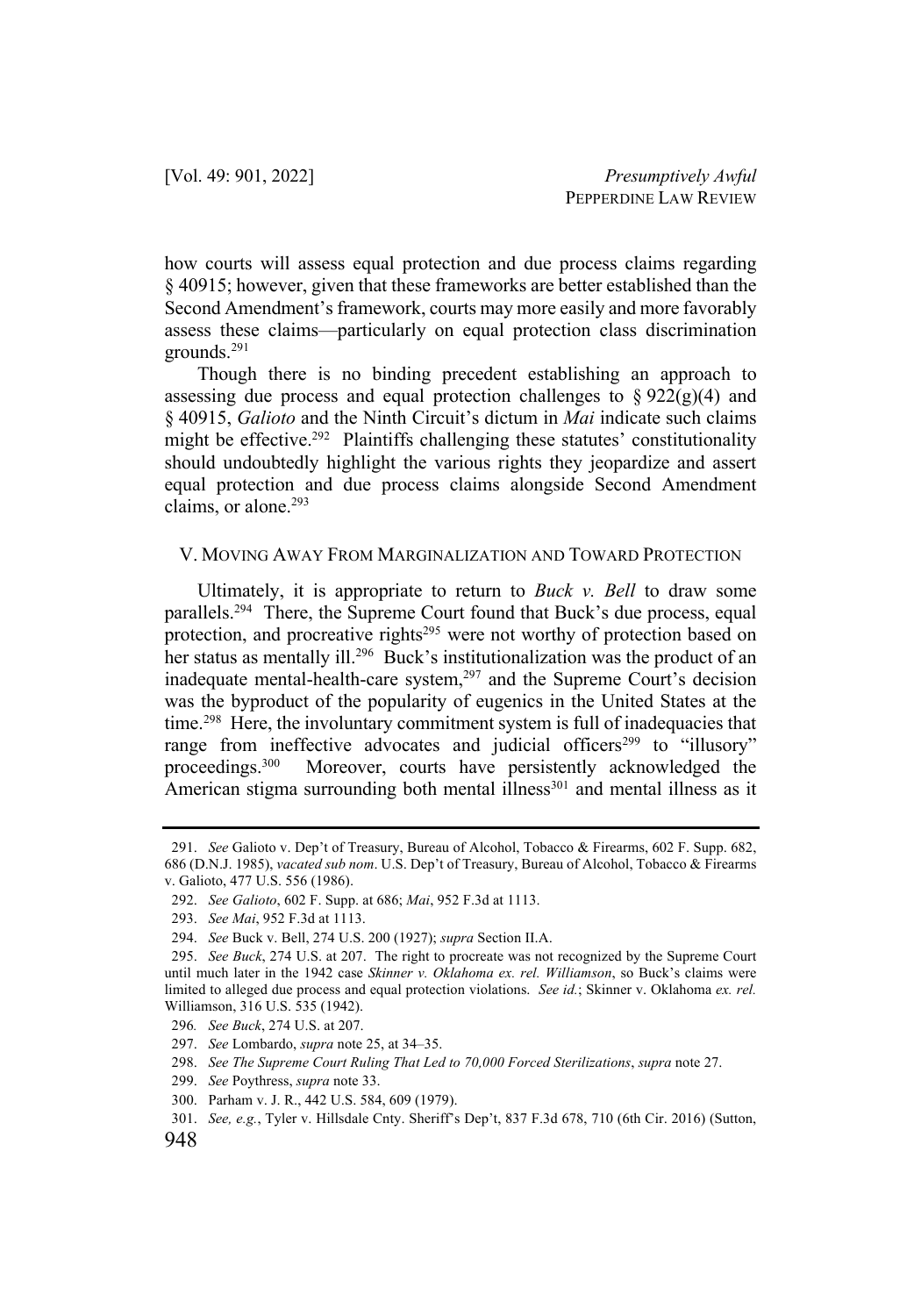relates to firearms<sup>302</sup>—stigmas reinforced by widespread misperceptions and laws failing to protect the individual rights of the mentally ill.<sup>303</sup>

Roughly 70,000 Americans were sterilized as a result of the Court's decision in *Buck v. Bell*. 304 Indeed, "the instinct to 'demonize' people who are different is still prevalent in the [United States] today."305 The goal of providing everyone with a means to petition for relief is not only to ensure that those adjudicated as mentally ill will have their equal protection, due process, and Second Amendment rights preserved—it is to cement the principle that this country protects the constitutional rights of all Americans, regardless of their perceived differences.306 *Buck v. Bell* has shown us the grave consequences of failing to protect the rights of the institutionalized.<sup>307</sup> And today, as we see the perpetuation of the narrative that the connection between mental illness and violence justifies depriving those who have been involuntarily committed not only of their Second Amendment rights but of their equal protection and due process rights as well, we approach the slippery slope American society went down as a result of *Buck v. Bell*. 308

If lawmakers can deprive the mentally ill of their equal protection and due process rights in this context, who is to say they will not do so in others?309 Providing the option to petition for relief safeguards the equal protection and due process rights of a group that has historically been subject to stigma and similar deprivations and avoids setting the standard that needlessly marginalizing a group's rights is justified so long as a partial justification exists.<sup>310</sup> In light of these interests, this Comment proposes altering and refunding  $\S 925(c)$  to preserve the equal protection and due process rights of

J., concurring) (commenting on the stigma surrounding mental illness and the ways in which § 922(g)(4) perpetuates that stigma); J.W. v. City of Tacoma, 720 F.2d 1126, 1130–31 (9th Cir. 1983) (noting that violating former mental patients' equal protection rights furthers the stereotypic fears surrounding the class).

<sup>302.</sup> *See* Lexington, *supra* note 56.

<sup>303</sup>*. See* Swanson et al., *supra* note 56.

<sup>304.</sup> *See The Supreme Court Ruling That Led to 70,000 Forced Sterilizations*, *supra* note 27; *see generally* Buck v. Bell, 274 U.S. 200 (1927).

<sup>305.</sup> *The Supreme Court Ruling That Led to 70,000 Forced Sterilizations*, *supra* note 27.

<sup>306.</sup> *See supra* Part IV.

<sup>307.</sup> *See The Supreme Court Ruling That Led to 70,000 Forced Sterilizations*, *supra* note 27.

<sup>308.</sup> *See id.*

<sup>309.</sup> *See Buck*, 274 U.S. at 207; Lombardo, *supra* note 25.

<sup>310.</sup> *See supra* Part IV. While depriving those who have been involuntarily committed of their Second Amendment rights is justifiable in the interest of public safety, depriving this class of people of their equal protection and due process rights by failing to provide a route for relief is a failure to uphold the Constitution and only furthers the stigma surrounding mental illness. *See supra* Part IV.